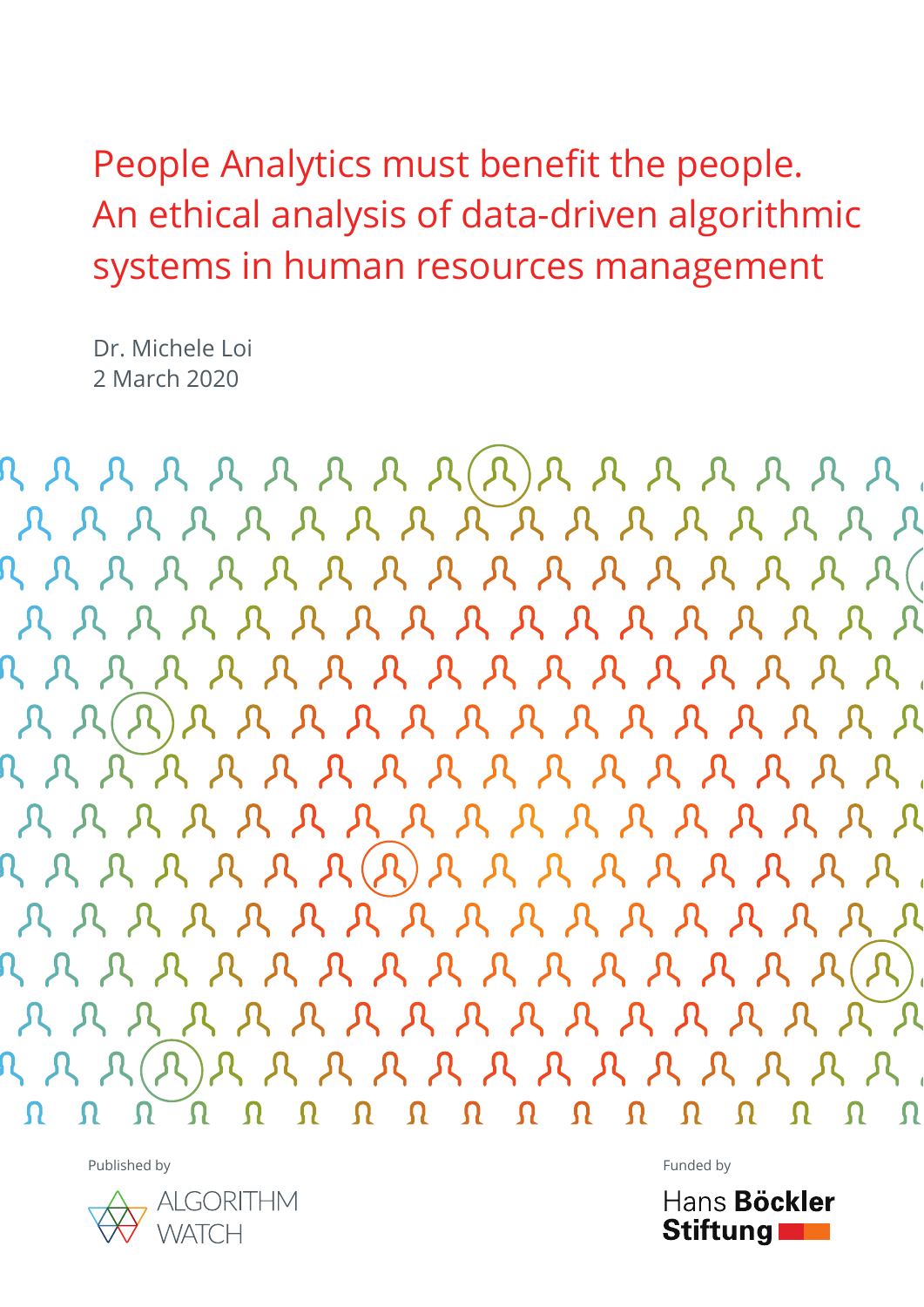

# Contents

| 2. |                                                                    |  |
|----|--------------------------------------------------------------------|--|
| 3. |                                                                    |  |
|    |                                                                    |  |
|    |                                                                    |  |
|    |                                                                    |  |
|    |                                                                    |  |
|    |                                                                    |  |
|    |                                                                    |  |
|    |                                                                    |  |
| 4. |                                                                    |  |
|    | 4.1. Knowing, communicating, owning and improving data collection, |  |
|    |                                                                    |  |
|    |                                                                    |  |
|    |                                                                    |  |
|    |                                                                    |  |
|    |                                                                    |  |
|    |                                                                    |  |
|    |                                                                    |  |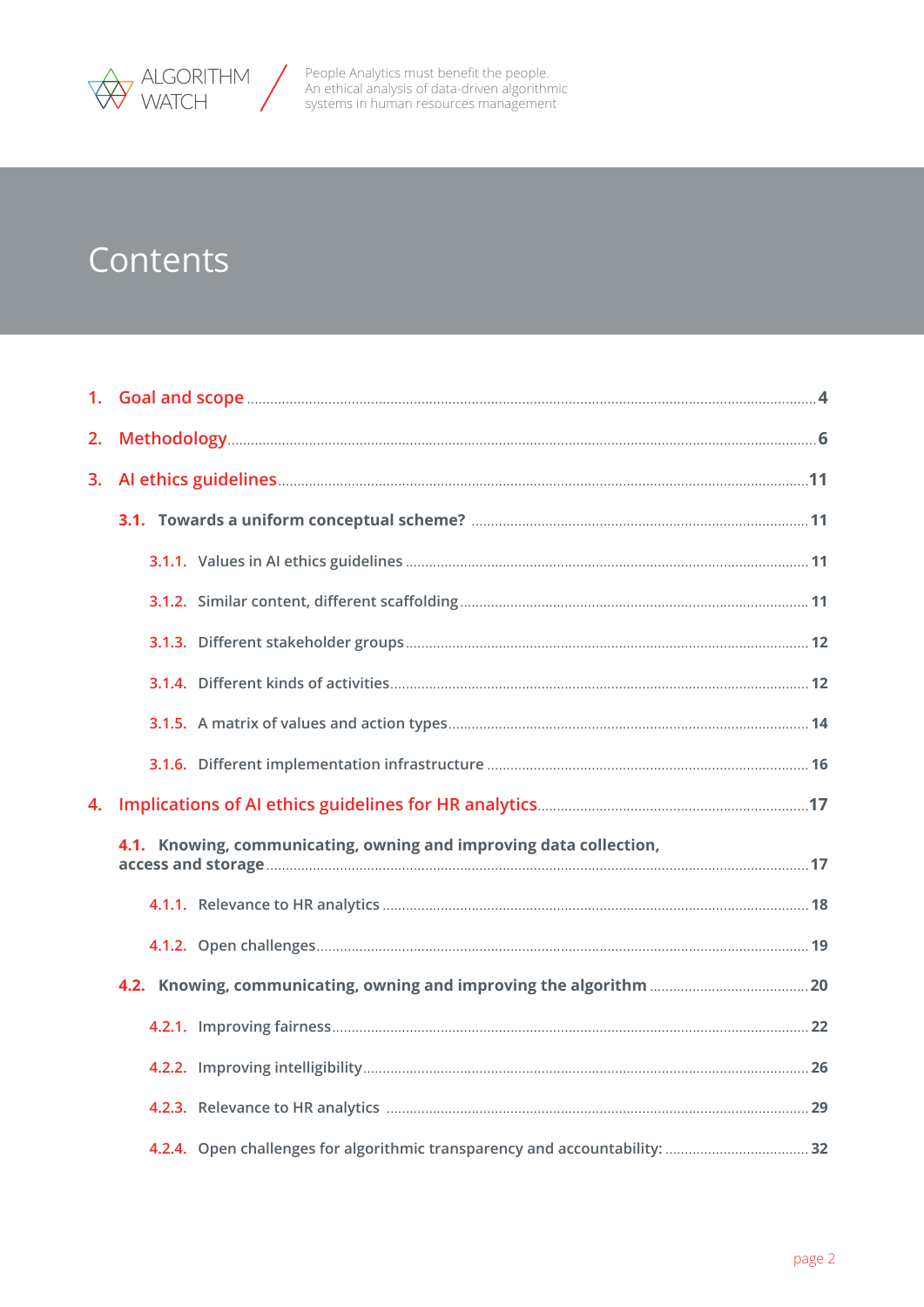

| 4.3. Knowing, communicating, owning, and improving the human impact38            |  |
|----------------------------------------------------------------------------------|--|
| 4.3.1. Goals and ambitions of generating knowledge about the human               |  |
|                                                                                  |  |
|                                                                                  |  |
|                                                                                  |  |
|                                                                                  |  |
|                                                                                  |  |
| 5.1. GDPR+: Rules for data collection for HR analytics should go beyond GDPR  45 |  |
| 5.2. The development of data-driven (AI) HR tools needs adequate                 |  |
| 5.3. The impact of using the tool on employees should be carefully monitored  48 |  |
| 5.4. HR and management should guarantee adequate transparency                    |  |
|                                                                                  |  |

#### **Acknowledgements**

I would like to express my deep gratitude to the following people for their contribution to this project, especially by making themselves available for the interviews that helped me frame the research questions:

Oliver Suchy, director of the department on digital workplace and workplace reporting of the German Trade Union Confederation (DGB-Bundesvorstand, Leiter der Abteilung Digitale Arbeitswelten und Arbeitsweltberichterstattung), Isabelle Schömann, Confederal Secretary, European Trade Union Confederation,

Marco Bentivogli, General Secretary FIM CISL (Italian Federation of Steel and Mechanical Workers), Michele Carrus, general secretary of CGIL (Italian General Confederation of Labor) for the Sardinian Region, and Wolfgang Kowalsky, Senior Advisor, European Trade Union Confederation.

In no way should they be considered responsible for the shortcomings of the present work.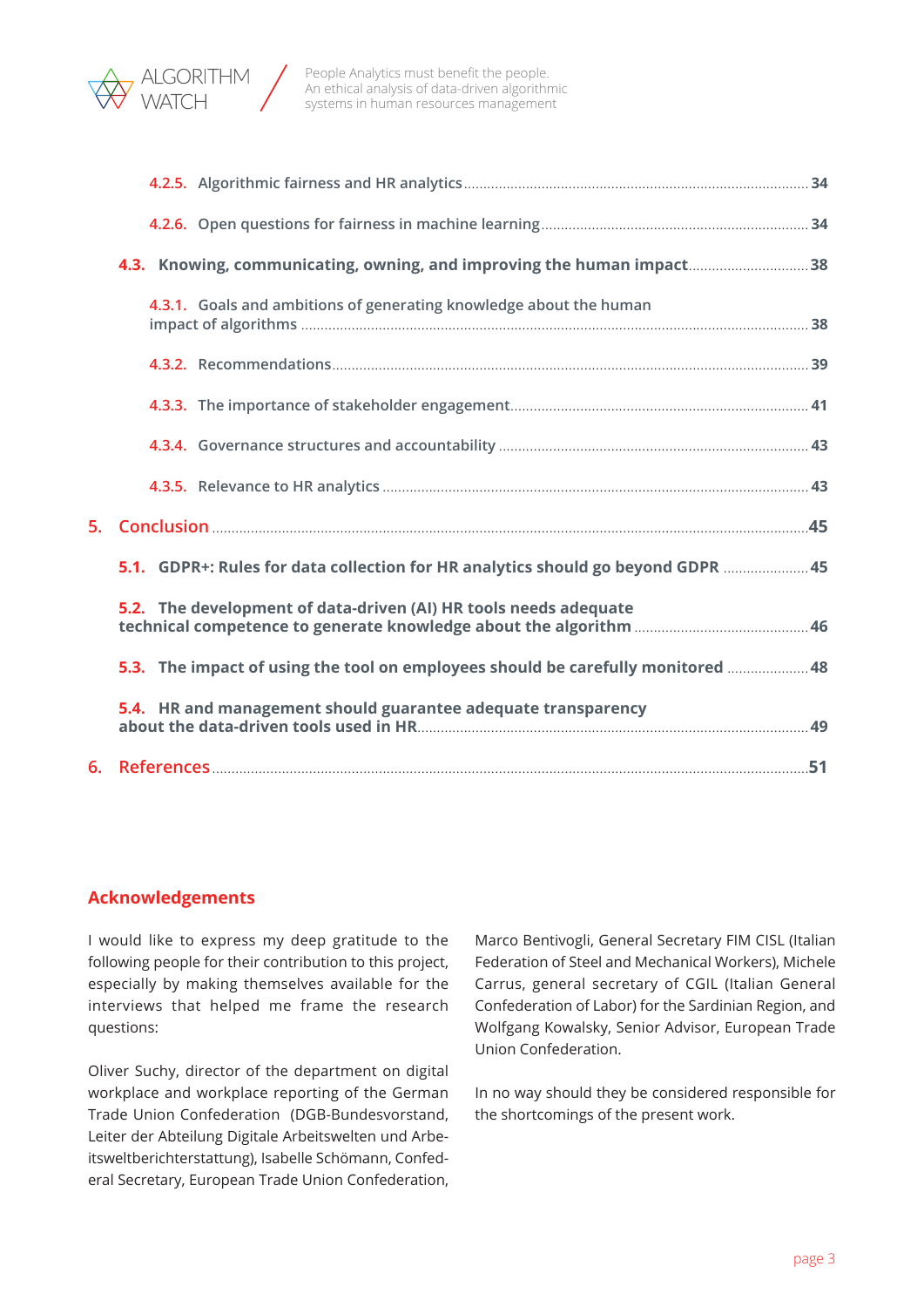<span id="page-3-0"></span>

# 1. Goal and scope

The goal of this report is to analyze the implications of the emerging ethics of AI for the use of AI in the employment context. We focus on uses of AI which may affect the employee's well-being at work, employment-related opportunities, career and remuneration. The application of AI technology to human resources (HR) analytics is still in its infancy, even if one considers a generous definition of what kind of technologies AI refers to. HR analytics software products rarely involve automated decisions or even recommendations based on data-driven predictions. Rather, they often develop and visualize an array of HR metrics leaving evaluations and decisions entirely to human decision-makers. The function of these technologies is to enhance the analytical capacity of the decision-makers, by virtue of representing and packaging the information in a more usable and insightful format. These decision support systems are often labeled *descriptive analytics* (answering the question "what happens?") and *diagnostic analytics* (answering the question "why did something happen?"). While descriptive and diagnostic analytics is all but trivial, technically as well as conceptually, and ripe with ethical implications, it is not what is considered as AI for the sake of this report.

This report deals with the most socially controversial (and possibly for that reason, least developed) aspects of HR analytics, namely *predictive analytics*  (answering the question "what will happen next?) and *prescriptive analytics* (answering the question "how should one act?"). The kinds of AI functionalities that interest us are primarily automatic systems of HR decisions (e.g. matchmaking) or at least recommendations for HR decisions. Typically, such activities include the profiling and scoring of employees, where profiling consists of assigning individual employees to abstract groups (e.g. productive and non-productive,

reliable and unreliable) and scoring consists of assigning individuals to more fine-grained abstract groups of the same kind (e.g. all the employees that have a 0.7 reliability on a scale from 0 – not reliable – to 1 – fully reliable).

The impact of AI tools on HR management practices is important because they have the potential to profoundly influence, alter, and redirect the lives of people at work, particularly in education/training (1,2). One example is the insurance company AXA, which uses an educational/training system called the "online career assistant" to help employees seek new job opportunities within the organization, based on their abilities, aspirations, and personalities. Such matching is based on an automated analysis of the employee's CV, which generates a skill profile which is then matched with the skill profiles of positions available in the organization (3).

This analysis considers AI, which may use both business intelligence information such as "accounting and financial measures, productivity measures" (4), but also potentially information not primarily generated for tracking work-related processes, such as the data trail produced by wearable devices, e.g. if employees are invited to a fitness tracking program sponsored by the employer, or the video flow from wearable cameras, or from badges generating social sensing information (5). The hope of HR analytics is that the analysis of information may contribute to more efficient workforce planning and evidence-driven organization. Conceivably, predictive and prescriptive analytics may be applied to the same range of decisions that characterize the field of HR analytics today, for example: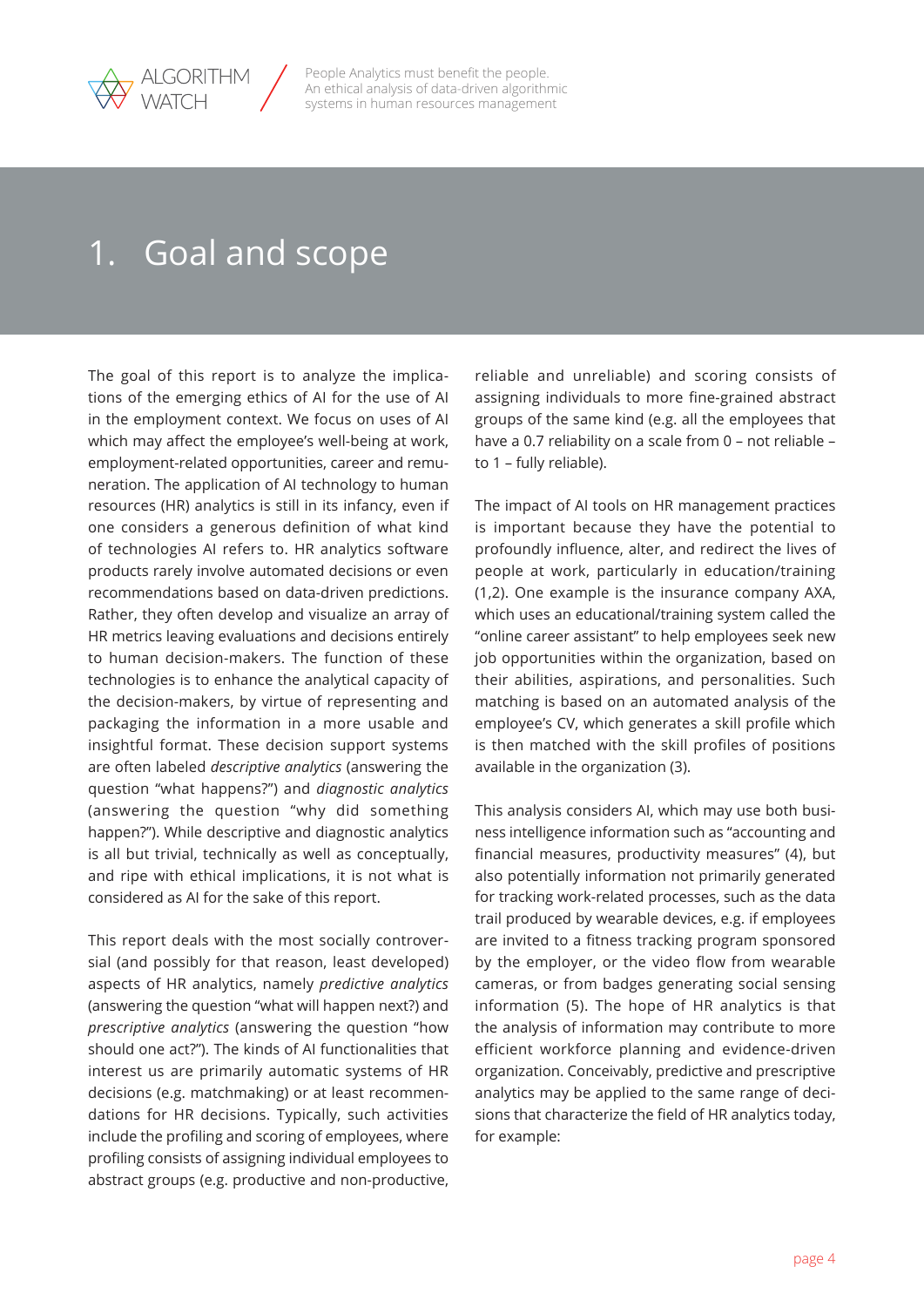

- calculating the optimal number of staff members to deal with customers on the front desk;
- choosing the right kind of personality profile to deal with customers on the front desk;
- assessing the impact of health and wellness industry programs;
- measuring the ability to take initiative and using it to predict performance;
- using data when deciding personalized health and fitness programs for athletes, or for contract decisions. In the latter case, sports teams may try to predict risks inherent in hiring a promising athlete, who may become inactive due to accident or disease;
- analyzing the flow of information between team members to improve communication and problem solving by groups;
- analyzing employee satisfaction through surveys;
- collecting and analyzing key performance data, to assess personal achievements and alignment with the company's objectives;
- analyzing turnover and business opportunity to predict shortages or excesses of human capabilities before they happen;
- developing indicators that predict how likely it is that employees are to stay with the company, by identifying what employees value the most;
- optimizing a store's next day work schedule, based on predicted individual sales performance combined with other supply chain decisions (6).

AI-generated predictions and recommendations may be used to pursue all tasks currently considered in the domain of data-driven HR analytics, for example in order to personalize employment offers and contracts, manage employee's performance, optimize learning and talent development activities, manage

employee engagement and communication, decide disciplinary, health and safety interventions, organize employees' holidays, absence, flexible working, maternity/paternity leave, and assign rewards (e.g. salary and benefits) (4).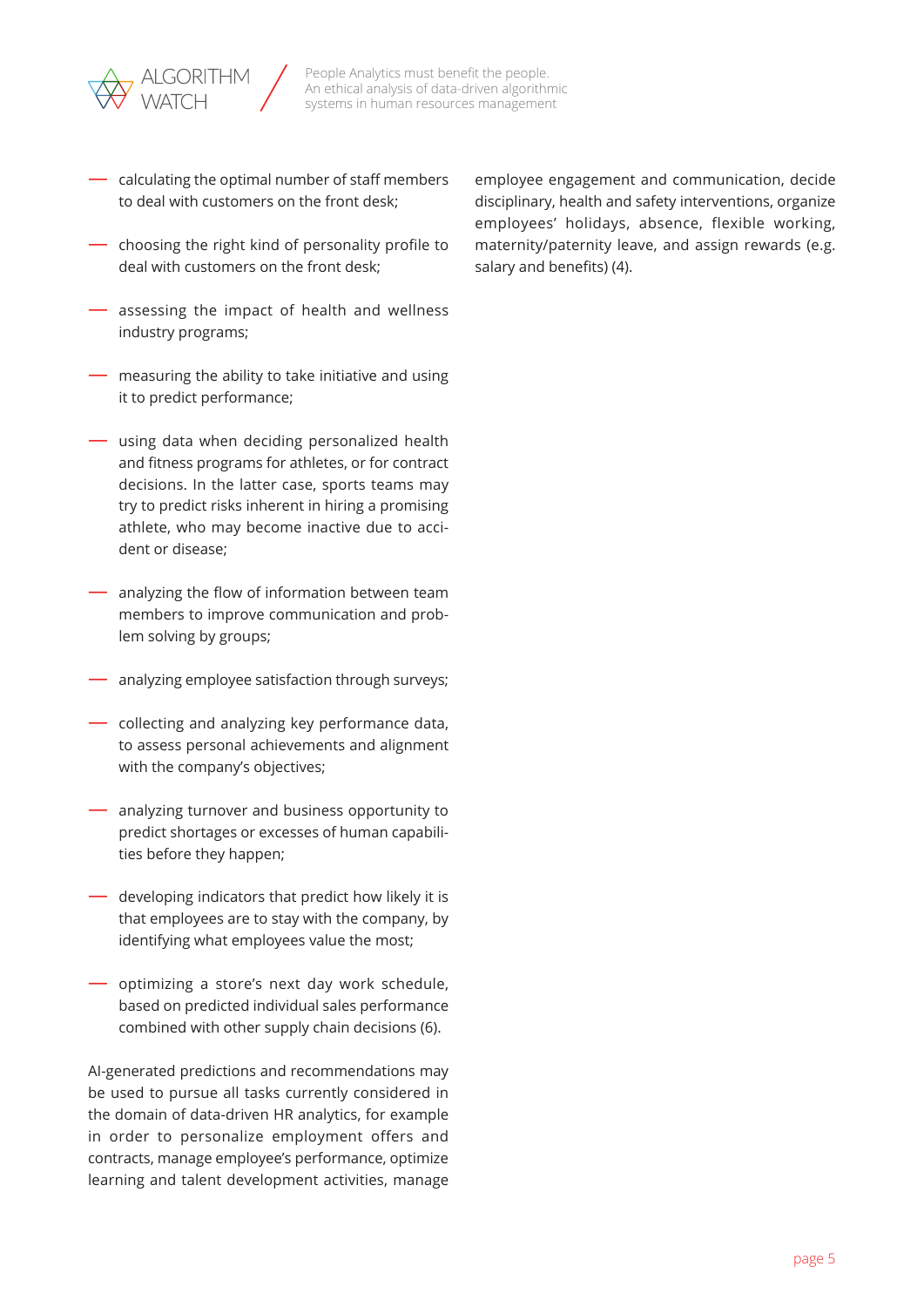<span id="page-5-0"></span>

# 2. Methodology

In the first step of this project, interviews were conducted with members of trade-unions<sup>1</sup> in order to single out significant areas of ethical concerns in the domain of human resources analytics. Insights from these interviews were combined with insights from the scientific literature on data ethics and algorithm ethics (7), not specific to HR applications. Subsequently, a philosophical framework for the analysis of the content of AI guidelines was developed, based on two sources: a) the values listed in a recently published inductive value analysis performed on a set of 84 AI guidelines (8); b) the work conducted by the author of this report in co-leading a working group to develop one such guideline (9). In this work, ethical recommendations for the development of any datadriven product were structured according to their relations to the data pipeline workflow, which starts from the data collection and ends with the deployment of a data-driven model on new data, affecting individuals. This data pipeline concept was taken into consideration as a framework to analyze the content of other guidelines. The main idea was to associate ethical requirements and recommendations with three distinct phases of the data pipeline, namely 1) data collection and generation; 2) knowledge accumulation/model building; 3) deployment of the model on actual individuals.

The last aspect of the conceptual framework was based on an in-depth analysis of the content of 20

guidelines – a subset of the 84 guidelines considered in the aforementioned global landscape review (8). The qualitative analysis of these 20 guidelines by the author which led to abstracting, by induction, different general concepts, compared to the review by Jobin and co-authors. While the analysis by Jobin, Ienca and Vayena identified the most general principles and value terms, our complementary analysis identified the most general *activity* types.

By combining trade-union concerns, different ethical values (from the analysis of Jobin and co-authors (8)), different stages of the data pipeline, and different types of activity prescribed, a new conceptual framework to analyze the content of ethical guidelines in AI emerges.

All guideline documents were retrieved using the webpage on the Algorithmwatch website. The 20 guidelines analyzed here were selected to represent different stakeholder types in a way that would be a sample of the diverse stakeholder types in the original 84 documents analyzed by Jobin, Ienca and Vayena. The selection was limited to sources available in English. Only European, international or supra-national guidelines were considered. Beside the EU High Level Expert Group on Artificial Intelligence with which we started our analysis, other 19 guidelines within the Jobin et al's 84 guideline set were selected<sup>2</sup> and analyzed. Table 1 contains all the guidelines

<sup>1</sup> The following trade union representatives were interviewed: Oliver Suchy, director of the department on digital workplace and workplace reporting of the German Trade Union Confederation (DGB-Bundesvorstand, Leiter der Abteilung Digitale Arbeitswelten und Arbeitsweltberichterstattung), Isabelle Schömann, Confederal Secretary, European Trade Union Confederation, Marco Bentivogli, General Secretary FIM CISL (Italian Federation of Steel and Mechanical Workers), Michele Carrus, general secretary of CGIL (Italian General Confederation of Labor) for the Sardinian Region, and Wolfgang Kowalsky, Senior Advisor, European Trade Union Confederation.

<sup>2</sup> We analyzed the first 19 guidelines (except those not accessible or not published in English) listed on the website *[https://aiethics.](https://aiethics.herokuapp.com/) [herokuapp.com/](https://aiethics.herokuapp.com/)*. This specific set turned out to be widely diversified in terms of: a) the stakeholder type issuing the guideline, b) the stakeholder addressed by it, c) the focus (e.g. general scope, discrimination, fairness, gender, privacy and data protection, freedom of speech, harmful AI, impact on work), and d) the type of document (e.g. short principle list, long guidelines, specialized white paper).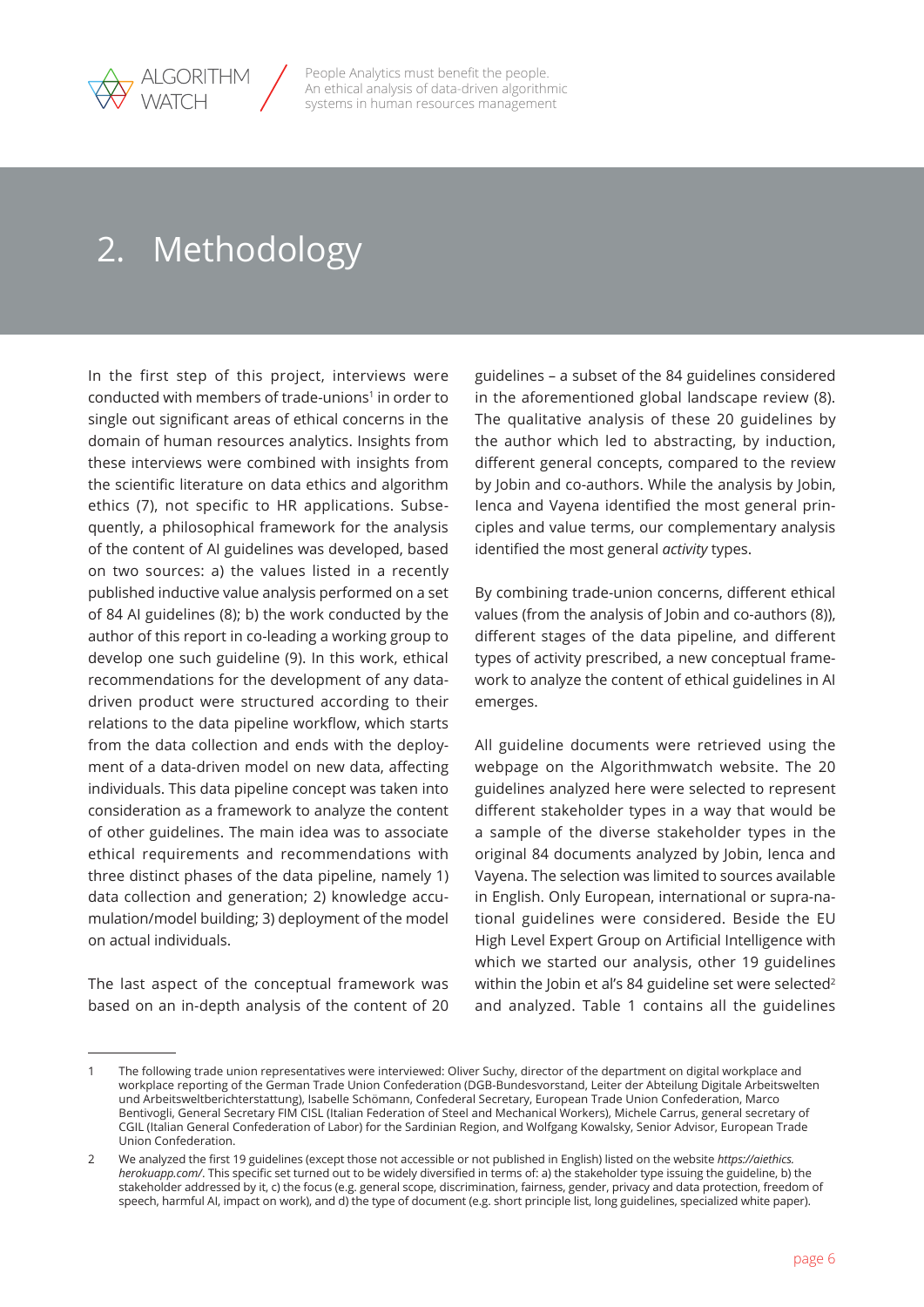

analyzed in the order in which they were retrieved and selected for inclusion.

#### Table 1

| Name of<br>Document/<br>Website                                                                                                                              | Name of<br><b>Issuer</b><br>guide-lines/<br>principles                                                                                           |                                                                                                                                                                 | Country of<br>issuer | Type of issuer                                                  | Date of<br>publishing    | <b>Target</b><br>audience                                                  |
|--------------------------------------------------------------------------------------------------------------------------------------------------------------|--------------------------------------------------------------------------------------------------------------------------------------------------|-----------------------------------------------------------------------------------------------------------------------------------------------------------------|----------------------|-----------------------------------------------------------------|--------------------------|----------------------------------------------------------------------------|
| <b>Ethics Guidelines</b><br><b>Ethical Prin-</b><br>for Trustworthy<br>ciples in the<br>Context of AI<br>AI (29)<br>Systems                                  |                                                                                                                                                  | High-Level<br><b>Expert Group</b><br>on Artificial<br>Intelligence                                                                                              | EU                   | IGO/<br>supra-national                                          | 8-Apr-2019               | multiple (all<br>stakeholders)<br>and interna-<br>tional policy<br>makers) |
| Al Guidelines<br>(10)                                                                                                                                        | Al Guidelines                                                                                                                                    | Deutsche<br>Telekom                                                                                                                                             | Germany              | Company                                                         | 11-May-2018              | Self                                                                       |
| 10 Principles of<br>responsible AI<br>(11)                                                                                                                   | Summary of<br>our proposed<br>Recommenda-<br>tions                                                                                               | Women leading<br>in Al                                                                                                                                          | n.a.                 | Think Tank                                                      | n.a.                     | public sector<br>(national and<br>international<br>policy makers)          |
| Principles for<br>Accountable<br>Algorithms and<br>a Social Impact<br>Statement for<br>Algorithms (12)                                                       | Principles for<br>Fairness,<br>n.a.<br>Accountable<br>Accountability,<br>Algorithms<br>and Transpar-<br>ency in Machine<br>Learning<br>(FATML)   |                                                                                                                                                                 |                      | Community of<br>24-Nov-2016<br>researchers and<br>practitioners |                          | Multiple<br>(development<br>and product<br>managers)                       |
| Tenets (13)                                                                                                                                                  | Tenets                                                                                                                                           | Partnership<br>on Al                                                                                                                                            | n.a.                 | Private sector<br>alliance                                      | 29-Sep-2016              | Self                                                                       |
| <b>Ethically Aligned</b><br>Design. A Vision<br>for Prioritizing<br>Human Well-<br>being with<br>Autonomous<br>and Intelligent<br>Systems,<br>version 2 (14) | Ethically Aligned<br>Design. A Vision<br>for Prioritizing<br>Human Well-<br>being with<br>Autonomous<br>and Intelligent<br>Systems,<br>version 2 | Institute of<br>Electrical and<br>Electronics<br>Engineers<br>(IEEE), The IEEE<br>Global Initiative<br>on Ethics of<br>Autonomous<br>and Intelligent<br>Systems | international        | Prof.<br>Association/<br>Society                                | 12-Dec-2017 <sup>3</sup> | unspecified                                                                |
| Universal<br>Guidelines<br>for Artificial<br>Intelligence (15)                                                                                               | Universal<br>Guidelines<br>for Artificial<br>Intelligence                                                                                        | The Public<br>Voice                                                                                                                                             | international        | Mixed (collation<br>of NGOs, ICOs,<br>etc.)                     | 23-Oct-2018              | multiple<br>(institutions,<br>governments)                                 |
| Declaration on<br>ethics and data<br>protection in<br>Artificial Intelli-<br>gence (16)                                                                      | " guiding<br>principles "                                                                                                                        | <b>ICDPPC</b>                                                                                                                                                   | international        | IGO/<br>supra-national                                          | 23-Oct-2018              | unspecified                                                                |

<sup>3</sup> Oddly, the date of the press release of V2 is 12 Dec 2017 and the document itself has no date. V1 has a copyright notice dated 25 Mar 2019. Hence, V2 appears to precede V1 two years.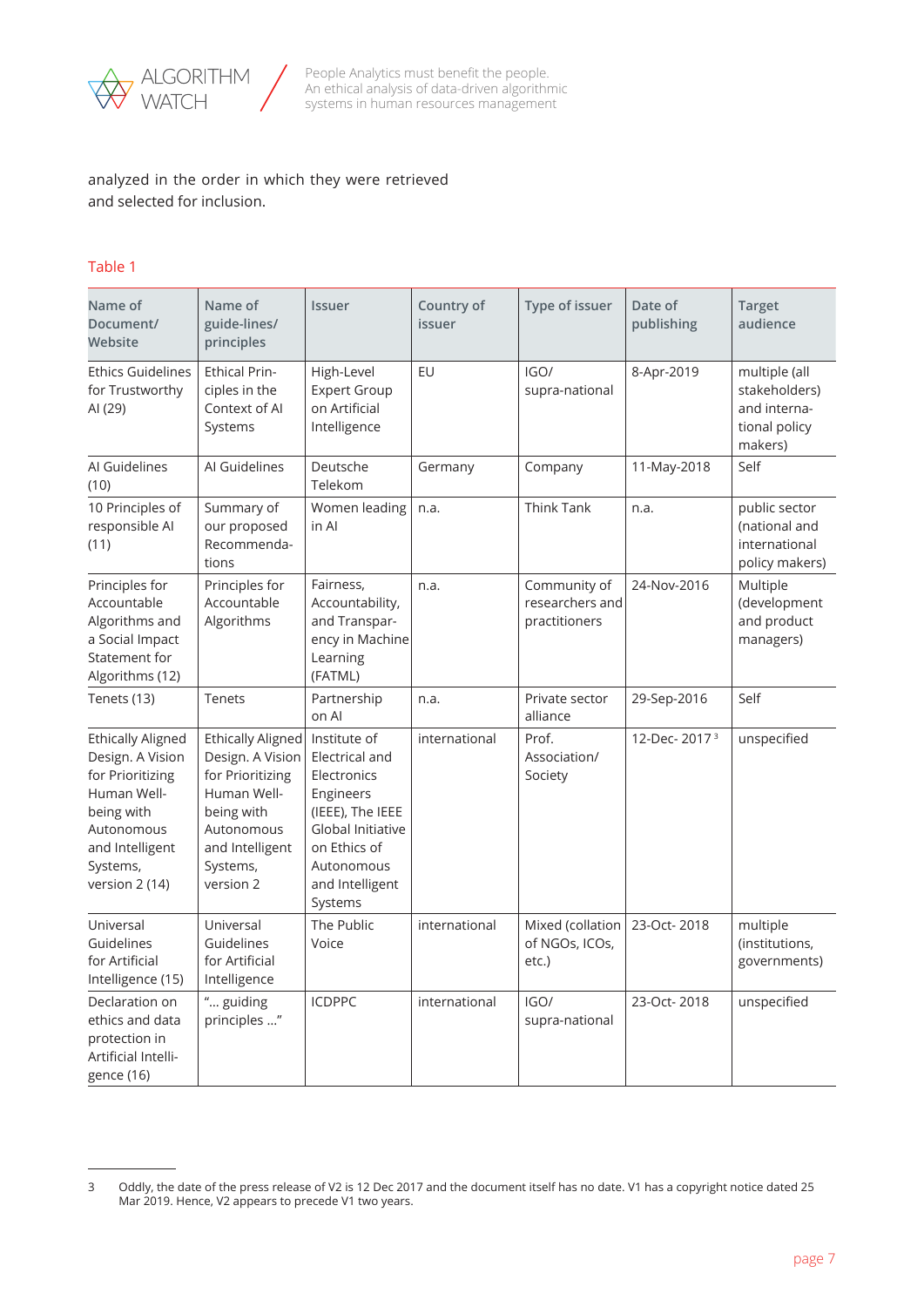

| Name of<br>Document/<br>Website                                                                                                             | Name of<br>guide-lines/<br>principles                                                                                                  | <b>Issuer</b>                                                                                                                                                                                                                                                      | Country of<br>issuer | Type of issuer                            | Date of<br>publishing | <b>Target</b><br>audience                            |
|---------------------------------------------------------------------------------------------------------------------------------------------|----------------------------------------------------------------------------------------------------------------------------------------|--------------------------------------------------------------------------------------------------------------------------------------------------------------------------------------------------------------------------------------------------------------------|----------------------|-------------------------------------------|-----------------------|------------------------------------------------------|
| Artificial intel-<br>ligence: open<br>questions about<br>gender inclusion<br>(17)                                                           | Proposals                                                                                                                              | W20                                                                                                                                                                                                                                                                | international        | IGO/<br>supra-national                    | 2-Jul-2018            | Public sector<br>(states/<br>countries)              |
| Charlevoix<br><b>Common Vision</b><br>for the Future of<br>Artificial Intelli-<br>gence (18)                                                | Charlevoix<br>Common Vision<br>for the Future<br>of Artificial<br>Intelligence                                                         | Leaders of the<br>G7                                                                                                                                                                                                                                               | international        | IGO/<br>supra-national                    | 9-Jun-2018            | Self (gov)                                           |
| The Toronto<br>Declaration:<br>Protecting the<br>right to equality<br>and non-dis-<br>crimination<br>in machine<br>learning systems<br>(19) | The Toronto<br>Declaration:<br>Protecting the<br>right to equality<br>and non-dis-<br>crimination<br>in machine<br>learning<br>systems | Access Now;<br>Amnesty<br>International                                                                                                                                                                                                                            | international        | Miscellaneous<br>(mixed NGO,<br>NPO)      | 16-May-2018           | multiple<br>(states, private<br>sector actors)       |
| Privacy and<br>Freedom of<br>Expression in<br>the Age of Artifi-<br>cial Intelligence<br>(20)                                               | Conclusions<br>and Recom-<br>mendations                                                                                                | Privacy Inter-<br>national and<br>Article 19                                                                                                                                                                                                                       | international        | NPO/Charity                               | 25-Apr-2018           | multiple<br>(states,<br>companies,<br>civil society) |
| White Paper:<br>How to Prevent<br>Discriminatory<br>Outcomes<br>in Machine<br>Learning (21)                                                 | Executive<br>summary                                                                                                                   | World<br>Economic<br>Forum,<br><b>Global Future</b><br>Council on<br>Human Rights<br>2016-2018                                                                                                                                                                     | international        | NPO/Charity                               | 12-Mar-2018           | Private sector<br>(companies)                        |
| The Malicious<br>use of Artificial<br>Intelligence:<br>forecasting,<br>prevention and<br>mitigation (22)                                    | Four High-Level<br>Recommenda-<br>tions                                                                                                | Future of<br>Humanity<br>Recommenda-<br>tions Institute;<br>University of<br>Oxford; Centre<br>for the Study<br>of Existential<br>Risk; University<br>of Cambridge;<br>Center for a<br>New American<br>Security; Elec-<br>tronic Frontier<br>Foundation;<br>OpenAl | international        | Miscellaneous<br>(mixed<br>academic, NPO) | 20-Feb-2018           | unspecified                                          |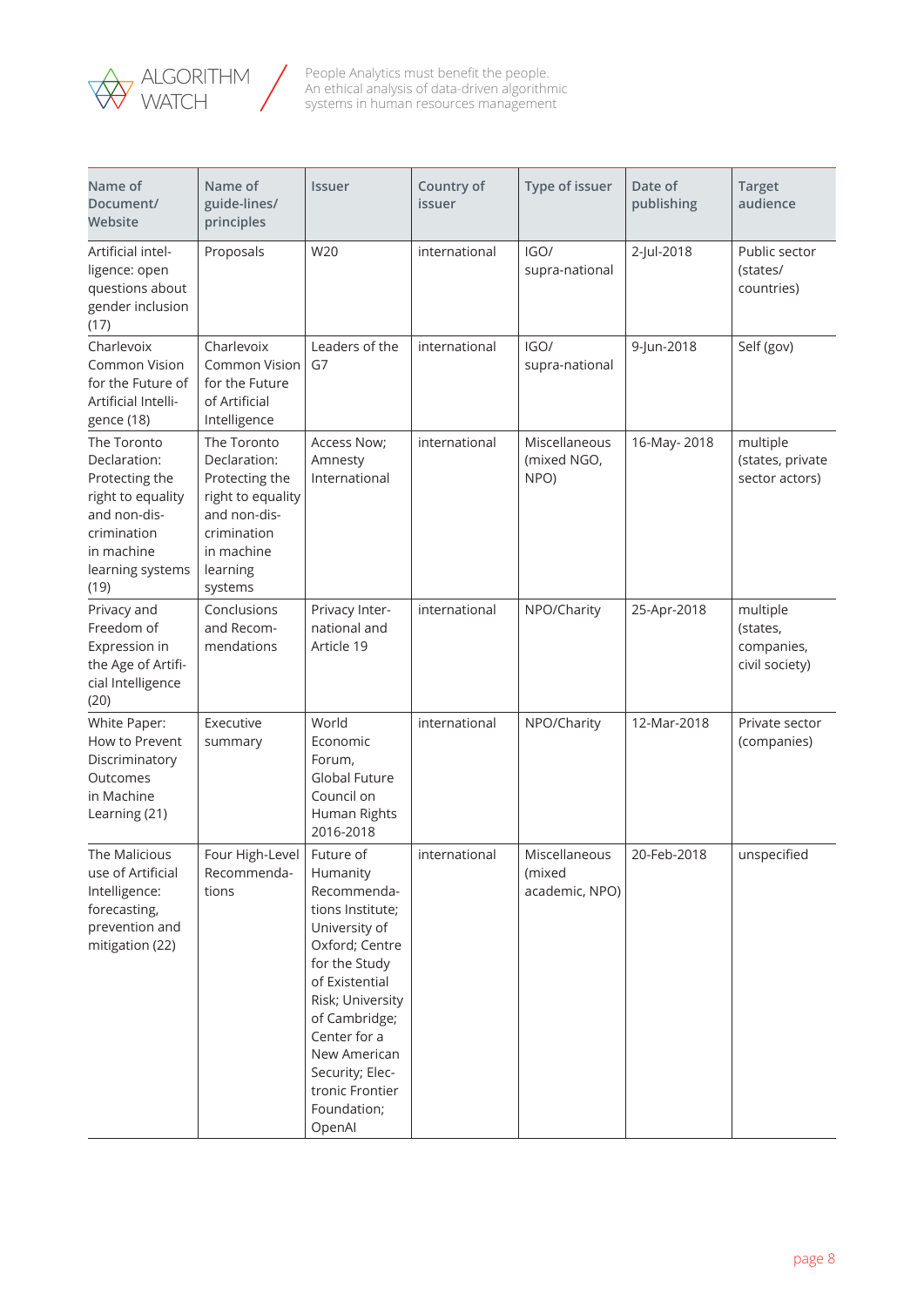

| Name of<br>Document/<br>Website                                                                                  | Name of<br>guide-lines/<br>principles                                                                                                           | Issuer                                                                                             | Country of<br>issuer | Type of issuer                             | Date of<br>publishing | <b>Target</b><br>audience                                                                     |
|------------------------------------------------------------------------------------------------------------------|-------------------------------------------------------------------------------------------------------------------------------------------------|----------------------------------------------------------------------------------------------------|----------------------|--------------------------------------------|-----------------------|-----------------------------------------------------------------------------------------------|
| For a meaningful<br>Artificial Intelli-<br>gence: Towards<br>a French and<br>European<br>strategy (23)           | "Part $5 -$ What<br><b>Mission Villani</b><br>are the Ethics<br>of Al?; Part 6<br>- For Inclusive<br>and Diverse<br>Artificial<br>Intelligence" |                                                                                                    | France               | Governmental<br>agencies/<br>organizations | 29 Mar 2018           | Public sector<br>(French<br>government/<br>parliament)                                        |
| Top 10<br>Principles for<br><b>Ethical Artificial</b><br>Intelligence                                            | Top 10<br>Principles for<br><b>Ethical Artificial</b><br>Intelligence                                                                           | <b>UNI Global</b><br>Union                                                                         | international        | Federation/<br>Union                       | 17-Dec-2017           | Multiple (union,<br>workers)                                                                  |
| <b>ITI AI Policy</b><br>Principles (25)                                                                          | <b>ITI AI Policy</b><br>Principles                                                                                                              | Information<br>Technology<br>Industry<br>Council (ITI)                                             | international        | Private sector<br>alliance                 | 24-Oct-2017           | self (members)                                                                                |
| <b>Ethical Principles</b><br>for Artificial<br>Intelligence and<br>Data Analytics<br>(26)                        | Ethical<br>Principles for<br>Artificial Intelli-<br>gence and Data<br>Analytics                                                                 | Software &<br>Information<br>Industry Asso-<br>ciation (SIIA),<br><b>Public Policy</b><br>Division | international        | Private sector<br>alliance                 | 15-Sep-2017           | Private sector<br>(industry<br>organizations)                                                 |
| Report of<br>COMEST on<br>Robotics Ethics<br>(only section<br>"Recommenda-<br>tions" taken into<br>account) (27) | Relevant ethical<br>principles and<br>values                                                                                                    | COMEST/<br><b>UNESCO</b>                                                                           | international        | IGO/<br>supra-national                     | 14-Sep-2017           | unspecified                                                                                   |
| Artificial<br>Intelligence<br>and Machine<br>Learning: Policy<br>Paper (28)                                      | Artificial<br>Intelligence<br>and Machine<br>Learning: Policy<br>Paper                                                                          | Internet society                                                                                   | international        | NPO/charity                                | 18-Apr-2017           | multiple<br>(policy- makers,<br>other stake-<br>holders in the<br>wider Internet<br>ecosystem |

Table 1. 20 guidelines selected for analysis, which is a subset of Table S1 in Jobin, Ienca and Vayena, (30)a, with additional information for Issuer Type.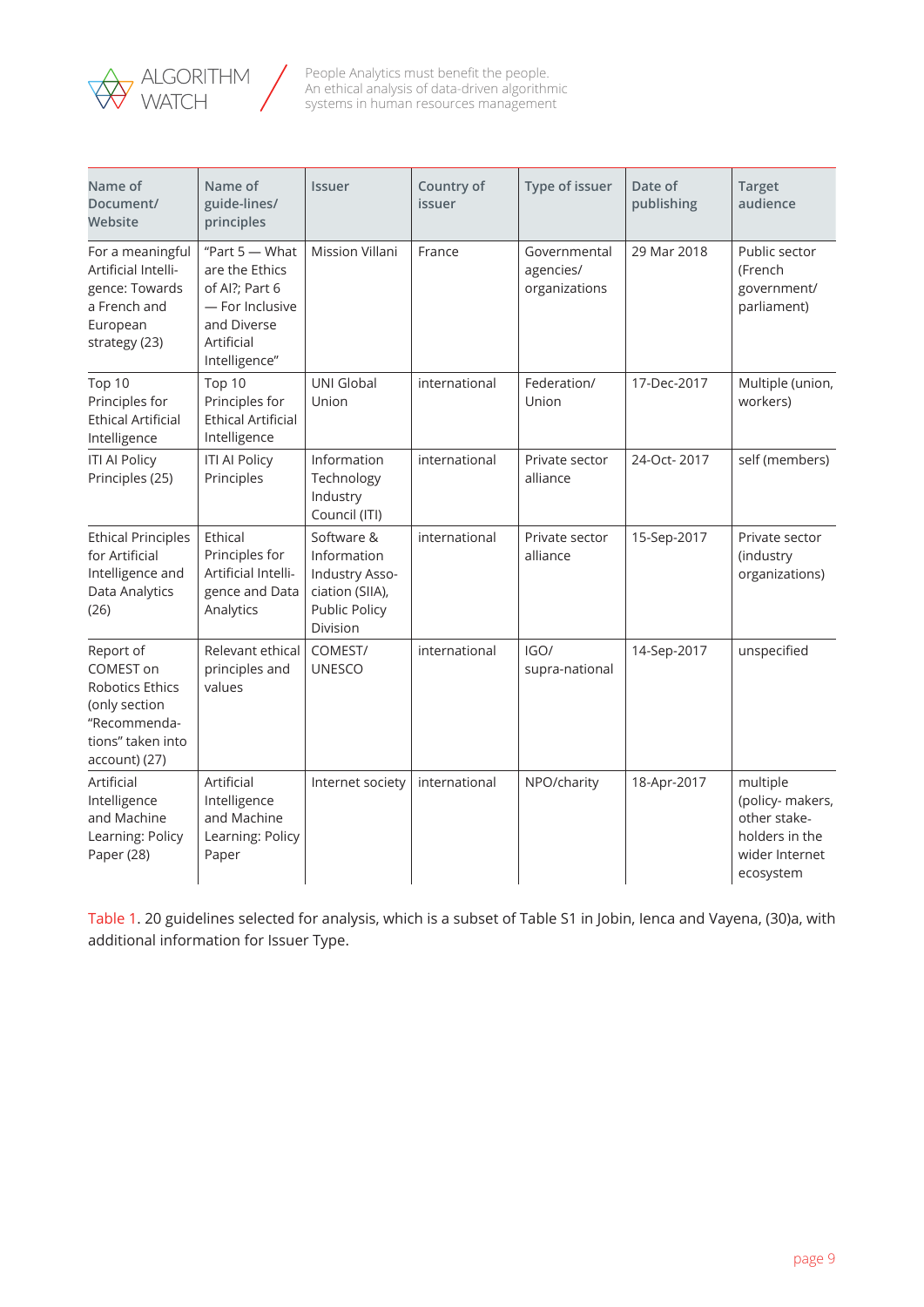

#### The different types of stakeholders listed in Table 1 are summarized in the charts below<sup>4</sup>.

| <b>Issuer</b> |                    | NGO/NPO                                    | <b>Community of</b><br>researchers and<br>practitioners |                                          |  |
|---------------|--------------------|--------------------------------------------|---------------------------------------------------------|------------------------------------------|--|
|               | IGO/supra-national | <b>Private sector alliance</b>             | <b>Think</b><br><b>Tank</b>                             | Company                                  |  |
|               | mixed              | Governmental<br>agencies/<br>organizations | Prof.<br><b>Society</b><br><b>Mixed</b>                 | Association/ Federation/<br><b>Union</b> |  |





<sup>4</sup> NGO stands for non-governmental organization, ICO stands for information commissioner office, IGO stands for inter-governmental organization, NPO stands for non-profit organization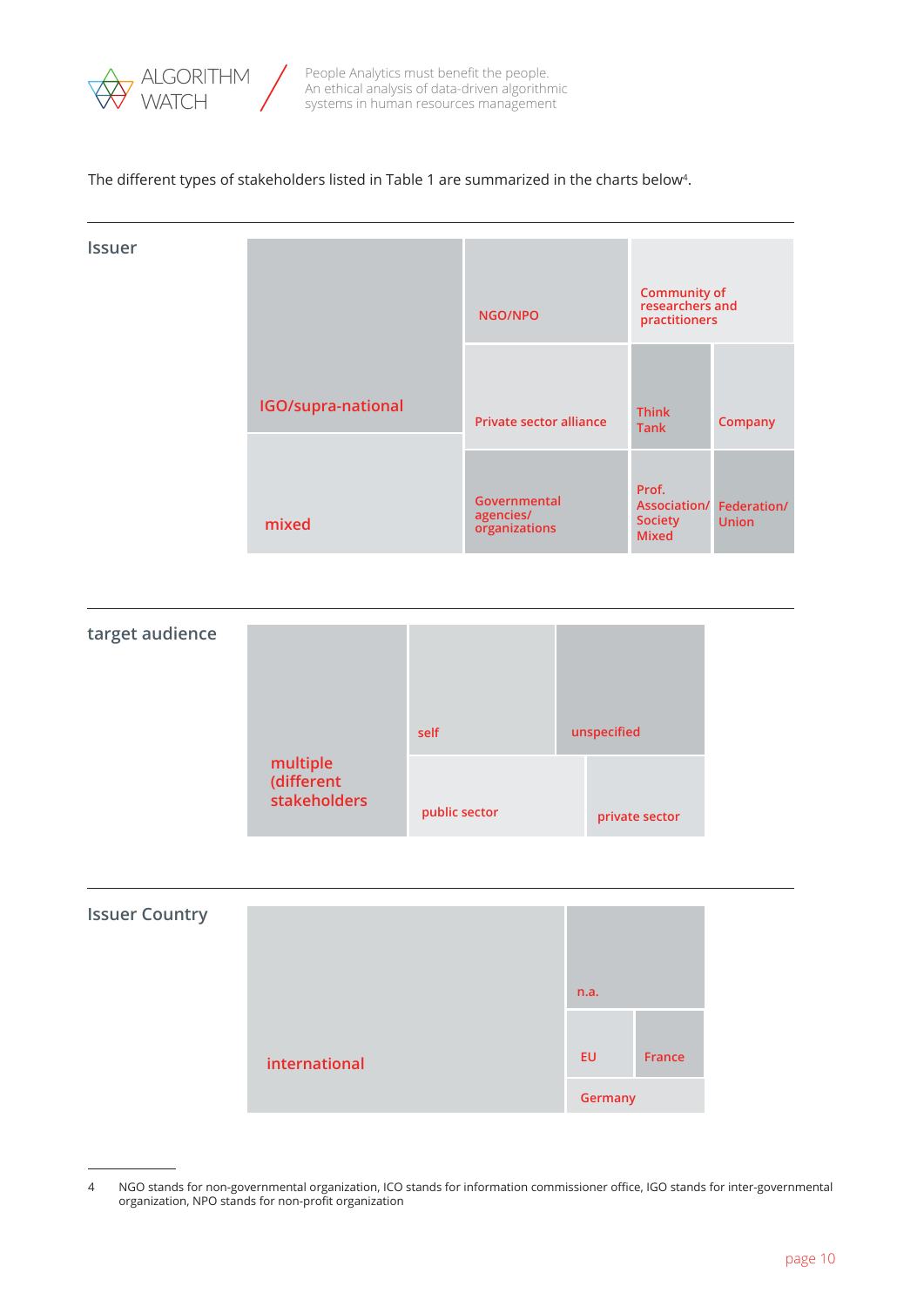<span id="page-10-0"></span>

# 3. AI ethics guidelines

## **3.1. Towards a uniform conceptual scheme?**

We now turn to the main section of this document, which is dedicated to the guidance offered by existing guidelines on ethical AI.

## **3.1.1. Values in AI ethics guidelines**

Jobin, Ienca and Vayena have analyzed the global landscape of AI ethics guidelines, which includes 84 documents collected until April 23, 2019. According to their analysis, the following 11 distinct values are mentioned in the entire corpus, although no value is mentioned in *all* guidelines:

- 1. Transparency
- 2. Justice & fairness
- 3. Non-maleficence
- 4. Responsibility
- 5. Privacy
- 6. Beneficence
- 7. Freedom & autonomy
- 8. Trust
- 9. Sustainability
- 10. Dignity
- 11. Solidarity

But what is a value? Broadly speaking, a value is what characterizes an evaluative claim, a claim that does not simply describe the situation but assesses it for its desirability. In a narrow sense, a value is something that is good, a variety of goodness (31). Typically, value theory in the narrow sense is only concerned with intrinsic and/or final goodness (goodness as an end), not with anything that can serve as a means to promote any form of good. But many items in the above list are not "values", if by values one means *intrinsic* forms of goodness. Some of them, e.g. transparency, are more plausibly considered instrumental goods, that is, means to other objectives, which are really valuable, e.g. human well-being, or justice. Thus, I will use the term "value-laden concerns" instead of "values" to refer to the eleven items in this list, both goods that are valuable as ends and those that are valuable as means, as well as others (e.g. human rights), which appear in these guidelines.

## **3.1.2. Similar content, different scaffolding**

It should be noted that there is no one-to-one correspondence between principles, values, or moral goals and the recommendations that are mentioned as practical ways of realizing those values. In other words, although we find a significant overlap of both high-level values and bottom-level recommendations across different guidelines, the mapping of practical recommendations into broad value-laden goals (or principles) is not coherent across the different documents. In other words, the guidelines mentioning the same value-laden words and similar recommendations do not share the same conceptual scheme.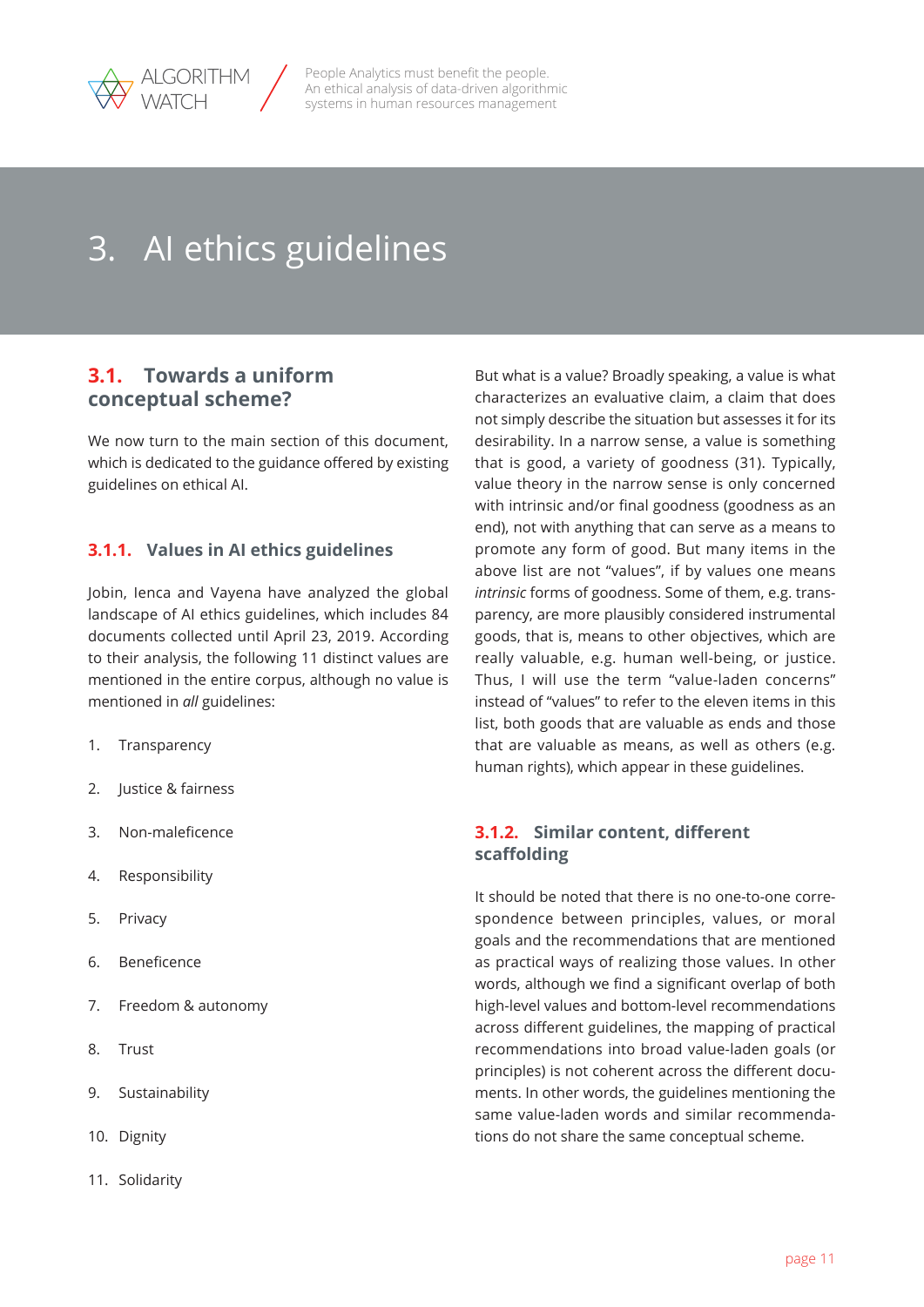<span id="page-11-0"></span>

To illustrate the diversity of conceptual schemes, consider the issue of algorithmic explainability. This is described as part of a right/duty to (for example):

- Transparency (15)
- Control ("We set the framework"(10), "Human in command approach" (24))
- Understanding (21)
- Explainability (12)
- Accountability (14)
- $\overline{\phantom{a}}$  Interpretability (25)

What can we learn from the examination of this case study about explainability? Firstly, there is little theoretical coherence in the way value terms are used. These terms are never defined clearly or exhaustively and the logical inference from top down, value-laden goals or principles to recommendations is not guided by any coherent underlying theoretical construct. Rather these important value-laden words work as labels under which several practical ideas can be filed, in a way that is not entirely arbitrary, but significantly so.

As a consequence, it is legitimate to doubt that a structure relying solely or mainly on value-laden goals (or principles) will guide the users interested in the implementation of ethics guidelines to easily find the guidelines relevant to their tasks.

### **3.1.3. Different stakeholder groups**

Moreover, guidelines differ in relation to the stakeholders that produced them and that they are addressed to. Jobin, Ienca and Vayena provide a breakdown of 84 guidelines in terms of stakeholders, showing that the majority are produced by private companies, followed by governmental agencies. In terms of the intended audiences, most guidelines examined by Jobin, Ienca and Vayena address multiple stakeholder groups, followed by guidelines that are self-directed (i.e. written by an organization to address itself or its members). Following Jobin and co-authors, the stakeholders in the target audience groups are the most varied: 1) the issuing organization managers and employees, including developers and designers), 2) developers and designers in general, 3) researchers, 4) the private sector in general, 5) the public sector in general, 6) generic "organizations", 7) everyone who can affect the development of AIs (8). The more limited sample on which the analysis of this document rests also includes private companies, governmental agencies, NGOs, researchers, private sector associations, professional organizations and entities, and address stakeholders as heterogeneous as the broadest set analyzed by Jobin, Ienca, and Vayena.

#### **3.1.4. Different kinds of activities**

As the guidelines are not coherently organized in terms of value-laden concerns (the so-called "values" in Jobin, Ienca and Vayena's paper), this report proposes a complementary conceptual scheme to analyze their contents, based on *types of activities*:

- 1. Knowledge and control of goals, processes, and outcomes
- 2. Transparency about goals, processes and outcomes
- 3. Accountability of goals, processes and outcomes
- 4. Outcome and process improvements

The three types of activities are not independent but related as follows:

a) Knowledge and control are both related to the activity of documenting i) what an organization tries to do (its goal), ii) how it does what it aims to do (its processes), and iii) what results from it (its outcomes). The act of documenting produces the human goods of knowledge and control. These goods are valuable *even before, and independently of, enabling transparency to the outside*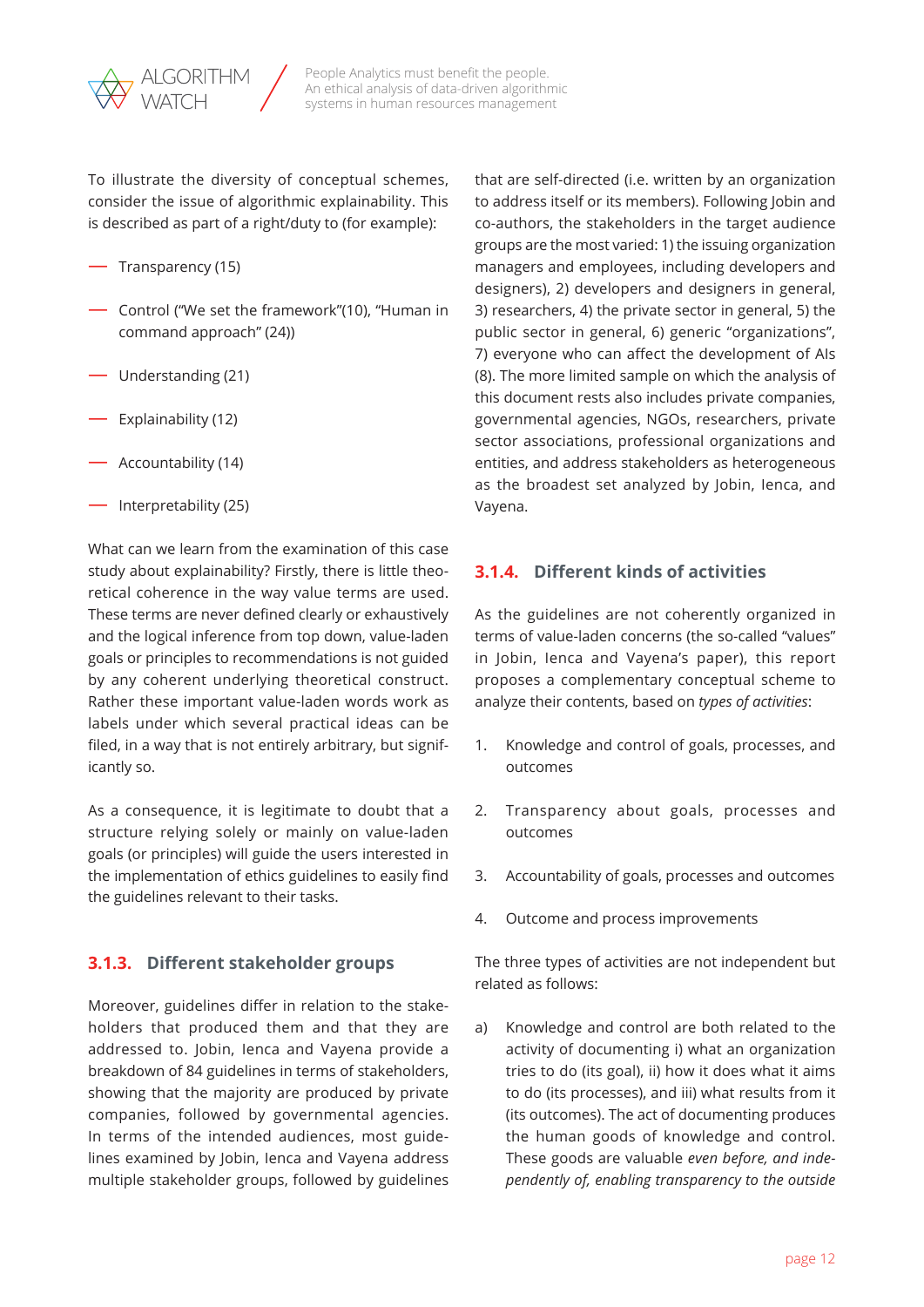

*and accountability*. Such knowledge and control are *presupposed* by transparency and accountability, but may be produced independently by internal processes that are neither transparent to outsiders nor associated with clear legal responsibility and moral blameworthiness.5

- b) Transparency is achieved by combining knowledge with successful communication to the outside. Transparency *presupposes* knowledge: in order to be transparent about a goal, process, or outcome, you must first of all know it and document it. This explains why many other guidelines list activities of outcome and process evaluation and documentation under transparency.6
- c) Accountability tasks result from the combination of the good of control with the ascription of i) moral or legal responsibility to organizations, and ii) organizational responsibility to individuals within organizations. Lack of accountability can be due to the lack of control (e.g. a failure of knowing and controlling what one does, and how one's outcomes have been achieved). But not necessarily: it can also be due to the lack of clear organizational responsibilities for the quality of the goals, processes or outcomes of an organization. Many recommendations concerning accountability describe social, administrative, political or legal tasks that enable or facilitate identifying who should be held responsible, morally or legally, for setting goals, supervising processes, monitoring outcomes, or improving them. Other recommendations concern the *technical* presupposition of responsibility, namely the *scientific knowledge* and the *techniques* enhancing a data-scientist's control of data pipeline, including the data, the training, and its outcome, namely the algorithm (or decision

rule, as we shall later call it). In some cases it is hard to achieve meaningful knowledge of the algorithm, required for meaningful control and human responsibility (32). This challenge can be intrinsic to the technology – this is the issue of algorithmic opacity and black boxes, which will be considered later on.

d) Outcome improvement is the process whereby processes are modified to change outcomes in a desirable way. Improvement takes advantage of the knowledge generated and it requires some degree of control over goals and processes. For example, if a mathematical measure of bias or unfairness is provided, it may be used to constrain the utility function of an algorithm (goal control, in value-by-design approaches) and thus to improve "by design" some fairness-relevant properties of the algorithm. Improvement is a vague term and can be obtained in the direction of any of the substantive values referred above. For example, improving outcome can refer to building beneficial AI (beneficence), to building safe AI (AI non-maleficence), to building non-discriminatory AI (justice), and to preserve meaningful human control in interactions with AI, not just as a means to building safe and robust AI, but because human control is valuable *for its own*  sake (autonomy)<sup>7</sup>.

Summing up with an example: Measuring algorithmic fairness promotes *knowledge*, communicating the algorithmic fairness that has been measured promotes *transparency*, having identified modifiable causes of unfairness (e.g. data, definition of the mathematical function) achieves *control*, taking legal responsibility for those processes is a form of *accountability*, and mitigating unfairness in the outcomes is an *outcome improvement*.

Activities of knowledge (generation) and control tend to satisfy two of the requirements for trustworthy AI mentioned in the document of the independent expert group of the EU (29), namely "human agency and oversight" and "technical robustness and safety", with respect to the "robustness" part. While human agency and oversight (as requirements) and technical robustness are instrumentally valuable in relation to different ethical values and principles, promoting safety can be considered an aspect of the principle of non-maleficence, as suggested by Jobin and co-authors (30).

<sup>6</sup> Transparency is also listed as one of the so-called "requirements" of trustworthy AI (29).

<sup>7</sup> Activities of improvement correspond to the trustworthy AI (29) requirements of "societal and environmental well-being" (related to the substantive value of beneficence), of "diversity, non-discrimination and fairness" (related to the substantive value of justice), and of "privacy and data governance" (related to the substantive values of non-maleficence and autonomy).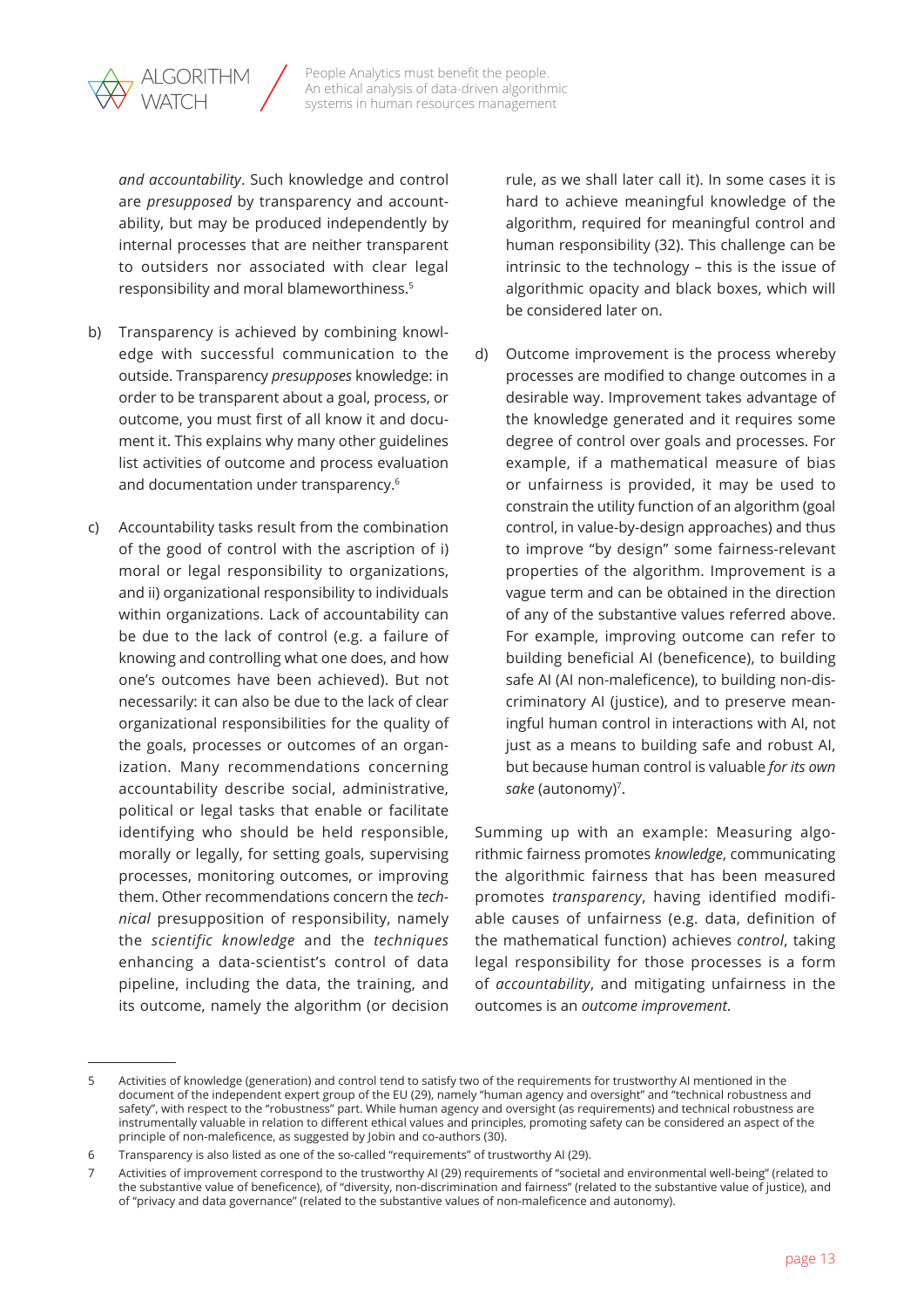<span id="page-13-0"></span>

These macroscopic action types can be further specified in relation to the tasks of data scientists and people responsible for implementing technology in the HR department of organizations. Consider the action type of knowledge production and control. Following a simplified, four-stage version of standard models of data science pipeline (9), we may distinguish:

- 1.1. Knowledge and control of the data (corresponding to the two stages of data acquisition and data management)
- 1.2. Knowledge and control of the algorithm (corresponding to the stage of algorithm design and testing phase)
- $-$  1.3. Knowledge and control of the impact on humans (corresponding to the stage of deployment of the algorithm in concrete cases).

## **3.1.5. A matrix of values and action types**

Some of the values identified in the analysis by Jobin et al are instrumental, procedural values, while others are substantive and intrinsic. Values such as transparency and accountability are procedural since they describe a certain way of doing things and they are instrumental since transparency and accountability are normally valued because they lead to morally better outcomes and better actions. Other values, at least justice and fairness, non-maleficence, privacy, beneficence, freedom and autonomy, dignity and solidarity are intrinsic in the sense that they are commonly regarded to characterize outcomes and actions that are intrinsically better in that they realize these values. (E.g. it is intrinsically better to be freer and have more autonomy compared to be less free and less autonomous; a society may be believed to be intrinsically superior to another if it is more just and if it involves stronger relations of fraternity and solidarity between its members.) Thus, we can summarize the two kinds of values in question and combine them with the distinction of the action types, leading to a tri-dimensional matrix including both procedural (task-related) and substantive (outcome-related)

values, which relate to data, algorithms and affected humans.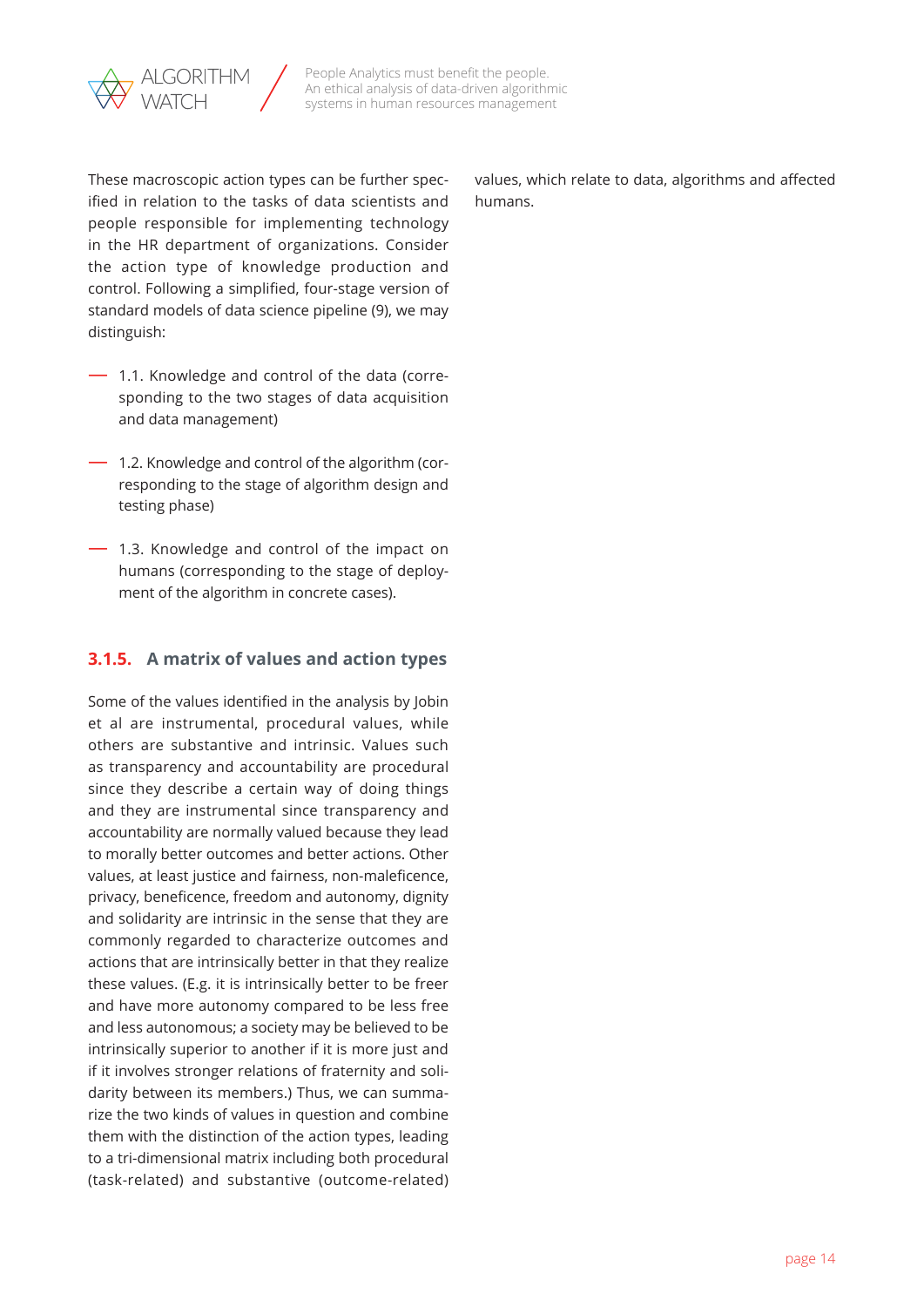

#### Table 2. Matrix of recommendations in AI guidelines, based on procedural and substantive values

|                                                                                            | Procedural-instrumental principles |                    |                                                                                                       |                    |                                                                          |                |                                                                                                                                       |                           |                |                           |                           |
|--------------------------------------------------------------------------------------------|------------------------------------|--------------------|-------------------------------------------------------------------------------------------------------|--------------------|--------------------------------------------------------------------------|----------------|---------------------------------------------------------------------------------------------------------------------------------------|---------------------------|----------------|---------------------------|---------------------------|
| Outcome improvement along four<br>dimensions (substantive ethical<br>principles/values):8  |                                    |                    | Knowledge and Control<br>(Document your chosen<br>goals/procedures/achieved<br>outcomes, concerning:) |                    | Transparency<br>(Communicate what<br>you have documented<br>concerning:) |                | Accountability<br>(Define who is morally<br>or legally responsible<br>for documented goals,<br>processes and outcomes<br>concerning:) |                           |                |                           |                           |
| V1. Beneficence (related to the<br>values of well-being/sustainability/<br>trust)          |                                    | Data               | Algo-<br>rithm                                                                                        | Humans<br>affected | Data                                                                     | Algo-<br>rithm | <b>Humans</b><br>affected                                                                                                             | Data                      | Algo-<br>rithm | <b>Humans</b><br>affected |                           |
| Data                                                                                       | Algorithm   Humans                 | affected           |                                                                                                       |                    |                                                                          |                |                                                                                                                                       |                           |                |                           |                           |
| V2. Non-maleficence (related to<br>the values of security/well-being/<br>privacy)          |                                    | Data               | Algo-<br>rithm                                                                                        | Humans<br>affected | Data                                                                     | Algo-<br>rithm | Humans<br>affected                                                                                                                    | Data                      | Algo-<br>rithm | <b>Humans</b><br>affected |                           |
| Data                                                                                       | Algorithm                          | Humans<br>affected |                                                                                                       |                    |                                                                          |                |                                                                                                                                       |                           |                |                           |                           |
| V3. Justice/fairness (related to the<br>values of solidarity/fundamental<br>rights)        |                                    |                    | Data                                                                                                  | Algo-<br>rithm     | Humans<br>affected                                                       | Data           | Algo-<br>rithm                                                                                                                        | <b>Humans</b><br>affected | Data           | Algo-<br>rithm            | <b>Humans</b><br>affected |
| Data                                                                                       | Algorithm   Humans                 | affected           |                                                                                                       |                    |                                                                          |                |                                                                                                                                       |                           |                |                           |                           |
| V4. Autonomy (related to the<br>values of freedom/dignity/funda-<br>mental rights/privacy) |                                    | Data               | Algo-<br>rithm                                                                                        | Humans<br>affected | Data                                                                     | Algo-<br>rithm | <b>Humans</b><br>affected                                                                                                             | Data                      | Algo-<br>rithm | <b>Humans</b><br>affected |                           |
| Algorithm<br>Humans<br>Data<br>affected                                                    |                                    |                    |                                                                                                       |                    |                                                                          |                |                                                                                                                                       |                           |                |                           |                           |

Most recommendations in these guideline can be described as a task or combination of tasks involving some activity of achieving control, and/or documenting and/or communicating and/or taking ownership for and/or improving processes, for the sake of bringing about improvements in one or more dimensions, typically more dimensions (e.g. producing good, minimizing harm, and mitigating injustice) simultaneously. The four main value dimensions corresponding to the four principles of biomedical ethics (33).<sup>9</sup> We have expanded this list to include the other intrinsic values in Jobin, Ienca and Vayena's list (8), which can be regarded as more closely related to them. Hence, beneficence, which involves doing good, is related to promoting well-being, and sustainability is also typically related to the possibility of promoting wellbeing in the future; non-maleficence is related to the values of security, harm avoidance, and some aspects of privacy; justice, fairness and solidarity are related to discrimination, and more generally to inequality in the distribution of the benefits and social inclusion vs. exclusion of the benefits produced by AI; freedom,

<sup>8</sup> The values of autonomy, non-maleficence, and justice correspond to the ethical values mentioned in the EU ethics guidelines for trustworthy AI (29): (i) Respect for human autonomy, (ii) Prevention of harm and (iii) Fairness. In addition to these, the EU guidelines include the value explicability. For the reason why explicability is not included as a distinct value in our framework, see the footnote below.

<sup>9</sup> Floridi and Cowls's unified framework for AI ethics includes the four ethical values of our framework, plus the value of explicability. We think that the value of explicability is both instrumental and at a different level of abstraction, being one of the main presuppositions of the values of both accountability and transparency and being close to the instrumental values of knowledge and control.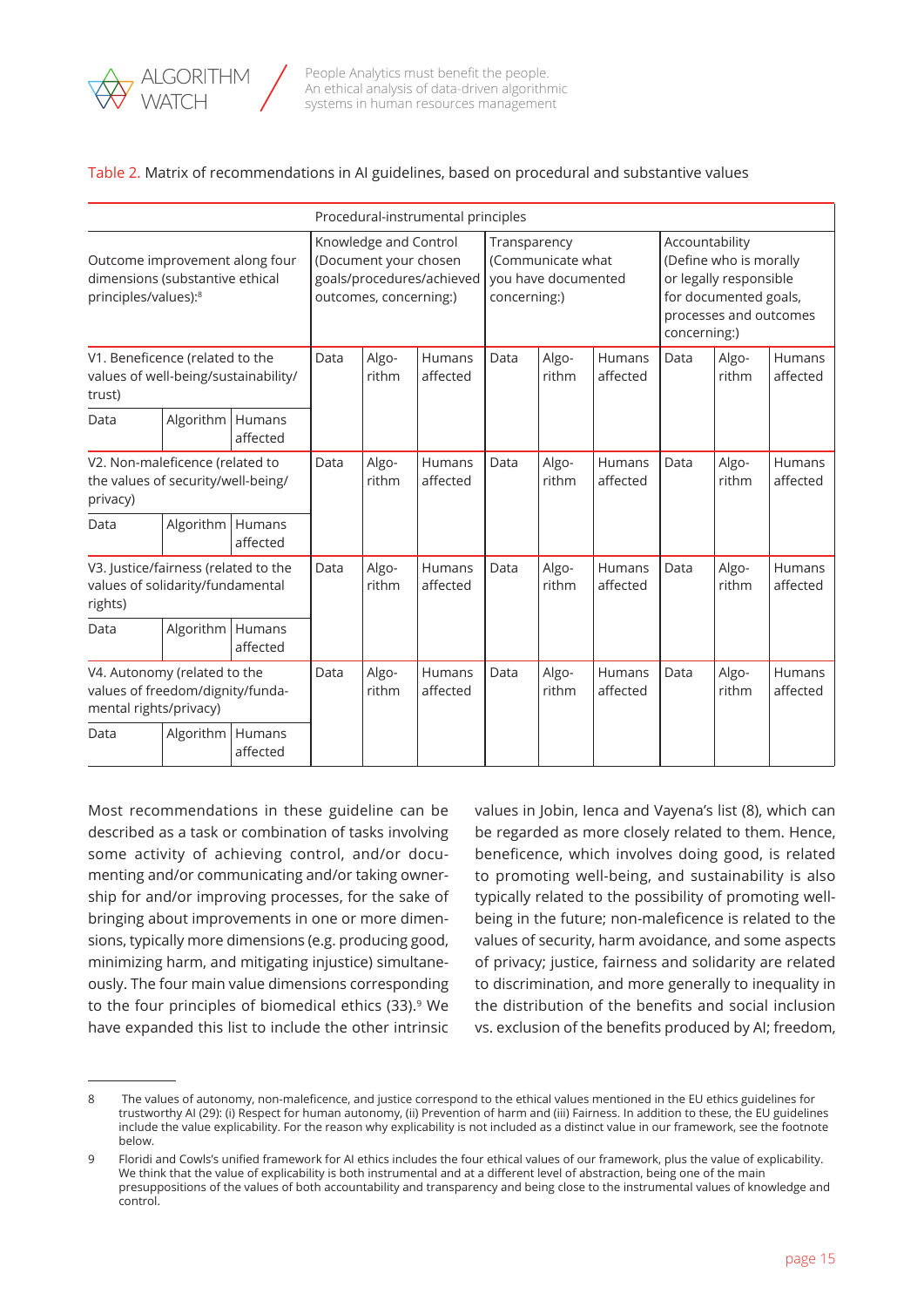<span id="page-15-0"></span>

autonomy and dignity are related to some aspects of privacy (e.g. control over one's data and information) but also the idea that human beings should remain in control of their lives is something valuable for its own sake, as opposed to being manipulated or controlled from the outside.

## **3.1.6. Different implementation infrastructure**

Finally, the tasks recommended in response to value-laden concerns can be distinguished in terms of the kind of social roles and organizational structure they presuppose, in order to be executed. It is fruitful to distinguish three main kinds of solutions, which differ in terms of the social roles and tasks they presuppose:

- I1: **Technical solutions.** These presuppose mainly technical tools to be executed. For example, the FAT ML guideline on accuracy recommends "Perform a validity check by randomly sampling a portion of your data (e.g., input and/ or training data) and manually checking its correctness. This check should be performed early in your development process before derived information is used. Report the overall data error rate on this random sample publicly". This is a technical task that only requires the usual social role of the data-scientist, and the technical infrastructure typically available to the machine learning specialist working at an organization.10
	- I2: **Organizational solutions.** These presuppose an infrastructure of rules (and rule-governed behaviors) which can be set up within a single organization. For example, the second edition of the IEEE guidelines (14) requires that

"Governance frameworks, including standards and regulatory bodies, should be established to oversee processes assuring that the use of A/IS does not infringe upon human rights, freedoms, dignity, and privacy, and of traceability to contribute to the building of public trust in A/IS".<sup>11</sup>

— I3: **Institutional solutions.** These presuppose an infrastructure of rules (and rule-governed behaviors) that cannot be set up within a single organization. This includes, for example, recommendations concerning new laws, policy objectives, and the promotion of new civil society bodies or stakeholders. For example, the French report on AI "For a meaningful Artificial Intelligence: Towards a French and European strategy" (23) includes the following recommendation concerning gender equality: "Educational efforts on equality and digital technology are obviously vital, but greater diversity could also be achieved with an incentive policy aimed at achieving 40% of female students in digital subject areas in universities, business schools and their preparatory classes out to 2020."12

<sup>10</sup> The ethics guidelines for Trustworthy AI (29) contain a similar distinction between the "methods" for achieving trustworthy AI. The solutions mentioned in this paragraph correspond to the "methods" called "Architectures for Trustworthy AI", "Ethics and rule of law by design (X-by-design)", "Explanation methods", "Testing and validating",.

<sup>11</sup> In relation to the Trustworthy AI guidelines (29), organizational solutions include "Quality of Service Indicators", "Codes of Conduct", "Standardization", "Certification", "Accountability via governance frameworks", "Education and awareness to foster an ethical mindset" (within the organization), "Stakeholder participation and social dialogue" and "Diversity and inclusive design teams".

<sup>12</sup> In the trustworthy AI guidelines (29), these correspond primarily to "methods of trustworthy AI" called "regulation". It also includes the methods of "Accountability via governance frameworks", "Education and awareness to foster an ethical mind-set", and "Stakeholder participation and social dialogue".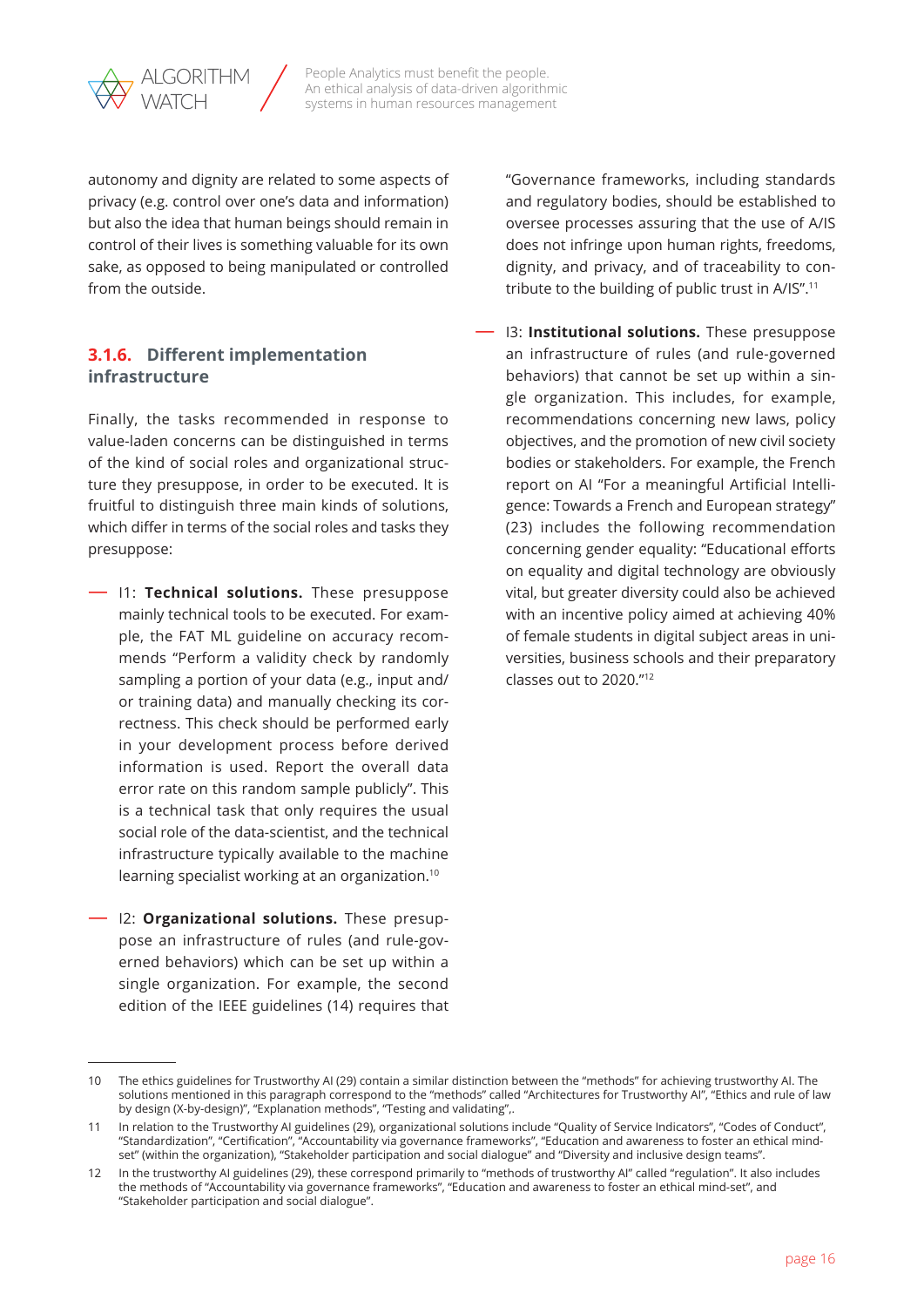<span id="page-16-0"></span>

# 4. Implications of AI ethics guidelines for HR analytics

The recommendations included in twenty documents have been analyzed here in order to assess their relevance to the ethics of using AI in HR. The structure of the document reflects the main distinction between three different topics, namely the activities of data collection, of building an HR tool (algorithm) and of using this HR tool to aid decisions in the field of HR. For each topic, the four *procedural values* of i) knowledge/control, ii) communication/transparency, iii) accountability/"owning" the process or outcome are considered sequentially.

## **4.1. Knowing, communicating, owning and improving data collection, access and storage**

The sub-topic "knowledge and control of the data" includes all the recommendations related to *knowing, documenting* and *monitoring* the processes of data acquisition and generation, data storage and data access, in particular when data from identifiable natural persons (i.e. personal data) are involved.13 The generation of knowledge about the data and the process of data collection is presupposed by recommendations about transparency and accountability. Data can be related to AI in different ways: they can be the data used for training a statistical model, or the data based on which AI makes a recommendation or decision about a concrete individual case. Clearly, the processes of data collection and access must be described and documented by any organization that wants to be transparent and accountable about it. For example, the transparency principle of IEEE (principle 4 in the 2<sup>nd</sup> edition) requires securing and recording data from sensors (which are used by the AI), such as in a flight data recorder. But the detailed knowledge and control of all processes of data collection, access and storage is valuable for protecting privacy (e.g. from unauthorized access), and for enhancing the robustness and reliability of AI, even when these processes are not communicated to outsiders and even independently of legal responsibilities. Thus, it is not surprising that many recommendations require the documentation of the data that is collected, and used by algorithms, also in connection to other values, for example privacy.

Several recommendations include prescriptions or checklist items requiring that data collection, access, and storage, is to be used with AIs, and always done in a way that is controlled, transparent, and accountable:

*"Is the data collected in an authorized manner? If from third parties, can they attest to the authorized collection of the data? Has consumer been informed of data collection, and where appropriate, provided permission about its use?"*(26)

*AI systems must be data responsible. They should use only what they need and delete it when it is no longer needed ("data minimization"). They should encrypt data in transit and at rest, and restrict access to authorized persons ("access control"). AI systems should only collect, use, share and store data in accordance with privacy and personal data laws and best practices.*(28)

*We enrich and simplify our customers' lives. If an AI system or the usage of customer-related data helps us to benefit our customers, we embrace this* 

<sup>13</sup> This sub-topic correspond to the requirement "privacy and data governance" of trustworthy AI (29).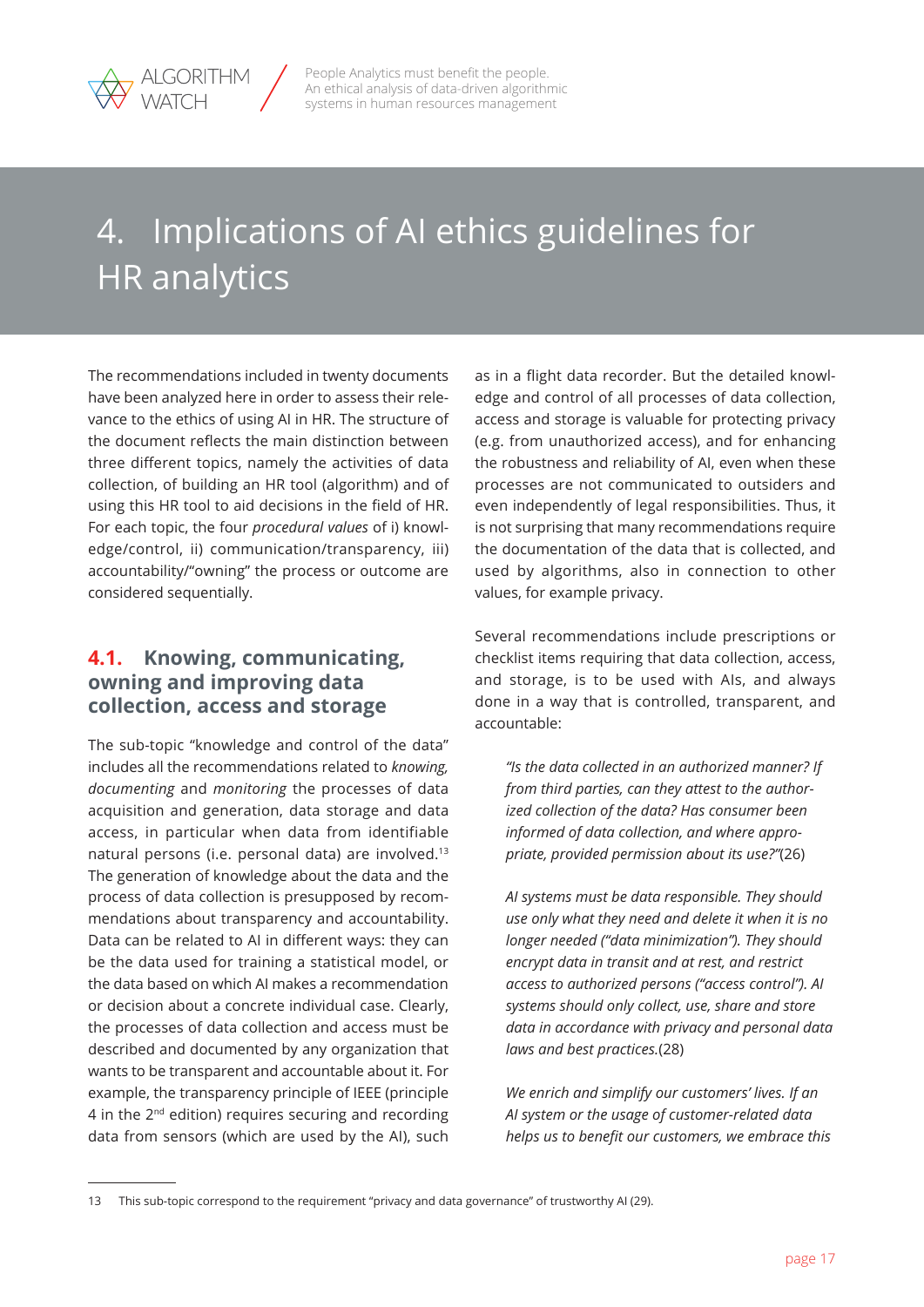<span id="page-17-0"></span>

*opportunity to meet their demands and expectations.* (10)

In the texts analyzed here, these activities are associated with transparency (14), respect for privacy and personal data (16), and accountability. Transparency, however, should not be considered achieved when the processes of data collection, access and storage have been documented.14 Transparency, in the sense we understand the value here, essentially involves communicating these facts in a simple and effective way to the interested parties. Commitments to data transparency are included in Deutsche Telekom's "AI guidelines" (Principle 4)(10), in the "Declaration on ethics and data protection in Artificial Intelligence" (16)(Principle 5) explicitly mentioning the right to information and the right to access.

The principle of accountability requires measures whereby an organization, or a person, or role within an organization, takes responsibility or "ownership" for a process involving data. One important concept is that of *source traceability.* When an AI takes a decision for an organization, the data used to make that decision should be known and usable by some person – that is, an auditor internal or external to the organization – to explain the decision of the AI. The idea of source traceability is expressed in different ways in different guidelines. Some guidelines include concrete suggestions, for example, the recommendation for secure storage of sensor data (14), also described as the "ethical black box" (24):

*Applied to robots, the ethical black box would record all decisions, its basis for decision-making, movements, and sensory data for its robot host […]*  (24)

Like data protection law (e.g. the General Data Protection Regulation – GDPR – in the EU), ethical guidelines stress the importance of guaranteeing appropriate levels of *cybersecurity*:

*We ensure that our security measures are up to date while having a full overview of how customer related data is used and who has access to which kind of data. We never process privacy-relevant data without legal permission. […] Additionally, we limit the usage to appropriate use cases and thoroughly secure our systems to obstruct external access and ensure data privacy.* (10)

## **4.1.1. Relevance to HR analytics**

It is not surprising that the topic of data control, transparency and accountability is not one of the most widely discussed in guidelines on AI ethics. After all, this ethical territory overlaps strongly with privacy and data protection law, so it has the lowest novelty value and it is the one least needing to be codified by new ethics guidelines. Issues related to data protection and privacy protection were perceived as essential, by the trade unionists who were interviewed: a sort of necessary condition for any other ethical guideline to apply. The importance of these recommendations for HR analytics can be explained as follows:

- 1. Recording data from sensors involved in employee monitoring would be instrumental to assessing causes of counter-intuitive HR decisions, by models trained with the data. (Relevant for V1 – trust and V3 – justice). However, if such data are not anonymized (which may not be feasible in many circumstances) this generates further threats to employee privacy and increases the risks associated with their surveillance, hence the importance of guidelines on data privacy. (Relevant for V2 – non-maleficence.)
- 2. Requiring the employees' *informed consent* to the use of their data may be appropriate, at least in some context. (V4 – freedom)

<sup>14</sup> The first edition of the IEEE's guidelines also included the principle of "data agency" that interprets digital sovereignty and control over identity as control over data, including through digital agents (14). Interestingly, these ideas were entirely removed from the second edition. Such an idea was not found in the other 19 guidelines reviewed here.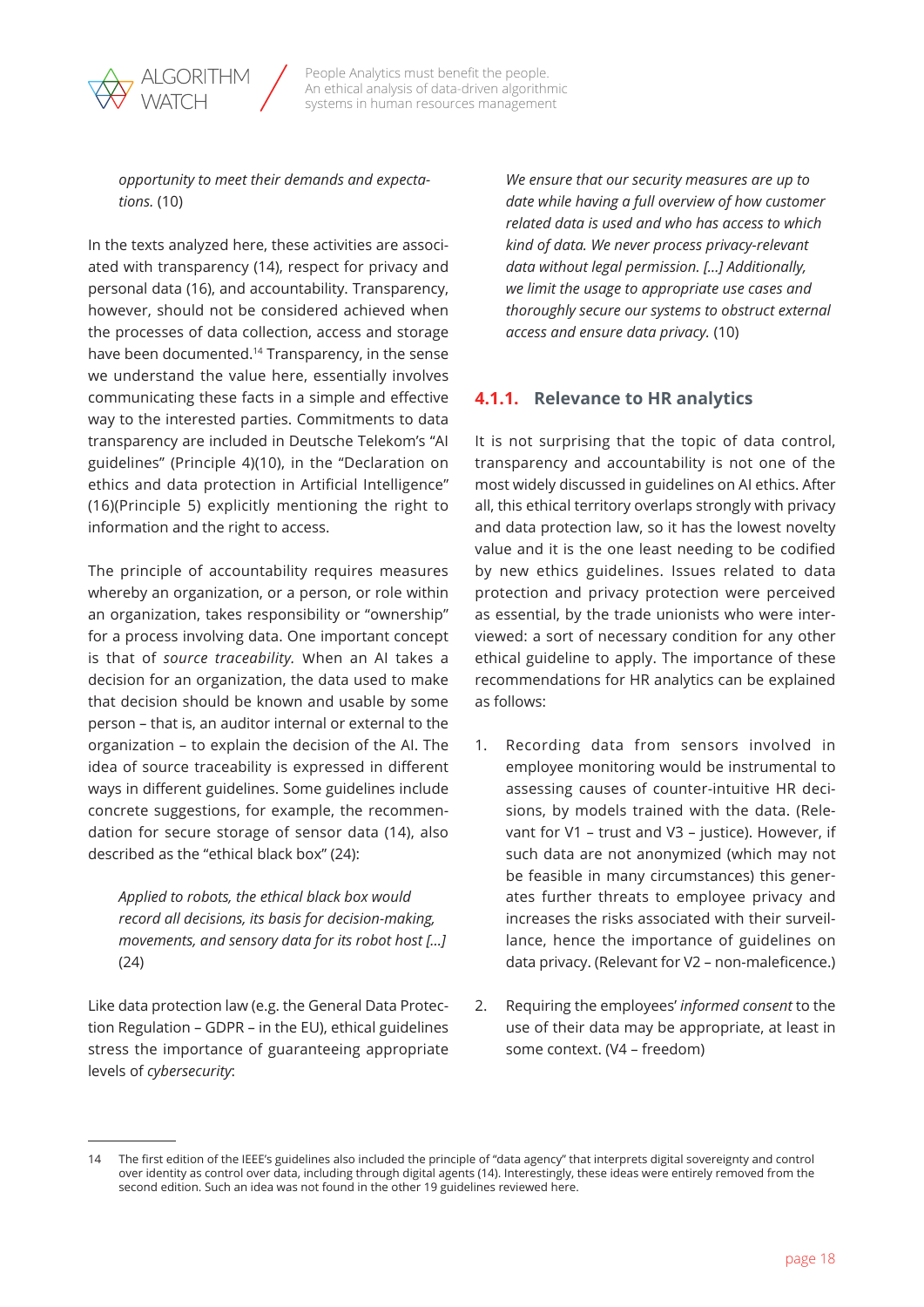<span id="page-18-0"></span>

- 3. In addition to *informed consent* and also in cases in which a different legal ground for collecting employee's data is invoked, the principle of data minimization could be invoked in attempts to limit the range of data not pertinent to employment. This will place some limits on the employers' invasion of an employee's private life. (V4 – freedom/privacy)
- 4. Effective communication about how data is used within a company may also be used to confer some protections to employees against abuses, e.g. if documented data processes are made accessible to workers' representatives, or external auditors. From the point of view of individual employees, transparency about data use is a precondition of informed consent to their use. (V1 – trust, V2 – non-maleficence, V4 – freedom)
- 5. Transparency about the building of profiles contributes to protecting employees against the collection of data that may be unreliable or incorrect, or used for illegitimate forms of discrimination. (V2 non-maleficence, V4 freedom)
- 6. Accountability for data processes provides incentives against unethical uses of data. (Relevant to V1, V2, V3, V4.)

## **4.1.2. Open challenges**

On the other hand, the focus on data knowledge, transparency, control, accountability, and outcome improvement is insufficient to protect employees from threats to their privacy and from morally objectionable forms of discrimination. It is true that employers are prohibited (by some privacy laws) from requesting access to social media data. But, depending on the content of the laws in the country of operation of the employer, the principle of purpose limitation may be compatible with employers collecting data from different sources. Consider data from social media. E.g. an employee's public tweets may be collected by one employer to be further analyzed. Since machine learning algorithms are used to discover new and surprising correlations, an employer may claim, for example, that the use of social media may provide a legitimate basis to evaluate and predict the reputational risk, for example, associated with the social media exposure of its employees. (E.g. an organization dealing with migrants may be concerned that its employees do not publicly express xenophobic views on social media.) What data protection law does not provide is the definition of this boundary, i.e. what kind of data may be legitimately collected by employers to be analyzed for the sake of HR decisions? For example, should an NGO working with migrants adopt a tool that predicts the likelihood of its employees publicly uttering xenophobic or discriminatory views, based on past social media interactions?

Even when limits are set regarding the type of employee data that an employer may legitimately collect and analyze, this is not yet sufficient to protect employees from an invasion of privacy. The challenge to an approach that is focused on the *type of data* that an employer should consider, or not consider, is that it does not protect the privacy of employees from (somewhat inaccurate) inferences that can be made from apparently innocent data (34). The possibility of using statistical methods (e.g. machine learning) brings the possibility that data apparently not about gender, sexual inclination, social class or family status be inferred, with a given degree of uncertainty, from other data an employer may more easily collect (34). Machine learning models may enable an employer to assess, with a given degree of uncertainty, the lifestyle choices of his employee (e.g. whether an employee is planning to have a child) based on data originating in the context of employment, e.g. an employee's schedule, special requests, etc. Privacy is not guaranteed by controlling *what kind of data* one shares. Privacy – if it means freedom from the influence of the employer within a sphere of personal decisions – is threatened by AI even if no sensitive data are shared, if AI provides a technology that makes informed guesses about sensitive characteristics from data that are legitimately collected in the workplace.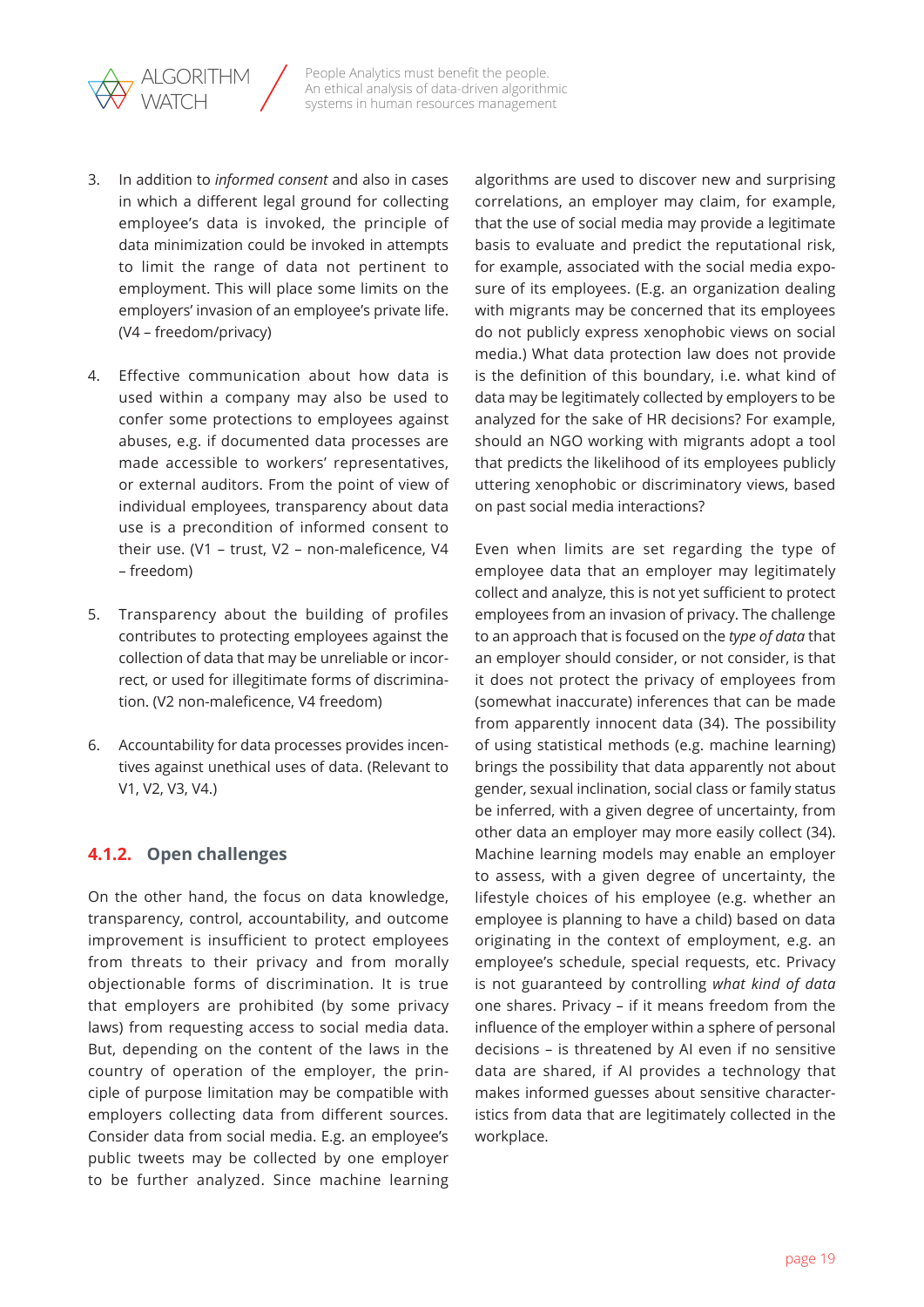<span id="page-19-0"></span>

## **4.2. Knowing, communicating, owning and improving the algorithm**

Most guidelines analyzed here concern the nature of the algorithms themselves rather than the process of data collection. In the context of HR analytics, by "algorithm", or "AI", the guidelines can mean two distinct sets of rules implemented electronically: the learning algorithm, which can be, for example, a process used to infer a general rule based on historical data; and the (algorithmic) *decision rule* that is a rule which is applied to concrete individuals and, after processing data about those concrete individuals through some kind of model, generates a prediction, recommendation or decision about them. The *decision rule* could in many cases also be called the "learned algorithm", as nowadays decision rules are rarely hand-coded on the basis of domain knowledge. Rather, machine learning algorithms are used to infer (learn) general rules which then generate outputs (e.g. predictions, classifications, recommendations, decisions) about particular cases. In the case of *predictive analytics*  the *decision rule* only outputs a prediction about an individual and lets the human decide what to do with it. In the case of *prescriptive* analytics, the *decision rule* could be, for example, a recommendation (to give a salary raise to an employee, or to direct more work on certain tasks) which a human decides, or an automated decision (e.g. to efficiently assign holidays to workers on specific days). Some confusion arises from using "AI" to refer to both the learning algorithm and the decision rule. In a neural net algorithm, for example, the learning algorithm is some kind of mathematical rule determining how to set the weights of the nodes of the net in response to the training data. Computer scientists are entirely aware and fully understand these mathematical rules (e.g. the back-propagation algorithm, which uses calculus to minimize errors). The application of these algorithmic rules to a (for example statistical) learning process produces a *decision rule*, e.g. a neural net which recognizes pictures of cats. The intrinsic logic of the decision rule of a neural net can be an extremely complex criterion – it can only be described as the computation resulting from the interaction of individual neurons combined and weighted in a specific way, which is not determined a-priori but established by a learning algorithm. When one says that a neural net decides whether an image is a cat, here "neural net" means the learned *decision rule* (not the learning algorithm!). The *decision rule* has a given performance, such as accuracy, e.g. it classifies cats correctly 90% of the time. The generation of knowledge about the algorithm and of documenting it may refer to both the learning algorithm and the resulting decision rule, whose performance can be assessed in the lab, for example, by running tests with known data (data about individual cases, whose labels, e.g. being a cat or a dog, are known in advance to the data scientist).

Some recommendations require organizations that produce or deploy AIs to document the learning process, including the learning algorithm (e.g. the type of algorithm and its human-defined parameters) and the data used to train it and test it. Other guidelines are best understood as requirements to produce knowledge about the decision rule, for example those requiring producers or deployers of AI systems to assess the accuracy (12,29), reliability and reproducibility (29) of AIs' decisions or predictions. For example, the IEEE guidelines (14) require manufacturers, operators, and owners of AIs to register: "Intended use, Training data/training environment (if applicable), Sensors/real world data sources, Algorithms, Process graphs, Model features (at various levels), User interfaces, Actuators/outputs, Optimization goal/loss function/reward function". In the Trustworthy AI guidelines this is called "traceability" and is listed as an element of *transparency* (29), but clearly traceability is also instrumental to robustness<sup>15</sup> and safety. Many guidelines insist on the importance of ensuring the quality of the training and test data. For example, the World Economic Forum prescribes:

<sup>15</sup> For example, if you can verify that a model to differentiate wolves from dogs has been trained with pictures of wolves, predominantly including snow in the surrounding, and dogs, predominantly including no snow in the surrounding, you can more easily produce valid hypotheses about the failure of the model to generalize in real-world situations.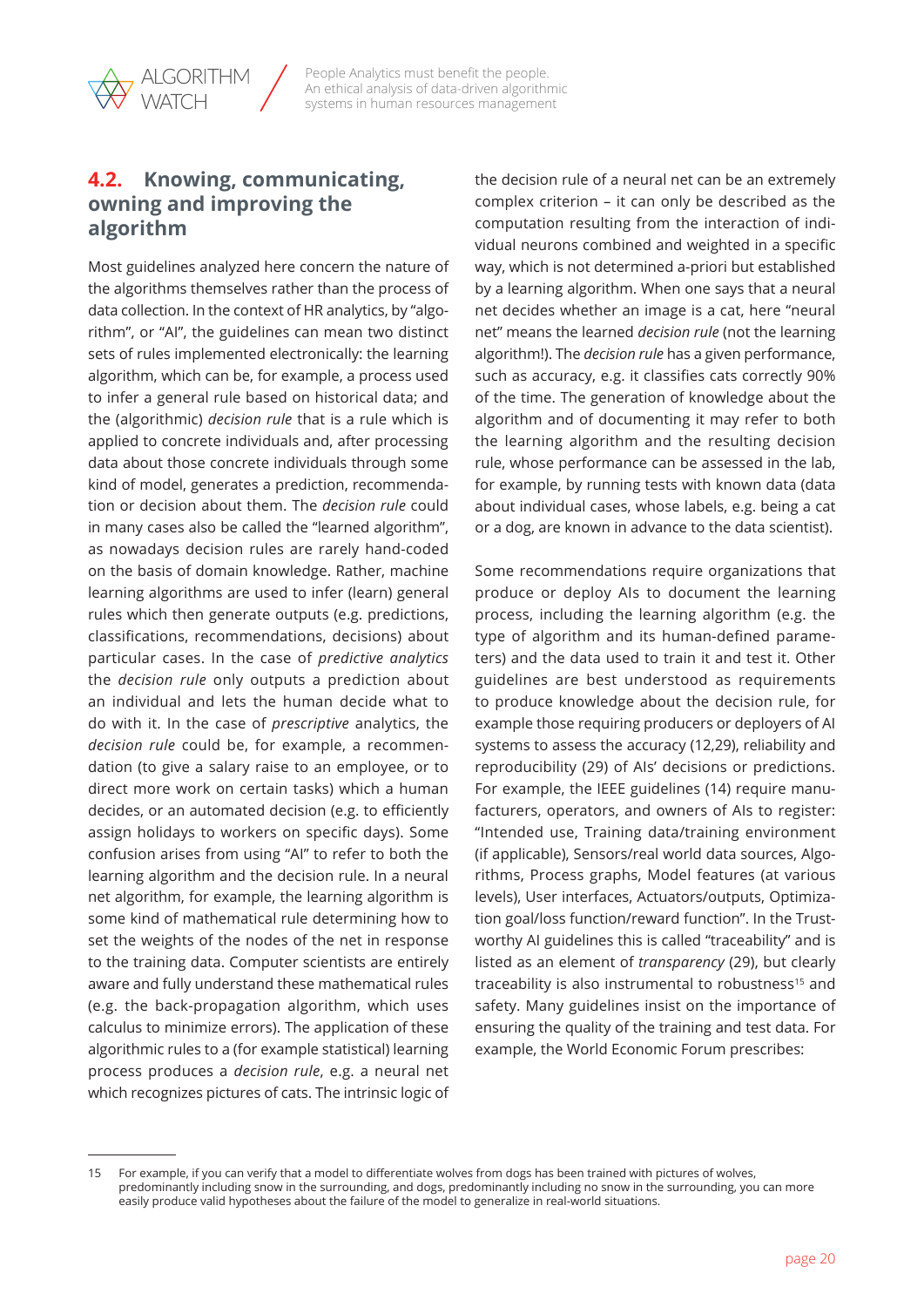*Determine whether certain data sets fit internally agreed upon standards of "adequate" and "representative" data (looking to both quantitative and qualitative metrics); identify opportunities to expand data collection efforts where contextually appropriate, viable, and possible to do so without violating privacy* (21)

This idea – requiring "adequate" and "representative" data and "opportunities to expand data collection efforts" – is found in different guidelines.16 One guideline even includes the recommendation to "Exclude data that is not relevant to predicting the outcome"(26) where it is unclear if such "relevance" should be assessed *in advance* of the algorithmic learning process, or *a posteriori*. 17

Besides the data used in training, another element of the data pipeline that, according to the guidelines, should be documented is the training process, i.e. the algorithm used and the parameters used to set it up. The IEEE guidelines require manufacturers, operators and owners of AIs to register the "algorithms" used to generate a model, and more specifically their "[m]odel features (at various levels)" and the "optimization goal/loss function/reward function" (14). Similarly, the guidelines of the Software & Information Industry Association ask software developers to produce "[a]n inventory and documentation of all models used for automated decisions" (26) and to declare "what the model is intended to predict" (26). Other guidelines require model building to be sensitive to "the norms and values of specific populations affected by the output of AI systems" (21) and to generate and publicize information about algorithmic performance. The IEEE document (14) recommends organizations to assess the *transparency* of the AIs in question through rigorous metrics. The Pilot assessment list of the Trustworthy AI guidelines requires designers to declare the accuracy goals, to assess that adequacy is accurate, to improve accuracy (under the assessment of "accuracy"), to communicate "the reasons and criteria behind the AI system's outcomes", "the purpose of the AI system and who or what may benefit from the product/service" and to communicate its "characteristics, limitations and potential shortcomings" (29).

As already mentioned, some recommendations require manufacturers, operators and owners of AIs to define and record the goals behind the algorithms (e.g. what it should predict) and test their performance. These are standard steps of the workflow of data science, but arguably they become ethically salient in combination with three additional requirements:

1. The requirement that information about these steps is used to enhance the *transparency* of the system, ideally in the sense that it can be made available to independent auditors, when the AI's ethical credentials should be questioned. (Relevant for V1 Beneficence/Trust, and V2 non-maleficence as robust and trustworthy AI is likely to produce more benefits and to be more secure). Indeed, in several guidelines documenting the algorithm is considered an element of transparency and adequate communication.18

<sup>16</sup> For example, the "Pilot assessment list" of the guidelines for trustworthy AI (29) includes the following questions: "Did you put in place measures to ensure that the data used is comprehensive and up to date? Did you put in place measures to assess whether there is a need for additional data, for example to improve accuracy or to eliminate bias?"

<sup>17</sup> One problem with this proposal is that many algorithms of machine learning can be considered statistical methods to determine the relevance of data for a given prediction task. So, the relevance of information cannot be assessed in advance of including the data in the data pipeline of machine learning. The guideline appears redundant, if it is meant to imply that a decision rule (identified via a machine learning algorithm) should not make predictions based on data that is discovered a posteriori (that is, through machine learning) to not contribute to the accuracy of the model. Understood in this way, it will be the machine learning algorithm itself that determines if any source information is worthy of collection and analysis by a decision rule. But such evaluation is a posteriori which means that R&D departments are justified in collecting any kind of information to determine if a model can be learned from it. Alternatively, the claim may be interpreted as an attempt to use the domain expert's prior knowledge of the factors that can increase the accuracy of predictions as a criterion to decide which data to exclude from the machine learning pipeline, a priori. If so, it is a very conservative requirement, since it is one of the goals of machine learning and big data to discover new, and even nonintuitive correlations, which do not belong to the consolidated knowledge of domain experts.

<sup>18</sup> E.g. the communication of the algorithm's goal, criteria, and limitations, is listed under "explainability" in the assessment list of the guidelines for trustworthy AI (29).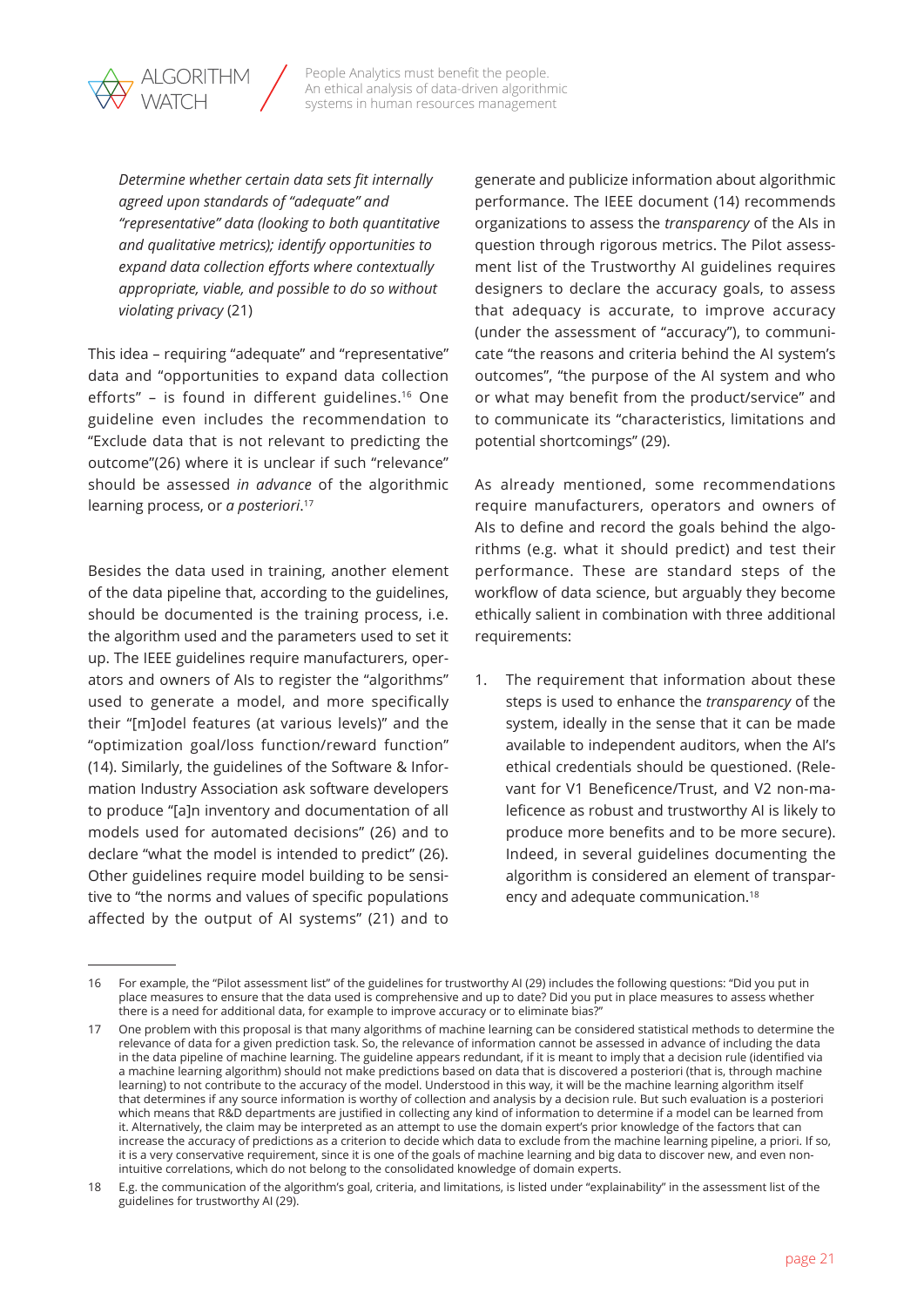<span id="page-21-0"></span>

- 2. The requirement that the goals of the algorithm be defined in a way that is sensitive (or at least not insensitive) to the values and norms of the stakeholder. Ideally this is meant to avoid the disconnect between actual practice and automation associated with products that are developed by engineers with little knowledge of the realworld, lived existence of the people impacted by their products. (Relevant for V1 and V2.)
- 3. The requirements that performance assessment be made in a way that is both scientifically and ethically defensible. Some guidelines explicitly mention the accuracy (29,35) of AI or machine learning models. But the apparent accuracy of a model may be a smokescreen for the fact that the model is highly inaccurate when applied to a different population, from the one the data come from (an instance of "overfitting"). Or the way the accuracy of AI is measured may have little "ecological validity", i.e. be a poor indicator of how the AI behaves in real-world settings, including in the altered circumstances in which people know their behaviors are being measured and evaluated. This is why some guidelines mention reliability and reproducibility  $(29)$ ,<sup>19</sup> in addition to accuracy. Alternatively, one may speak about *robustness* and *veracity* (adherence to facts and reality). These values may be compromised due to a poor choice of training data (hence the emphasis on data quality in many guidelines) or from the inability of the designers to foresee and assess additional environmental variables influencing the model's performance, associated with the real-world deployment of AI. (Relevant for V1, V2 and V3 – fairness.)

Such recommendations appear in other guidelines as implementation methods for the principles of respect for human rights (14), transparency (14,19), the goal of value-sensitive design [(27–29)], the principle of "accountability" (14), "active inclusion"(21), control ("We set the framework"(10)), "accuracy"(12), transparency and communication (29).

### **4.2.1. Improving fairness**

Another widely addressed topic concerns discrimination by an algorithm, or more or less equivalently, its fairness. More precisely, the algorithm whose fairness or discriminatory properties are in question is what we have called the *decision rule*. 20 Two distinct aspects of this problem are highlighted in most codes, with a minority of codes that emphasize both. One aspect is that the idea could be labelled as fairness, equal robustness or veracity. The idea here is that one needs "robust and representative data" to be both fair and (equally) accurate when making predictions and decisions about all groups (25). Proper datasets are often mentioned as a precondition of fair and non-discriminatory algorithms, in particular the idea that data ought to be representative of the different groups found in society, including minorities. Other documents only talk about avoiding bias or biased data in general terms, without using the language of discrimination (which typically refers to social groups) explicitly $2^1$ . The boundary between the question of accuracy, reliability, and that of fairness is not very well-defined. In some cases, an unfair or discriminatory algorithm is one that "fails in certain kinds of setting"<sup>22</sup>, namely in a setting in which minority groups (e.g. black women) are involved. Other documents are far more specific in their referring fairness and equal treatment to groups, e.g. groups

<sup>19</sup> For example, the assessment list of the Trustworthy AI guidelines (29) includes the following questions, under the heading of "reliability and reproducibility": "Did you test whether specific contexts or particular conditions need to be taken into account to ensure reproducibility? Did you put in place verification methods to measure and ensure different aspects of the system's reliability and reproducibility? Did you put in place processes to describe when an AI system fails in certain types of settings? Did you clearly document and operationalize these processes for the testing and verification of the reliability of AI systems? Did you establish mechanisms of communication to assure (end-)users of the system's reliability?"

<sup>20</sup> This corresponds to the requirement of "diversity, non-discrimination, and fairness" in the guidelines for Trustworthy AI (29), in particular the "avoidance of unfair bias".

<sup>21</sup> For example, the recommendation that "AI systems should not be trained with data that is biased, inaccurate, incomplete or misleading." (28).

<sup>22</sup> This is a question of the assessment list of "reliability and reproducibility" in the Trustworthy AI guidelines (29).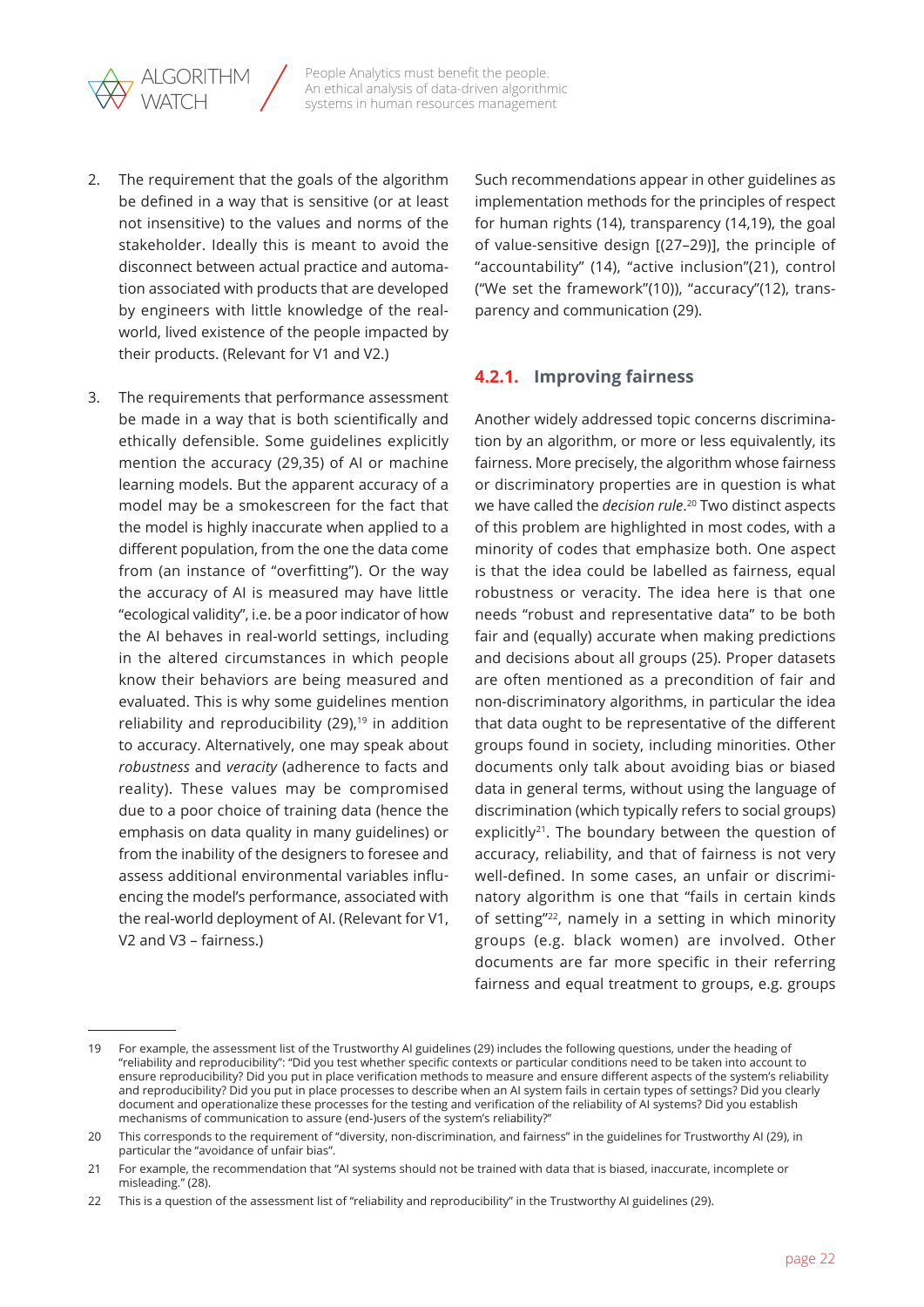

defined by gender or race (36–38), as it is typical of most anti-discrimination laws. For example, the document of Women 20 (the group responsible for digital inclusion of the World Wide Web Foundation) recommends governments to produce "open gender disaggregated datasets, so the machine learning systems can improve their performance", with an explicit reference to gender (17). With respect to the training data, the guidelines for Trustworthy AI include the following checklist items as methods of "unfair bias avoidance" (29):

- *Did you assess and acknowledge the possible limitations stemming from the composition of the used data sets?*
- *Did you consider diversity and representativeness of users in the data? Did you test for specific populations or problematic use cases?*
- *Did you research and use available technical tools to improve your understanding of the data, model*  and performance? (29).<sup>23</sup>

Some guidelines mention the value of fairness explicitly (e.g. "*unfair* bias avoidance" (29) as opposed to "bias avoidance") and stress that defining what fairness means for a decision rule may be difficult and highly context-dependent. For example, the guidelines on "how to prevent discriminatory outcomes" by the World Economic Forum explicitly recommend that

*People involved in conceptualizing, developing, and implementing machine learning systems should consider which definition of fairness best applies to their context and application, and prioritize it* 

### *in the architecture of the machine learning system and its evaluation metrics* (21)

Besides acknowledging the plurality of fairness definitions, this and other prescriptions highlight another important set of ideas concerning fairness-by-design: fairness should be measurable by technical methods as an aspect of algorithmic performance (e.g. along with accuracy and other measures) and imposed as a goal in the data pipeline process. $24$  The appropriate balance of fairness, privacy and accuracy is an aspect of algorithmic design, that is implemented technically. Expressions referring to the technical implementation of fairness are, for example, "fairness-aware data mining algorithms"(12), or "values which may need to be embedded in the machine" (11).<sup>25</sup> The FAT-ML principles include further implementation suggestions, such as calculating error rates as well as types (i.e. it is necessary to distinguish the prevalence of false positives from false negatives) for different sub-populations.26 It also talks explicitly about "disparate impact" which is the US-law expression for indirect discrimination.

The vast majority of references to fairness are related to the avoidance of discrimination which is typically defined as unequal or unfair treatment in relation to *social groups*. The FAT-ML principles require developing awareness of inequalities in access to goods for *groups* defined by "race, sex, gender identity, ability status, socio-economic status, education level, religion, country of origin" (12). (This is different from requiring the removal of all inequalities, which would be problematic, as we shall later explain.) Some documents include the more abstract concept of "groups that may be advantaged or disadvantaged *by*  the algorithm"(21). Some guidelines identify the relevant groups by reference to past and existing social

<sup>23</sup> Analogously, the ICDPPC document recommends taking reasonable steps to ensure the personal data and information used in automated decision-making is accurate, up-to-date and as complete as possible" in relation to "unlawful biases or discriminations(16).

<sup>24</sup> Analogously, the Trustworthy AI guidelines' assessment list includes the following item: "Did you ensure an adequate working definition of "fairness" that you apply in designing AI systems? Is your definition commonly used? Did you consider other definitions before choosing this one? Did you ensure a quantitative analysis or metrics to measure and test the applied definition of fairness?".

<sup>25</sup> Analogously, the Trustworthy AI guidelines' assessment list includes the following items: "Did you put in place processes to test and monitor for potential biases during the development, deployment and use phase of the system? […] Did you establish mechanisms to ensure fairness in your AI systems? […]" (29).

<sup>26</sup> The same requirement appears in other documents, e.g. (21).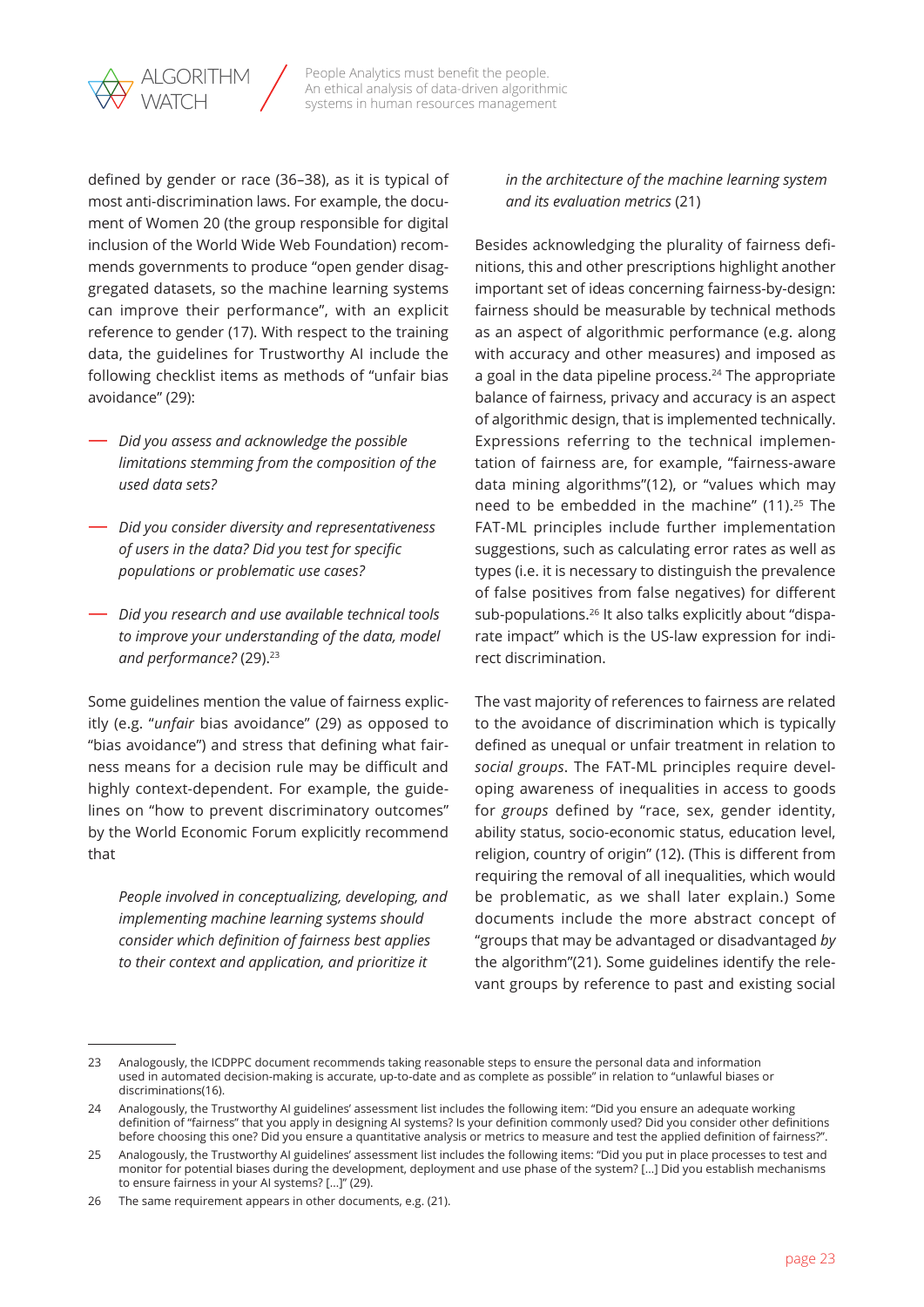

injustices and, more broadly, inequalities. A reference to historical inequality and injustice is the prescription to avoid "self-fulfilling markers of success and reinforce patterns of inequality"(19), and the warning that "[e]xisting patterns of structural discrimination may be reproduced and aggravated" (19).

Summing up, guidelines that devote significant attention to the issue of fairness include the following recommendations:

Document bias, discrimination, unfairness, and the selected fairness goals

- 1. Acquire knowledge of norms related to the context of the deployment of an algorithm, and related to the cultural context in general, including social and legal norms (14) and of the different possible definitions of fairness which may be adopted in relation to these specificities (21,29). (Relevant for V1 trust and V3 justice.)
- 2. Consult domain experts and take into consideration interdisciplinary insights to understand potential biases and unfairness (21) (Relevant for V1, V2, V3, and V4.)
- 3. Detect unequal error rates by population, considering different kinds of errors (12,21). (Relevant for V3 fairness.)
- 4. Detect indirectly discriminatory effects/disparate impact (when groups benefit in different degrees from algorithmic decisions (12,21,26)), e.g. by documenting disparate impact for individuals of a class that deserves special protection. It is acknowledged that disparate impact cannot be eliminated entirely and so its avoidance should be "proportional and necessary considering the costs involved"(26). The SIIA document even recommends collecting sensitive information (race, gender, ethnicity, and religion) and using it in data analytic systems, "where permitted

by law" for the purpose of assessing disparate impact (26).

5. Some guidelines stress the importance of measuring unfairness not only in relation to the test data (which are historical data, typically from the same source as the data used for the training) but also by monitoring the performance of the application of the algorithmic *decision rule* as applied to the business case at hand. E.g. The Toronto Declaration mentions the importance of "accurate pre-release trials, and the set-up *of an ongoing evaluation system* throughout the life cycle of the product" (19), and the Trustworthy AI guidelines require organizations employing AI to assess themselves by asking "[d]id you put in place processes to test and monitor for potential biases during the development, deployment and use phase of the system?" (29).

Improve the fairness of outcomes

- 6. Collect more, or more representative data, in order to reduce discrimination, or generate disaggregated datasets, including opportunities to expand data collections (17,19,21,29). (Relevant for V1 trust, V3 fairness.)
- 7. Do not use an algorithmic system if the same goal can be achieved with an algorithm that has a lesser disparate impact (26). This recommendation seems to be derived from the US disparate impact law, which, however, applies to a limited sphere of decisions (those affecting employment and housing). The SIIA's document even posits an ethical obligation to re-design a system with less disparate impact on vulnerable groups, even if this sacrifices "organizational effectiveness" when the cost-benefits balance of such step is defensible (26). (Relevant for V3 fairness.)
- 8. Other documents invoking discrimination prevention or mitigation are very generic concerning how define unfair discrimination,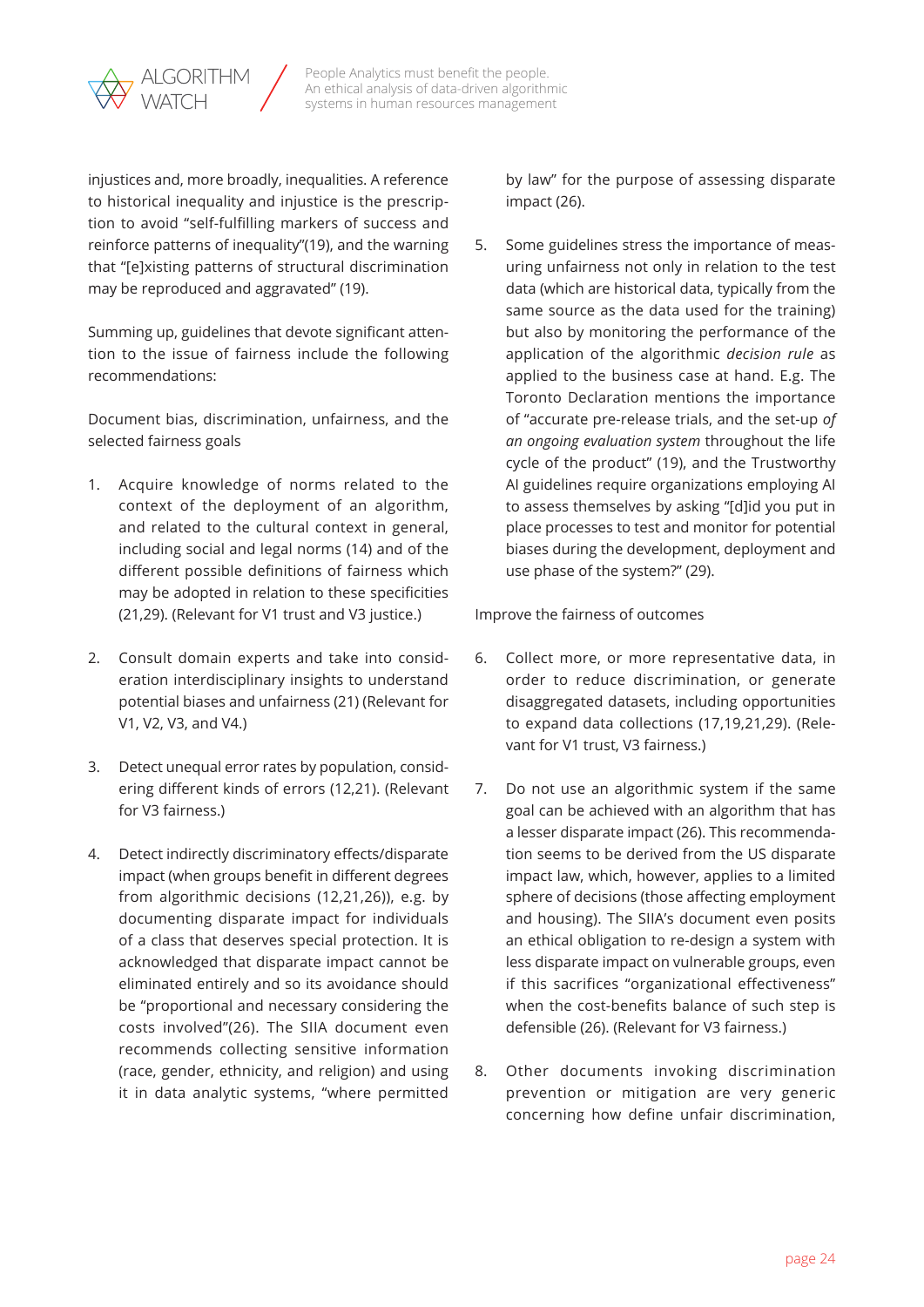

the kind of discrimination that ought to be removed.27 Some guidelines characterize unfairness and discrimination in terms of errors and biases where "such errors or biases may disproportionately affect certain groups of people"(20). But notice that removing disparate errors is a conception of unfairness as *disparate mistreatment* (39): mitigating disparate impact (as in point 7) is another goal entirely and may even lead to *augment* the disproportion of errors across groups.

- 9. Gender inequality and gender bias are given a special emphasis. The document by the Global [workers'] Union features a "Genderless, unbiased AI" principle (24). One guideline can be read as suggesting affirmative/reverse discriminatory action (engineered through algorithmic design) in areas where women are disadvantaged in society, because it recommends "algorithmic equitable actions to correct real life biases and barriers that prevent women from achieving full participation and equal enjoyment of rights" (17). (Relevant for V3 justice.)
- 10. Introduce redress mechanisms, such as an "emergency procedure to correct unforeseen cases of unfairness" (21). (Relevant to V1 trust and V3 fairness.)

Transparency about discrimination removal/fairness promotion

1. Some guidelines require documenting the forms of unfairness and discrimination discovered and efforts made to identify, prevent and mitigate against discrimination in machine learning systems (19,21), e.g. "Introduce a new 'Certificate of Fairness for AI systems'" (11) (Relevant to V1 trust and V3 fairness.) Interestingly, one document even requires explaining "when a model is built with discrimination as a desired outcome and hold the relevant parties accountable"(21).

2. Allowing third parties to monitor, signal, and assess forms of algorithmic bias and discrimination. E.g. the FAT-ML document includes a principle of auditability(12), and the guidelines on Trustworthy AI guideline's assessment list includes a request to "ensure a mechanism that allows others to flag issues related to bias, discrimination or poor performance of the AI system"(29).

#### Inclusive R&D teams

- 1. Some guidelines stress the importance of diversity in R&D development teams for AI. The guidelines for Trustworthy AI (29) even describe "[d]iversity and inclusive design teams" as a *non-technical method* for achieving trustworthy AI. The goal of inclusion may be specified in different ways. For example, the White Paper by the World Economic Forum (21) requires that organizations responsible for developing AI systems "bring different perspectives together", and "afford insights into whether certain populations are adequately included and represented in training data". Understood in this sense, the proposal goes well beyond gender inclusion or the inclusion of minority members in R&D teams as it may justify including researchers or experts with a different (i.e. non computer science-related) disciplinary profile. (Relevant to V1 trust and V3 fairness.)
- 2. An issue that is sometimes related to questions of fairness and discrimination is the one of countering adverse stereotypes, e.g. gender stereotypes in toy robots and sex companions (27). (Relevant to V3 fairness.)

<sup>27</sup> E.g. The Toronto Declaration which requires that organizations "take effective action to prevent and mitigate discrimination"; the Universal Guidelines by "The Public Voice" recommend that "Institutions must ensure that AI systems do not reflect bias or make impermissible discriminatory decisions" – where the qualifier "impermissible" suggests that some discriminatory decisions may be permissible; the ICDPPC document writes that "Unlawful biases or discriminations […] should be reduced and mitigated". Notice that discrimination "as defined by international law" (mentioned in the Toronto document) may have a narrower scope than fairness.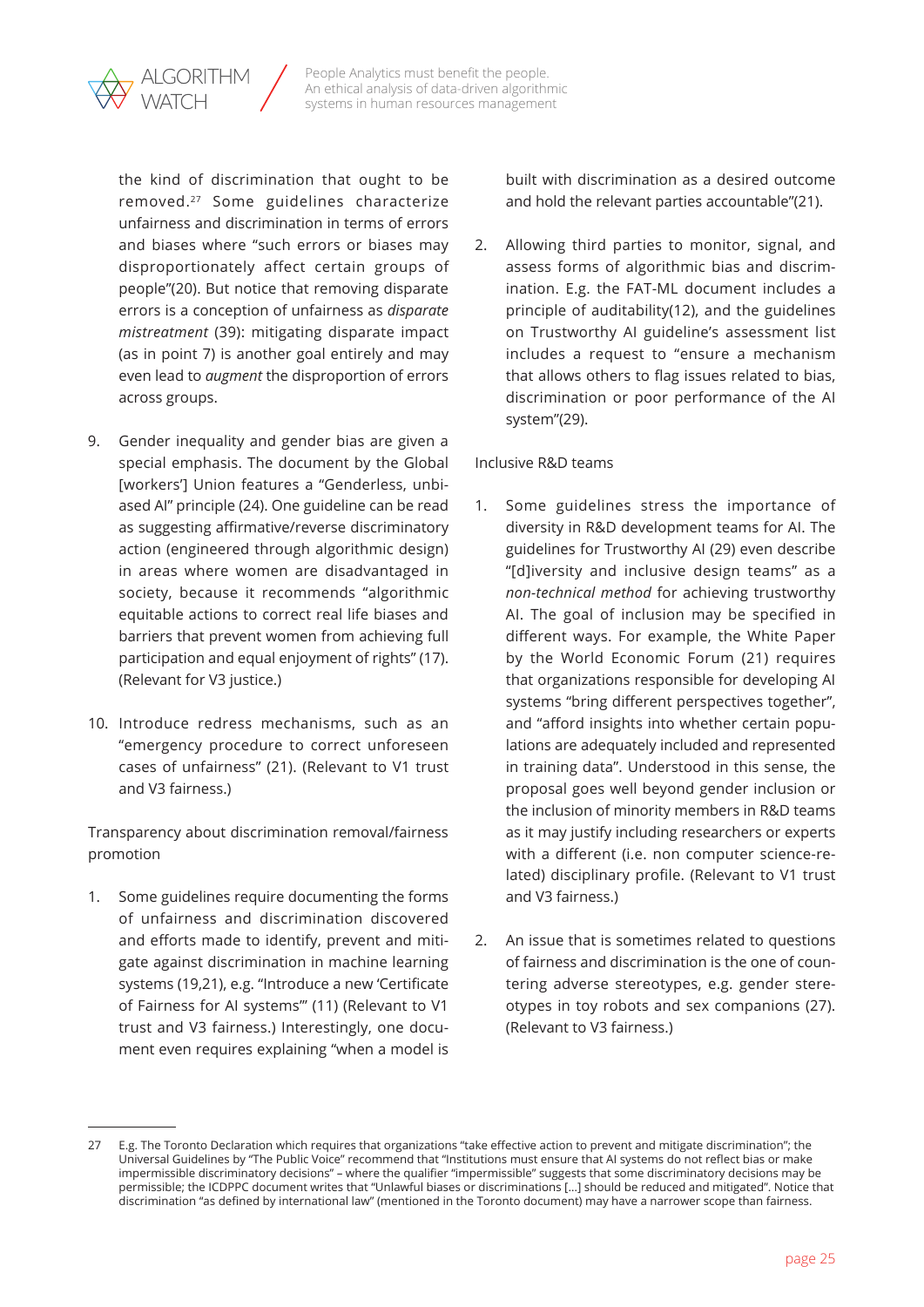<span id="page-25-0"></span>

- 3. One guideline claims that stereotyping (such as, for example, mentioned in point 2 above) is caused by "the low involvement and marginal inclusion of women in the coding and design of AI and machine learning technologies" (17). Consequently, it recommends the following actions to governments:
- "[…] take proactive steps towards the inclusion of more women in the workforce that design AI systems […]
- […] require companies to proactively disclose the gender balance of their design teams
- […] require recipients of research grants to disclose the gender balance of the applying research teams
- […] ensure that decision-making spaces are adequately gender balanced […]
- […] fund women-owned technology firms working in AI […]
- […] incentivize other firms to have more diverse staff at all levels." (17).

Similar recommendations aiming for better gender balance in technical teams responsible for AI are found in other guidelines for example:

— "an incentive policy aimed at achieving 40% of female students in digital subject areas in universities, business schools and their preparatory classes out to 2020" (23) (Relevant to V3 fairness.)

## **4.2.2. Improving intelligibility**

Transparency does not consist simply in documenting goals, processes and outcomes. It also consists in communicating these in a way that can be understood. One of the most widely and intensely debated issues is the degree to which algorithms can and should be understood by different stakeholders, including the wider public. Again here the subject matter of intelligibility is the *decision rule,* that is, the *learned* algorithm, not the machine learning algorithm. The *decision rule* makes predictions, recommendations or decisions about individual cases in concrete applications. One especially important aspect of being subjected to, or impacted by, decisions based on rules determined by algorithms is the possibility of understanding the ground, or reasons behind, such decision. Thus, the aspiration that algorithms (meaning here: decision rules) be comprehensible or explainable relates to an alleged moral or legal right to explanations:

*All individuals have the right to know the basis of an AI decision that concerns them. This includes access to the factors, the logic, and techniques that produced the outcome.* (15)<sup>28</sup>

A frequently mentioned idea is that intelligibility and explainability are relative, not absolute, properties. A good explanation for a data scientist may not be intelligible to a lay person, and an explanation that may satisfy the curiosity of a lay person may be considered obscure by a data scientist. Hence some guidelines recommend taking this audience-relativity into account, e.g.

*Explainability Guiding Questions: Who are your*  end-users and stakeholders? (12)<sup>29</sup>

There are fundamentally two distinct strands on explainability:

1. One strand conceives explainability in a holistic way: understanding *why* an AI does something is a matter of documenting, together, or in a combined way:

<sup>28</sup> Analogously "Workers must also have the 'right of explanation' when AI systems are used in human resource procedures, such as recruitment, promotion or dismissal" (24).

<sup>29</sup> Analogously, the guidelines for Trustworthy AI (29) mention different stakeholders in the assessment list, under "Communication", which is a sub-heading of "Transparency": end-users, other users (those embedding a technology in another service), third parties and the broader public.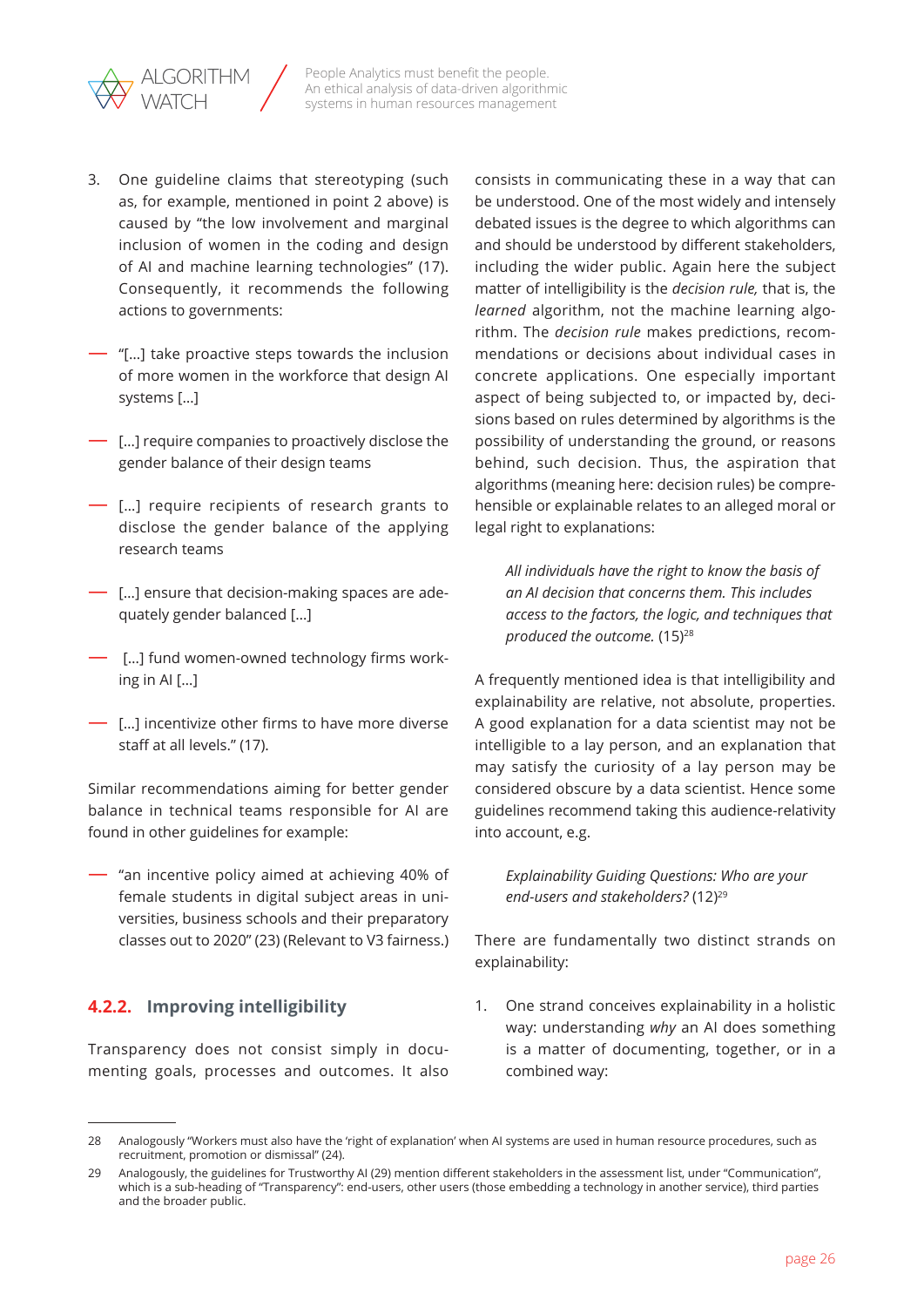

- a) The source code (24) (although this is widely considered both insufficient, and unnecessary)
- b) The data sources, i.e. when and where data is collected, for both training data and test data (11,12,29)
- c) The process of data cleaning or data transformation (11,12)
- d) The features used to train an algorithm/make decisions (11)
- e) The weightings of these features (if known) (11)
- f) The algorithm type, the extent of its opacity (11,12)
- g) The different performance metrics (11,12)
- h) The procedure of validation (11,12)
- i) The algorithm's generic goal and purpose (29), in the sense of "intended use" (14)
- j) The algorithm's mathematical goals, in the sense of its "optimization goal/loss function/reward function" (14)

In more general and abstract terms, this approach to achieving intelligibility consists in communicating "the factors, the logic, and techniques" (15), "the reasons and criteria behind the AI system's outcomes" (29), and, in some cases, the "cooking book", i.e. how such logic was implemented technically. Transparency about the design goals, reasons and criteria can be achieved even when the *decision rule* itself, i.e. "the internal workflow of the model" (29) is not transparent, because it is too complex to be grasped in its entirety by the human mind (40). In other words, this kind of intelligibility consists of explaining goals and desiderata of the *decision rule*, and does not focus on individual decisions (41–44). Notice that the tasks recommended for intelligibility, understood in this way, include the tasks of documenting the model design, described above. But intelligibility is best understood as an aspect of algorithmic transparency, which involves the element of purposive *communication* (to the outside), beside (internal) documentation. If intelligibility is an aspect of *transparency*, it may not be enough for the data scientists to document the logic and implemented methodology in ways other data scientists or technically proficient auditors can understand. In fact, a requirement of *transparency*  may have different target audiences, than colleagues and auditors. Understood as an aspect of *transparency, intelligibility* is also the requirement to explain the *rationale* and generalizations behind the rule in a way that is accessible to specific different target audiences<sup>30</sup> (see point 3, below).

- 2. The second strand of discussion about intelligibility concerns the explainability of the *outcome*  of *applying a decision rule* on particular individual cases. It is exemplified by recommendations such as:
- a) The proposal of building a "why did you do that" button in AIs interacting with humans (14)
- b) The idea that "[t]he data provided by the black box could also assist robots in explaining their actions in language human users can understand" (24)
- c) The idea that "[i]n some cases it may be appropriate to develop an automated explanation for each decision" (12)

These recommendations could be associated with the idea of what have been called in the literature *post-hoc* explanations of individual decisions by the AI, which is further examined below (4.2.4). By analogy with human explanations, the relevant explanation

<sup>30</sup> The element of communication (besides documentation) is evident in the Trustworthy AI guidelines' assessment list, which includes the following items "Depending on the use case, did you consider communication and transparency towards other audiences, third parties or the general public? […] Did you clearly communicate characteristics, limitations and potential shortcomings of the AI system? In case of the system's development: to whoever is deploying it into a product or service? In case of the system's deployment: to the (end-)user or consumer?".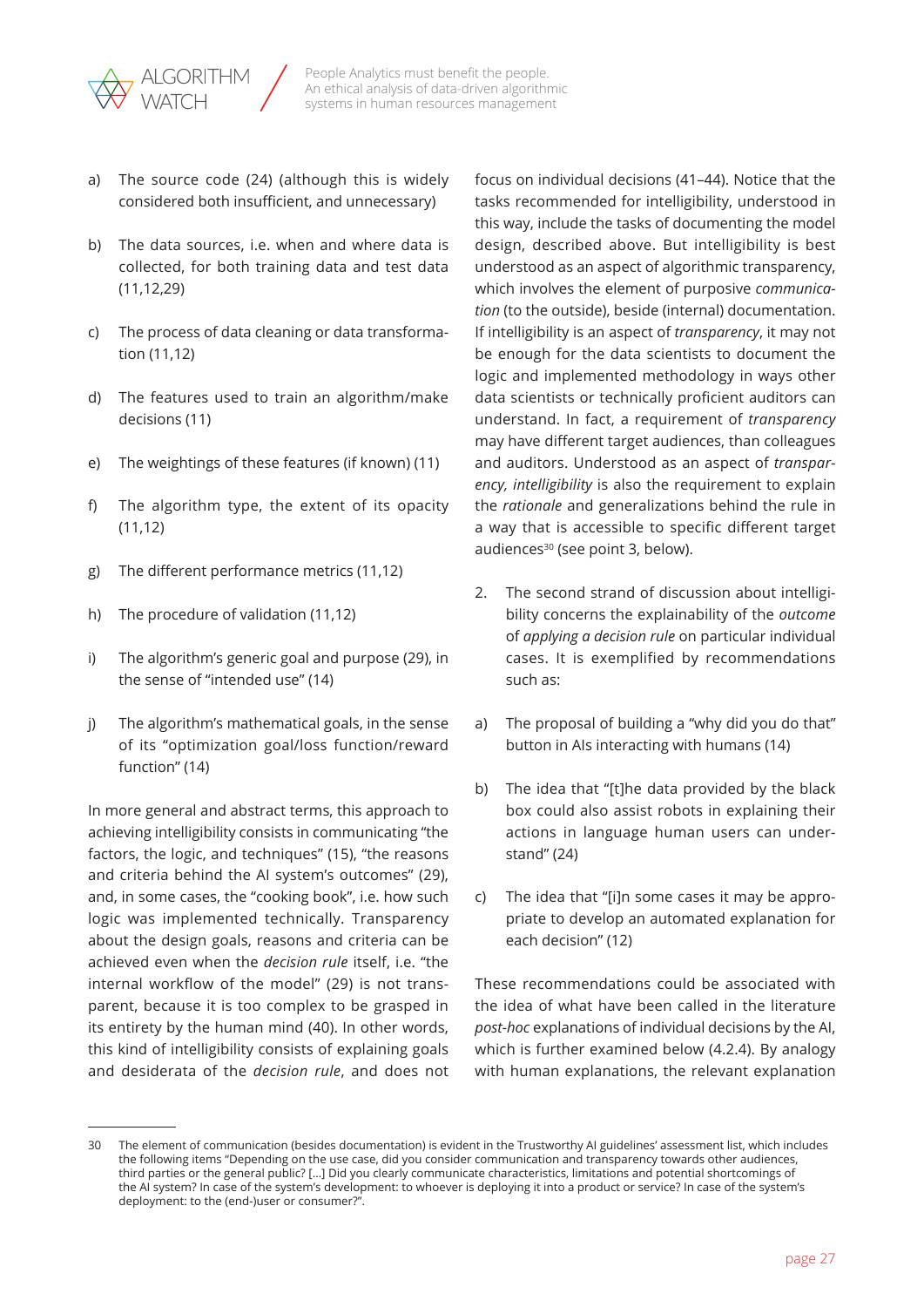

will not be holistic but rather identify the most important factor, or a limited set of important factors, and characterize those factors as the reason(s) behind a particular recommendation or decision (44–46).

Some intelligibility guidelines do not indicate or entail a preference for the first (holistic) or the second (*post-hoc*) approach to explanation. They simply emphasize the importance of providing explanations that are at the right level of simplicity for a target audience, while remaining agnostic on what that is. The background idea is acknowledging uninterpretable black boxes  $(47)^{31}$  and yet documenting, explaining and communicating the logic behind the adoption of these rules, in ways that make the assessment of this logic assessable, for all the relevant pragmatic purposes, e.g. legal ones (45,46,48). Such guidelines may be characterized as "agnostic" with respect to the form of intelligibility at stake. The majority of explainability recommendations in the twenty guidelines analyzed here are of this type. For example:

- d) The requirement that an organization assesses:
	- i) "the extent to which the algorithm is opaque (a black box)" (17)
	- ii) "how much of your system/algorithm can you explain to your users and stakeholders?" (12)
- e) "[h]ave a plan for how decisions will be explained to users and subjects of those decisions" (12)
- f) "consider whether a directly interpretable or explainable model can be used." (12)<sup>32</sup>
- g) "the systems must be able to provide an explanation of their decision-making that is understandable to end-users and reviewable by a competent human authority. Where this is impossible and rights are at stake, leaders in the design,

deployment and regulation of ML technology must question whether or not it should be used" (21).

So far, we have considered guidelines that stress the importance of *technical* solutions. However, some guidelines stress *organizational* solutions for promoting intelligibility, such as, for example, providing a human contact point for people affected by the decisions who want to know about the logic involved. For example:

*Artificial intelligence systems' transparency and intelligibility should be improved, with the objective of effective implementation, in particular by: […] c. making organizations' practices more transparent, notably by promoting algorithmic transparency and the auditability of systems, while ensuring meaningfulness of the information provided […]*   $(16)$ <sup>33</sup>

*Introduce a new 'Certificate of Fairness for AI systems' alongside a 'kite mark' type scheme to display it. Criteria to be defined at industry level, similarly to food labelling regulations.* (11)

Other guidelines (typically those addressing governments, public sector organizations, or multiple stakeholders) also propose *institutional* solutions for promoting the adoption of more easily intelligible, and therefore transparent, Als.<sup>34</sup> E.g.

*Establish an AI regulatory function working alongside the Information Commissioner's Office and Centre for Data Ethics – to audit algorithms, investigate complaints by individuals, issue notices and fines […] and ensure algorithms must be fully explained to users and open to public scrutiny.* (11)

<sup>31</sup> Sometimes the reason why these are black boxes is intrinsic to the type of technology, sometimes it is a choice not to reveal their inner workings.

<sup>32</sup> Analogously, the guidelines for Trustworthy AI ask organizations "Did you research and try to use the simplest and most interpretable model possible for the application in question?" (29).

<sup>33</sup> These are "non-technical methods" in the sense of the guidelines for trustworthy AI (29), respectively "accountability via governance frameworks" and "certification".

<sup>34</sup> These are also instances of a "non-technical method for trustworthy AI" (29), namely "regulation".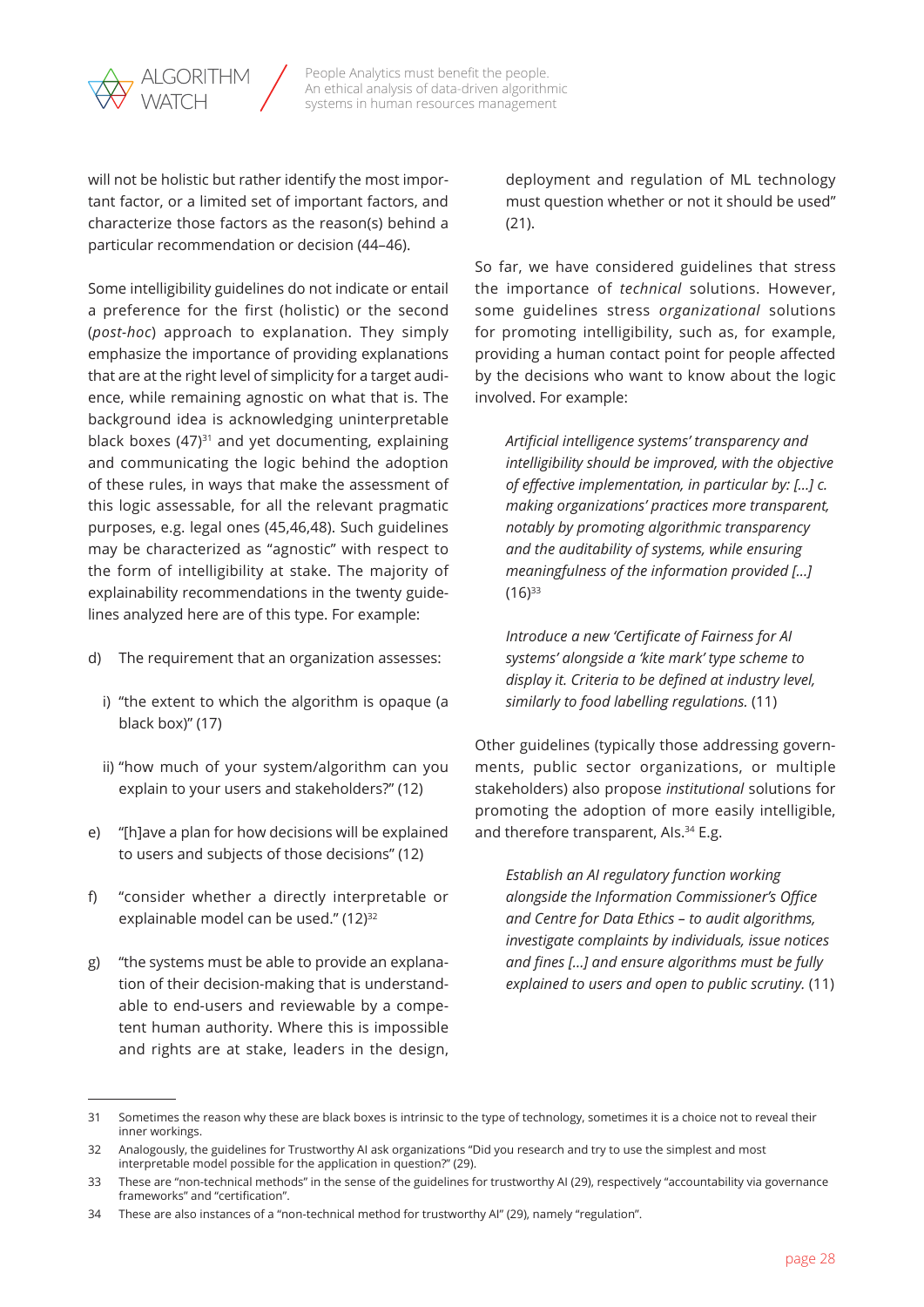<span id="page-28-0"></span>*Introduce a 'reduced liability' incentive for companies that have obtained a Certificate of Fairness to foster innovation and competitiveness.* (11)

People Analytics must benefit the people. An ethical analysis of data-driven algorithmic systems in human resources management

*Introduce a mandatory requirement for public sector organizations using AI for particular purposes to inform citizens that decisions are made by machines, explain how the decision is reached and what would need to change for individuals to get a different outcome.* (11)

### **4.2.3. Relevance to HR analytics**

Let us now explain the relevance of these ethical recommendations for AI used in HR analytics. First of all, let us consider the prescription to know, assess, and document how an AI (learned algorithm) works (i.e. its performance metrics and limitations) and why (its sources, its goal, parameters, and how it was made). The knowledge about the algorithm is ethically valuable in so far as it contributes to building trustworthy technology. Following Ferrario, Loi and Viganò (49), the trustworthiness of AI is understood here as AI having those properties that make it rational for users to *simply trust it,* i.e. it is rational for users to rely on the technology even with little knowledge and control over how it works. That is, when the technology is used for the purpose for which it is designed and recommended, even in the absence of detailed knowledge and control by the end-user, it produces a positive payoff or utility for the average user. Trustworthy technology is convenient and safe to use. It can only exist when those designing the technology understand *both* the technology itself and the context of its use (and misuse) well, so they can anticipate possible problems and avoid them. Thus, trustworthy AI used in HR is designed to benefit HR managers who rely on it, even when HR managers do not have the capacity to technically evaluate its trustworthiness, as long as the technology is used in accordance to its specified purpose and well-defined limits. Trustworthy AI in HR produces benefits for HR managers who cannot fully understand *why*  the technology is trustworthy (50). Trustworthy AI in HR is a goal, and it is not yet clear if it is achievable. Improving the process of knowledge and control of the algorithm should make AI more trustworthy, since it involves knowing and clearly documenting the limits of the technology (e.g. which populations it will classify accurately and which inaccurately), and how it may be misused. This should lead to better design, and through transparent communication, mitigate the possibility of misuse.

However, in the case of AI this simple trust (relying on the producers to do all the technical and evaluative steps correctly) is arguably not sufficient to deliver trustworthy technology. A different kind of trust, *reflective* trust (49), should be in place to prevent such technology from harming a user. The idea here is that market competition is not sufficient to guarantee that successful companies produce trustworthy technology.35 Arguably, AI in HR needs *watchdogs*  (e.g. auditors, certifying entities, NGOs, investigative journalists, etc.) to monitor and criticize AI used in HR solutions, as a complement to market incentives, for businesses to deliver trustworthy technology. The assessment of competent and independent watchdogs can help to build *reflective* trust – trust based on the belief that a technology is worth relying on (for the purpose for which it is marketed), which is ultimately based on a trustworthy assessment of its quality (49). Thus, reflective trust implies *transparency* about the design of AI for HR solutions, with watchdogs as the intended audience of communication*.* The designer's knowledge about the algorithm should be communicated appropriately to these entities.

The reason why transparency is particularly important for predictive and prescriptive AI in HR and less for existing products lies in the difference between AI and current products. First, low quality AI may not be immediately identified by consumers of AI as low quality. The inaccuracy of AI-driven decisions in HR, its biases, and the unfair decisions that it may inspire may not be detected for a long time. Meaningless, harmful decisions can be made and harm employees,

<sup>35</sup> E.g. one may be skeptical that Facebook, clearly a successful company in terms of marketability, produces trustworthy technology – technology that benefits users who simply trust it (without understanding it). E.g. users should not have trusted Facebooks algorithms (at least in the past) to display news content worth paying attention to.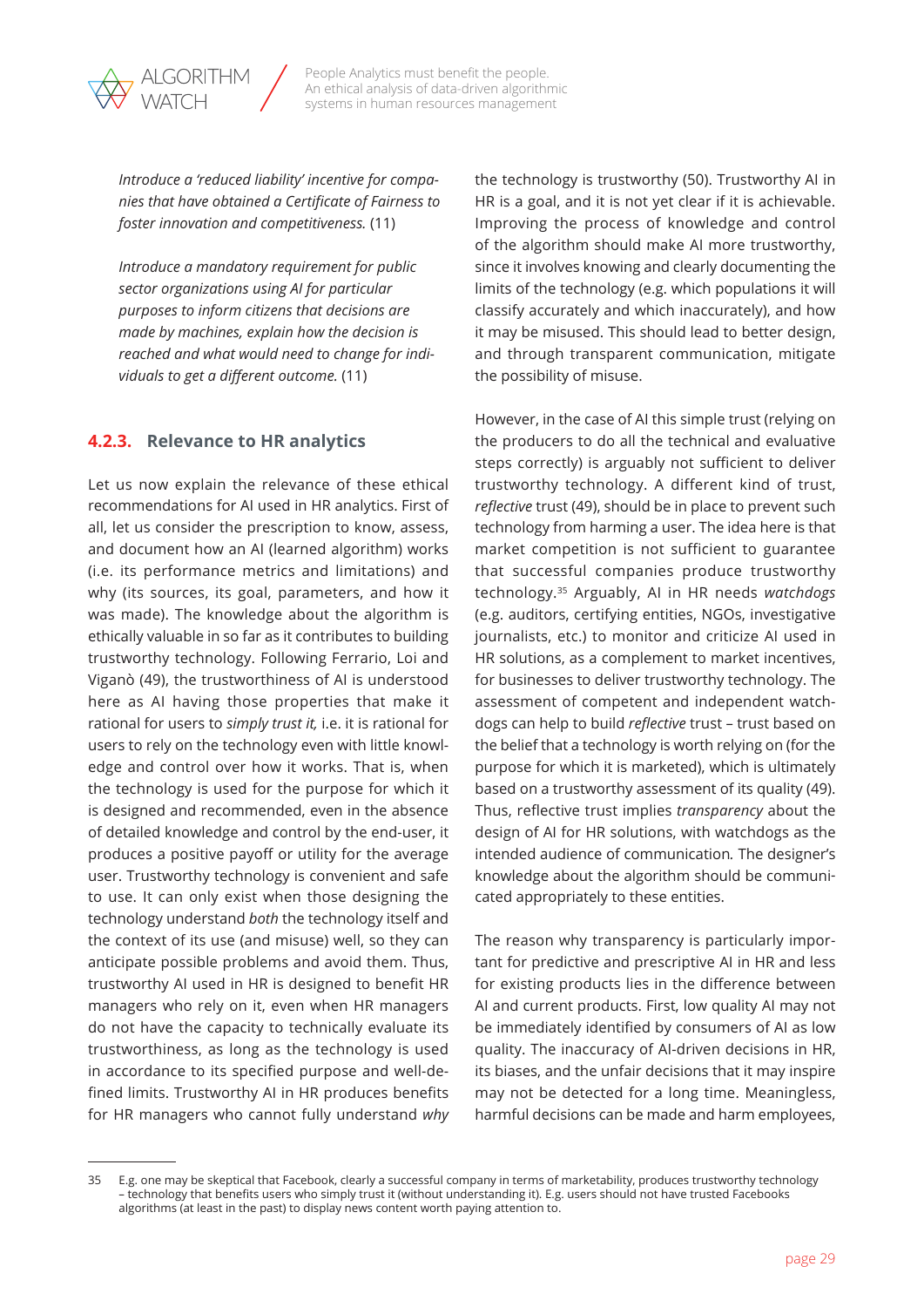

before flaws in the AIs are recognized. Management decisions are considered fair when it relies on clear and consistently applied rules (51). With predictive and especially prescriptive HR powered by AI, the rules are embedded in the HR analytics solution, and may be embedded opaquely, e.g. if they are too mathematically complex. The opacity of such rules may undermine trust in management. Meta-analytical work in organizational behavior has demonstrated that the different sub-dimensions of organizational justice uniquely and positively contribute to performance, trust, job satisfaction, and organizational commitment, and negatively relate to turnover intentions and absenteeism (52,53). Mechanisms to implement transparency and accountability about the algorithm can be thus regarded as a means to achieve reflective trust in AI in HR. In conformity with this idea, one guideline says:

### *Workers must have the right to demand transparency in the decisions and outcomes of AI systems as well as the underlying algorithms […].* (24)

It is clear however, that not all workers can obtain transparency about the algorithm in the sense of the algorithm being explained directly to them. Rather the algorithm may realistically be made transparent to auditors and other watchdogs. Auditing and certification may be supported by new legal instruments, creating incentives for companies to be transparent and allow auditors to do their job. It is yet an open question whether reputational concerns are sufficient to generate the necessary incentives to improve algorithms, or whether legislative pressures are also required. For the moment, it may be hoped that reputational concerns create a market for auditors and certifiers of trustworthy AI, and that reputational concerns drive producers of AI in HR analytics to seek such forms of transparency. Transparency without accountability does not lead to improvements. If no one is responsible when AI systems do not work as they are reasonably expected to, transparency about the problems in AI will not translate into process improvements, unless the roles responsible for the problem and correcting it are identifiable.

On the other hand, workers may be provided directly with explanations of algorithmic *decisions*. This can be different from explaining the *algorithm*, i.e. its goal and general logic*.* In fact, a significant strand of research on algorithmic transparency and explainability concerns methods that make individual algorithmic *decisions* more easily *interpretable* (45). The relevance of this type of explainability for HR analytics is twofold. Firstly, average end-users of AI may need explanations of AI decisions that are simpler than those provided by holistic models of transparency. Without such explanations, they may not develop (reflective) trust in the model (45). For example, an HR manager implementing AI recommendations may regard it as irresponsible to choose an employee based on a recommendation whose rationale they do not fully understand. This is highlighted in the UNI guidelines, which say:

*"For users, transparency is important because it builds trust in, and understanding of, the system, by providing a simple way for the user to understand what the system is doing and why."* (24)

Secondly, employees affected by the decisions of AI used by end-users in HR may demand explanations to HR decision-makers. Just like end-users, employees affected need explanations they can reasonably be expected to understand. Understanding the rationale of decisions, especially decisions involving inequality, is known to augment the perception of a decision as just fair (54). A further idea is that if people adversely affected by a disadvantageous algorithmic decision are aware of the reason behind the decision they may take a reasonable course of action which would result in a different outcome, more favorable to them (46,55).

One approach to achieve this is to avoid algorithms that are considered "black boxes" and instead use models that are easily interpretable. Another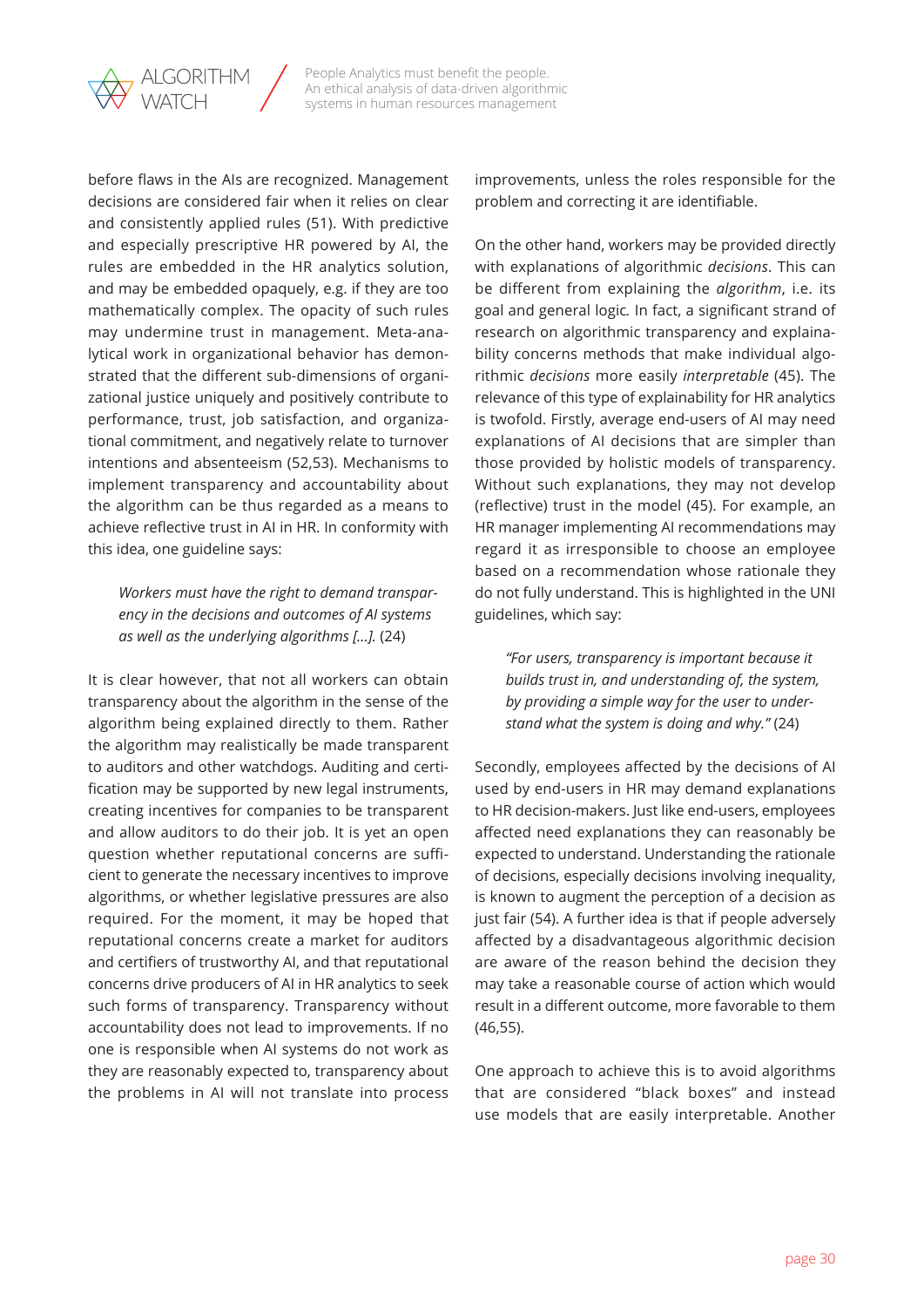

approach consists in using more complex models, typically regarded as non-interpretable (so-called black boxes) and make them interpretable.<sup>36</sup> Some models can be designed to be so simple that most users can intuitively understand what they do. These models are not as accurate as many algorithms that tend to be black boxes. Hence, a fashionable way to achieve intelligibility consists in building a simple algorithm that approximates the behavior of a black box, at least for a limited range of inputs of interest to the stakeholder (40). Such algorithms can only provide an *approximate* explanation of what drives AI's predictions or decisions, which does not reveal the authentic internal logic of a very complex decision rule (45). Hence, such attempts to make AI explainable cannot explain the full range of behavior of a complex inscrutable algorithm in all potential scenarios of operation.

One approach of this type focuses on quantifying the influence of different inputs to a decision (55). E.g. if an employee is refused a promotion, she can be told what are the factors affecting the decision how they affect it (positively or negatively) and what are their respective weights. Alternatively counterfactual models provide a list of the most important features that the employee would need to possess in order to obtain the desired outcome (46). For example, a counterfactual explanation may be "you would have obtained the position if you had had a better level of English and at least 3 additional years of experience in your present role". The psychological effects of these and other kinds of explanations have been tested empirically, including in a fictional scenario concerning the use of algorithms to decide a promotion decision (55). The study showed that providing people with explanations generally improves the perception of a decision as just, as predicted by the psychological literature. But the study did not prove that "input influence" explanations or counterfactual explanations<sup>37</sup> are more successful than other kinds of explanations, in enhancing fairness perceptions.

Plausibly one would rationally make individual decisions intelligible and transparent in the service of several substantive values:

- 1) *Post-hoc* explanations of HR decisions by AI to AI *operators* may enhance the trustworthiness of the technology in real-world applications. This is achieved if post-hoc explanations of individual decisions enable HR operators with a limited grasp of the technology to detect flaws in AIs, or to avoid clear cases of AI misuse. This information from HR operators may enable designers to better understand how the AI behaves, and thus, how (and why, and in which scenarios) it may misbehave. When this is the case, *ad hoc*  explanations are required by the principles of beneficence, maleficence, and justice (e.g. when the misuse involves illegitimate discrimination).
- 2) *Post-hoc* explanations may enhance the freedom of individuals subjected to algorithmic decisions. In the HR context, this is the case if *post-hoc*  explanations of HR recommendations by the AI to the workers enables workers to change their behavior in ways leading to better outcomes *for them*. This is supported by the principle of autonomy.

All potential ethical advantages of explainability, transparency and accountability and their relation to substantive ethical values are highlighted in the graphics below.

<sup>36</sup> The distinction here is not between neural networks being black boxes and everything else being intelligible. The behavior of linear models with a huge number of interacting factors may also defy intuitive human comprehension (40).

<sup>37</sup> Of all psychological purposes in this study, the concept of "sensitivity explanations" sufficiently resembles the concept of counterfactual explanations.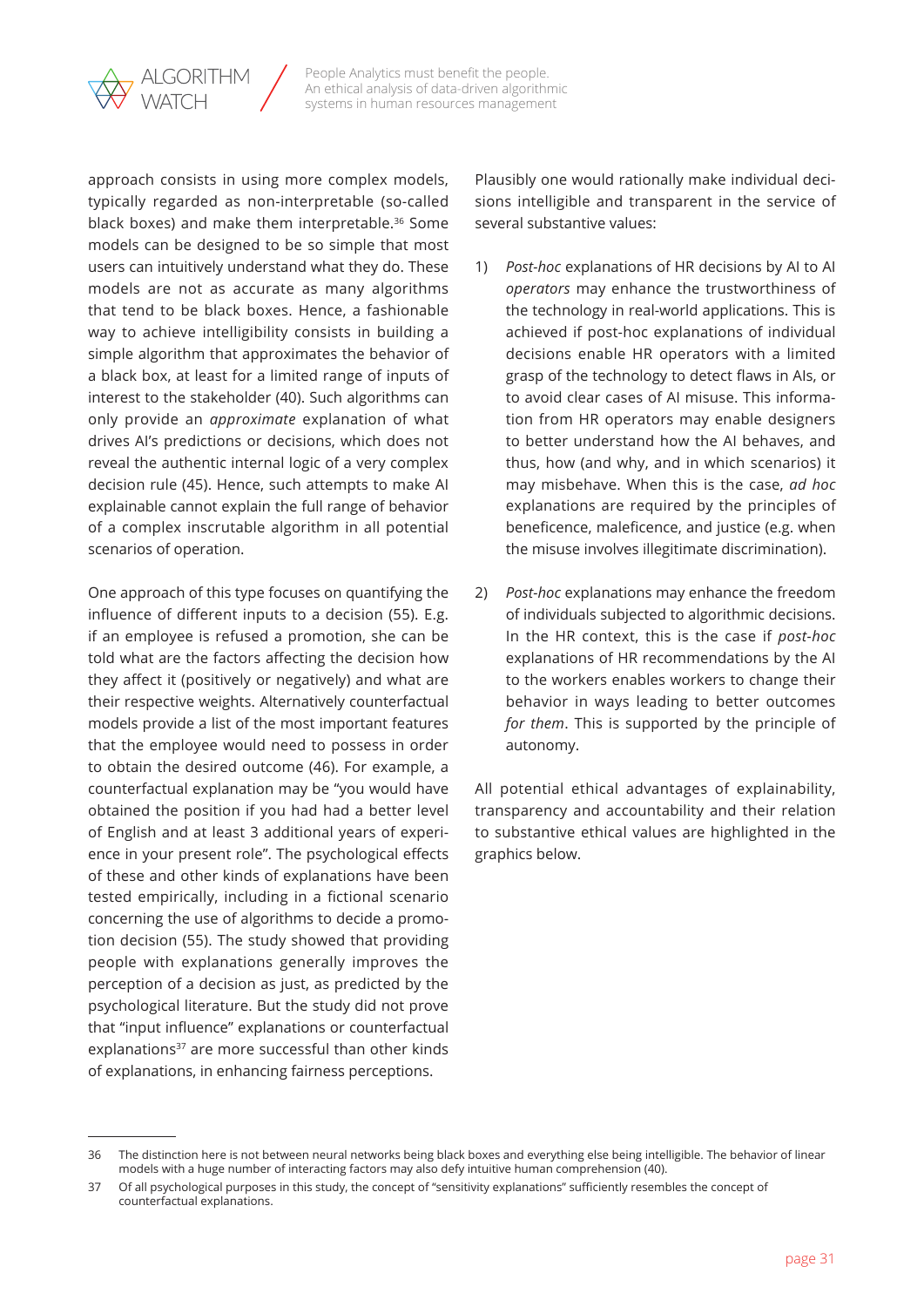<span id="page-31-0"></span>



## **4.2.4. Open challenges for algorithmic transparency and accountability:**

There is a mystique about neural networks being entities that intrinsically escape control by their designers. This mystique should be rejected. Designers can always control the algorithm in the sense of taking responsibility for its goal, for the way the goals are translated into a mathematical function, the quality of the data fed to it, how its performance is evaluated, for monitoring the performance in the live context, and for recommending its use in that context (41–44). There are however several challenges; we shall examine three of them.

#### **First challenge to transparency: manipulation**

Many calls for transparency about the algorithm ignore that in certain cases transparent algorithms can be morally problematic. In some cases,

transparency about the algorithm or its decisions may reveal sensitive private information about individuals. In others, it may lead to gaming the algorithm. For example, if the algorithm used to identify fiscal evasion is well known, people who want to avoid paying taxes will optimize strategies for avoiding being caught. Even in the context of HR analytics this could be a problem, i.e. algorithmic transparency may invite attempts to game the algorithm: knowing the proxies that are used for performance diverts the objective of the activity, i.e. from working properly to maximizing whatever measure is used as a proxy of performance.38 Few of the guidelines examined here highlight this risk, while most of them propose algorithmic transparency as an unqualified good:

*Can you provide for public auditing (i.e. probing, understanding, reviewing of system behavior) or is* 

<sup>38</sup> This is analogous to the problem of students learning in order to pass a test or scholars focusing on maximizing citations. Test scores and citations are at best an imperfect proxy of, respectively, learning and the value of scientific contributions. Aiming at the maximization of proxies diverts the energies of the people involved to pursue goals that are strategically valuable but sub-optimal from the point of view of the good that should be promoted, e.g. learning or scientific knowledge. Beside gaming the system (when the indicator becomes the target in itself (56,57)), other effects in academia are risk avoidance (highly innovative or interdisciplinary topics are avoided because they do not score well (58)) and task reduction (teaching and public engagement are avoided in order to focus on published research (59)). Take the case of the Italian academia, where the aggregate impact factor has, counter-intuitively, been growing in spite of significant cuts in funding in the last decade, due to practices designed to boost the individual impact factors of researchers. The explanation is that, while research funding was cut, measures such as citation counts were made a legal condition for certain career progressions to be authorized (60).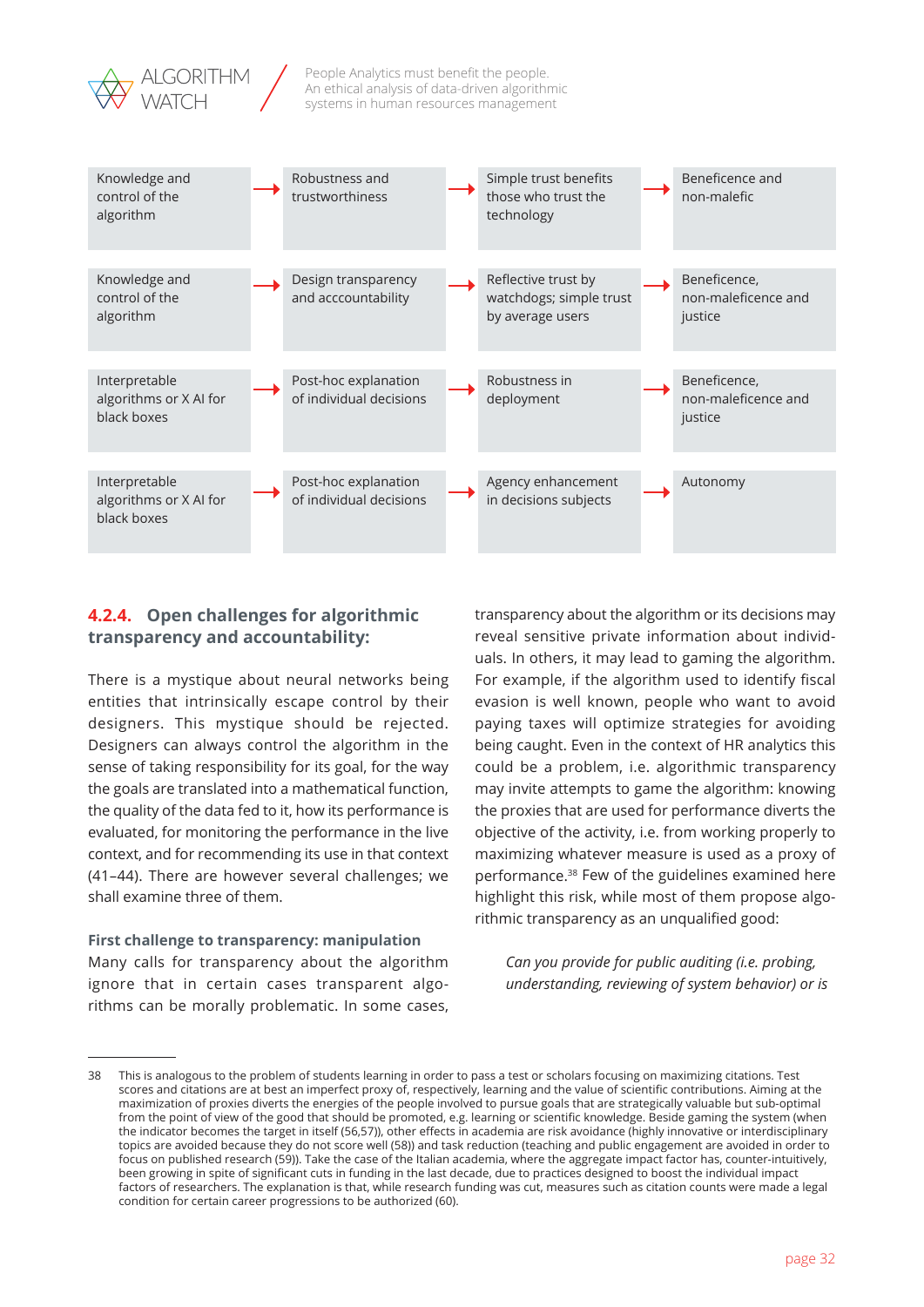

*there sensitive information that would necessitate auditing by a designated 3rd party?*

*How will you facilitate public or third-party auditing without opening the system to unwarranted manipulation?* (12)

#### **Second challenge to transparency (and accountability): reliability and reproducibility**

The second challenge is that the proper testing of ethically salient qualities of an algorithm may be difficult or impossible if limited to *lab conditions* for a combination of technical and social reasons. While it is true that learning-based models are tested and validated with historical data, there is no strict guarantee that the model will achieve its intended goal when applied to new cases, in a new context, with new data. This is why a system ought to be monitored when it is used in the real world, as recognized for instance by the Trustworthy AI guidelines:

- *Did you test whether specific contexts or particular conditions need to be taken into account to ensure reproducibility? […]*
- *Did you put in place processes to describe when an AI system fails in certain types of settings? […]*
- *Did you test for specific populations or problematic use cases?* (29)

The methodological challenge is that only a limited set of scenarios can be predicted and tested in the lab. There can be unpredicted, critical scenarios that will only occur in reality but are not anticipated. That means that situations may emerge in which the AI responds in ways that are not expected. One cannot be transparent and ensure that the model will behave fairly in such contexts. This is an engineering problem of identifying reasonable safe, robust, yet feasible testing procedures. For deep neural networks, practices that are sufficiently robust with ordinary software, e.g. extending the testing phase to a few iterations in which the software's behavior is assessed in practice, may not be sufficient. The problem is amplified if the neural net trains itself based on the results of the decisions it takes during operation. Such problems are not ignored by some of the recommendations we have examined. For example, one recommendation of Women leading in AI says:

*"Introduce a regulatory approach governing the deployment of AI which mirrors that used for the pharmaceutical sector".*(11)39

The thought underlying this is plausibly that if one's goal is to know and document how AI behaves, the testing with historical data performed in the lab is not sufficient. In terms of the data pipeline, that means monitoring the real outcomes of algorithms (decision rules) and using this information to improve the phase of AI design. Most widely used methodologies for the data pipeline already include iterations (61). However, it may be necessary to demand even more iterations and continuous monitoring of real-world outcomes when the stakes of a data-driven model are high and the models are black boxes.

### **Third challenge for transparency: black box models**

The third challenge concerns the explanation of black box models. The technologies mentioned above produce their ethically beneficial consequences only if some speculative psychological hypotheses prove true, namely that providing explanations of AI decisions enhances the awareness of AI end-users (who are not data scientists) of the possible flaws and misuses of the AI, and that providing explanations to people affected empowers these people to find reasonable alternative courses of actions in their interests. Moreover, the idea of explaining a black box with a simpler model or by providing a counterfactual explanation may appear more resolutive than it is in fact. If a black-box model in fact relies on a large number of factors to decide, the reduction of its dimensionality may in fact require some arbitrary choices. E.g. there may be ten factors, all of which

<sup>39</sup> Analogously, one checklist item of the guidelines for Trustworthy AI asks: "Did you put in place a strategy to monitor and test if the AI system is meeting the goals, purposes and intended applications? (29).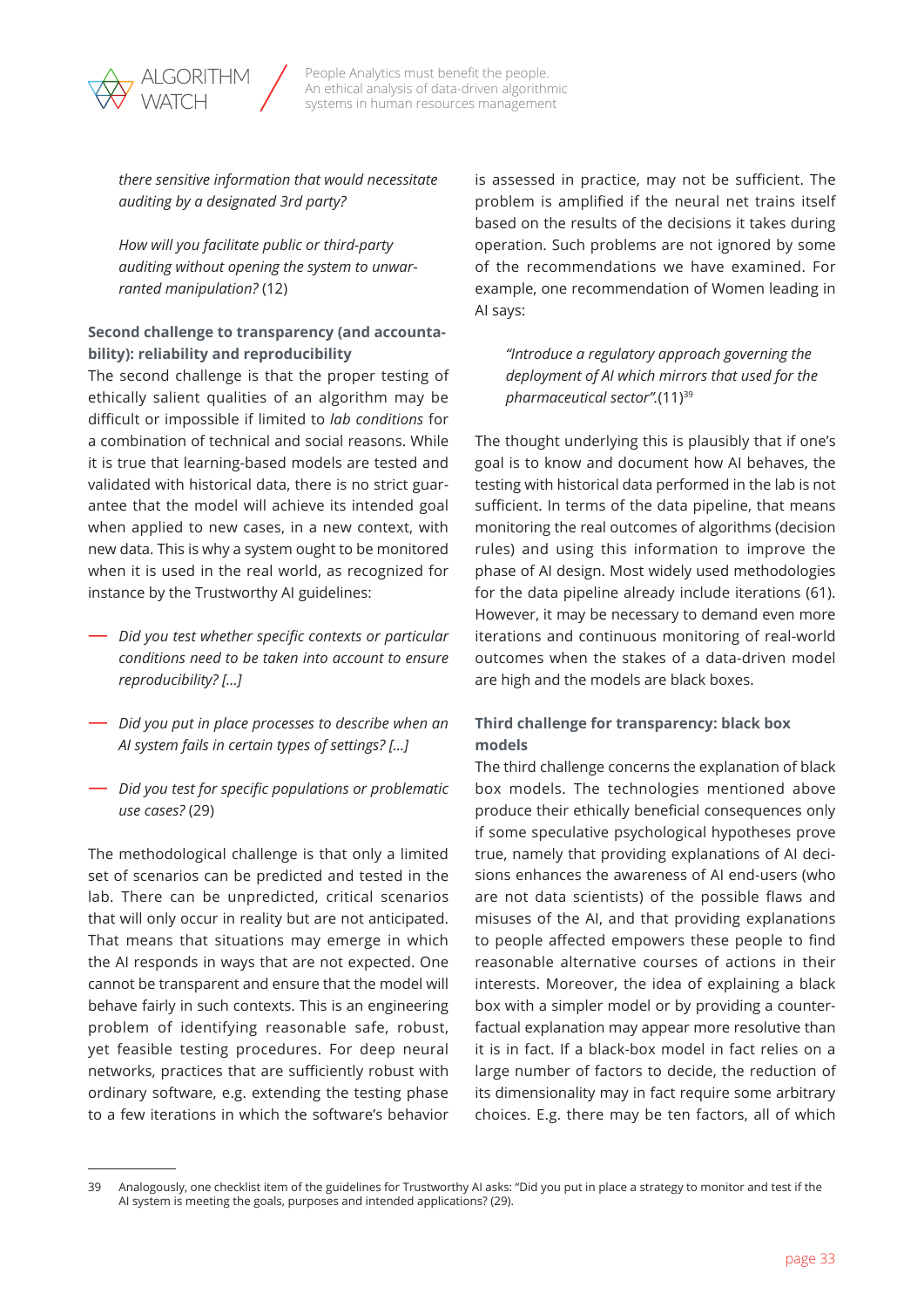<span id="page-33-0"></span>

with roughly the same weight, and the explanation model will present only four, ascribing to these four an importance they do not really have. A counterfactual model may suggest a course of action that is in fact not feasible, such as changing a person's past salary or educational choices. And if it is designed to only suggest feasible courses of action, it may suggest none that is desirable for the person affected by the decisions (44).

### **4.2.5. Algorithmic fairness and HR analytics**

The problem of discrimination and unfairness of predictive and prescriptive analytics in AI is clearly one of the most important challenges when using AI to guide HR decisions. Nowhere is the potential for a clash of visions stronger, that is, between the statistical justification of decision-making, and fairness understood in terms of the values that regulate labor relations. The importance of this topic for ethical AI is also reflected in the fact that risk of unfairness and/ or discrimination is also mentioned by the majority of the ethical codes examined here. When this concern is not mentioned explicitly as fairness, or equal treatment (and its opposite, discrimination), it sometimes appears as a discussion of biases and errors that happen to disproportionately affect certain groups.

Apparently, recommendations concerning fairness, discrimination, and bias are the most straightforward. For example, the principle to "Ensure a Genderless, Unbiased AI" says:

*In the design and maintenance of AI, it is vital that the system is controlled for negative or harmful human-bias, and that any bias—be it gender, race, sexual orientation, age, etc.—is identified and is not propagated by the system.* (24)

This is obviously relevant in the context of HR analytics, since a problem with AI tools is that they can introduce an implicit bias – an inclination to favor individuals who belong to certain groups due to statistically significant similarities between them – into the decision-making process. This happens

for example with AI based on (statistical) machine learning, which learns similarities between individuals from historically gathered information. The machine learning process does not need to be told about race and gender explicitly, for example, in order to perceive and take into account a similarity that groups together (disproportionately) members of the same race or gender group (37). Hence, populations that have suffered past human and structural biases — also referred to as protected groups — are susceptible to damage from inaccurate projections or resource allocations, which reinforces historical inequalities. For example, AI helps by offering job openings to the "right" kind of people on personal job boards, such as ZipRecruiter, that learn about the preferences of recruiters for certain job candidates over time, which may be biased in favor of people of a given sex, race, or social class(62,63). The different native languages of workers may introduce unjustifiable disparities in selecting individuals for a given educational/training course or job(64).

The recommendations concerning fairness include the four fundamental action types described in the introduction: 1) documenting unfairness, 2) making unfairness transparent, 3) assigning moral or legal responsibility for unfairness, 4) mitigating unfairness. All of these are relevant to HR.

## **4.2.6. Open questions for fairness in machine learning**

Unfortunately, there is a gap between the everyday concept of fairness and the attempted statistical definitions of it. Furthermore, there is a conceptual gap between fair prediction/classification and the legal concept of non-discrimination. This makes it difficult to document unfairness, make it transparent, mitigate it, and attribute blame or moral responsibility for outcomes that may reasonably appear unfair to some stakeholder groups. All these activities *presuppose* an objective, or at least inter-subjective, measure of unfair bias or unfair indirect discrimination. The difficulty, moreover, is not purely technical. There are deep, conceptual questions that are still open – the academic literature has barely begun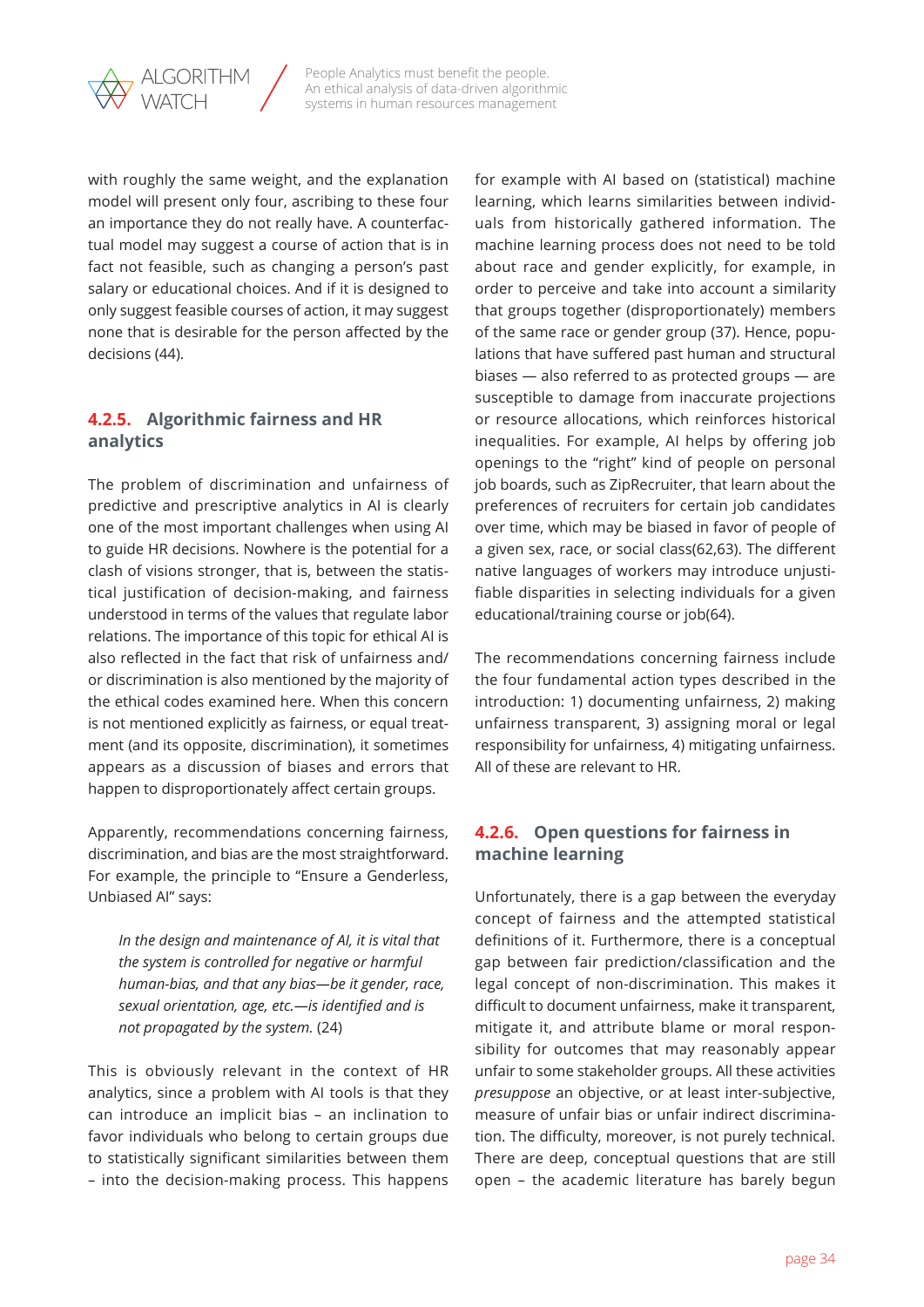

to interpret from the moral and legal point of view the normative importance of these statistical issues. One of the few agreed ideas is that what should be considered (wrongly or illegitimately) discriminatory or unfair is context-dependent. This is reflected in the more prudent language found in some guidelines, previously mentioned. The WEF guidelines mentioned above (21) explicitly acknowledge that fairness is contextual, that some forms of "discrimination" are intrinsic to the task of the AI, that there are different forms of fairness. They also acknowledge that different fairness definitions may be appropriate depending on the context, and that in order to determine what is fair in a specific context it is necessary to involve domain experts and interdisciplinary insights.

A relatively simple element is to detect the unequal error rates by population, considering different kinds of errors, in particular distinguishing false positives and false negatives. The challenge is, however, how to interpret an inequality in such error rates, since, as it will be shortly explained, there is no single measure of unfairness of inequalities in error rates and ascribing bias to an algorithm is a less obvious claim than it may appear at first sight.

We will now illustrate some hard, moral problems of fairness in machine learning through two hypothetical examples, both related to the HR context<sup>40</sup>. Suppose that you are training an HR analytics tool to advertise programming positions in your company – a vast multinational corporation with branches in many countries. Your target is to display the job opening to employees who are likely to be programmers and avoid showing it to employees who are not, so that they are not burdened by the information and can focus on positions more relevant to them. You want a model that predicts who will be interested in the ad by analyzing the browsing history of your employees, who have agreed to share such personal data with you exclusively for the purpose of such processing. Your model claims that the probability of clicking on such job ad is higher than average for an employee who visited stackexchange.com and lower than average for an employee who visited pinterest.

com. The reason for this is that, in your training data, a very large proportion of people who visited stackexchange.com were in fact computer programmers interested and able to take such jobs. This is not surprising given the nature of this website, which is visited mostly by people who know how to code or are learning to code. On the other hand, the negative weight attribute to pinterest.com is due to the fact that most people accessing this website in the training set were women and the women landing on this website were also very unlikely to be computer programmers. When you use the algorithm, it turns out that 95% of employees who were shown the ad for a job opening as a computer programmer were males. In both law and philosophy, this is known as "indirect discrimination" ("disparate impact" in US legal language). What indirect discrimination means is that a facially neutral criterion produces unintentionally different results when applied to different populations.

There is not widespread agreement in the machine learning community on how to treat such cases. If fairness consists in demographic parity (66), it is unfair to implement a rule that is more likely to display the ad to a woman – men and women should be on average equally likely to be shown the ad, irrespective of their actual skill set and interests in such ads. According to a different standard of fairness, called equalized odds (67) or equal mistreatment (39), it is unfair to implement a rule that is more likely to display the ad *when the employee is actually interested in the job* if the employee is a woman. A possible form of auditing, based on equalized odds, would first have to find out whether the employees are in fact interested and qualified for computer programmer jobs and then determine if those who are, are equally likely to be shown the ad, irrespective of their gender.

One can imagine arguments for either fairness standard. In favor of equalized odds, one could say that it is not unfair if employees, who are not able and interested in such a job, are not shown the ad. If these employees are disproportionately of one gender, a departure from demographic parity

<sup>40</sup> A similar example is found in Gilbert (65). The case here is modelled after the "short hair/long hair" example found in (48).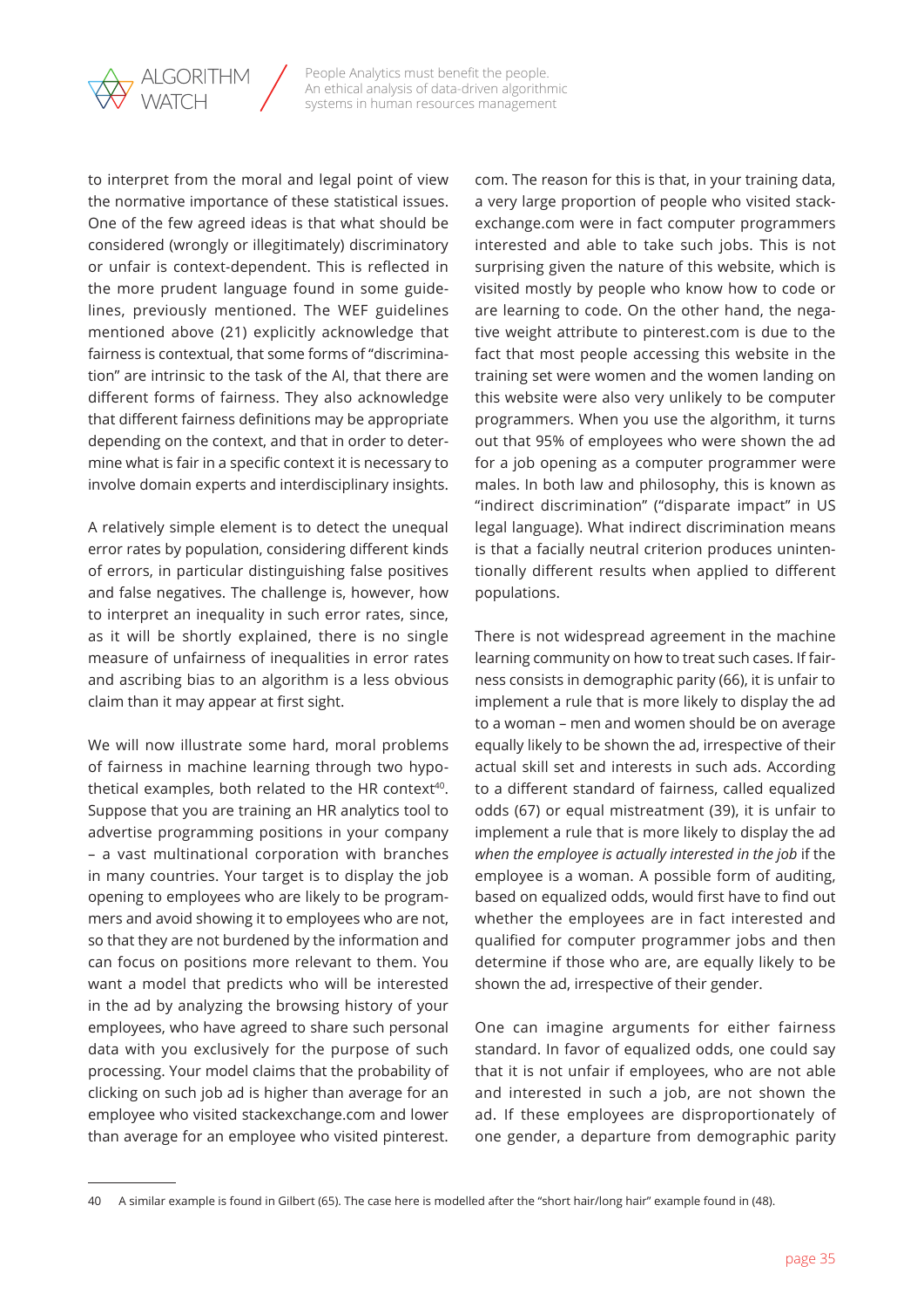

showing ads predominantly to members of the other gender is justified. Against equalized odds, and in favor of statistical parity, one may argue that this is a way to reproduce the *status quo*. It is important to show to women (even women who are not computer programmers and not interested in applying for such jobs) how many good opportunities there are in this field. This may provide an incentive for women to learn coding in their free time, or to ensure that their daughters are offered a fair opportunity to learn to code.

Another critique of equalized odds (the equalizing of the false positive and false negative rate<sup>41</sup>) follows from arguments that favor a criterion of *predictive* parity, the equalizing of *specificity*. Like equalized odds, predictive parity is compatible with the probability of being offered a job (or being shown an ad for a job) being different across groups, e.g. in so far as one group contains more members qualified or interested in that kind of job (66,68,69). But predictive parity gives even more importance to the statistical tendencies associated with group membership than equalized odds do. In fact, it is possible for a decision rule to satisfy predictive parity and yet for two people who are equally suitable for a job to be given different chances to be shown a job ad, if one belongs to a group that is statistically more likely to have the required characteristics and the other belongs to a group that is statistically less likely to have them (68,69). Some statisticians have claimed that the appropriate fairness criterion is predictive parity, not equalized odds. Predictive parity requires that, when an organization makes an HR decision based on a prediction (e.g. the decision to display an open position in the organization to an employee, based on the prediction that the employee will be interested in that opening and click the ad), the same proportion of positive predictions should turn out to be correct, irrespective of the group to which the employee belongs.

E.g. the algorithm to display programmer openings in the company is fair even if men are more likely than women to see the ad, as long as the proportion of women (who are shown the ad) who click on the ad is (roughly) equal to the proportion of men (who are shown the ad) who click on the ad. While seemingly analogous to the equalized odds fairness criterion, this criterion is in fact mathematically incompatible with it in all but rare circumstances (70). <sup>42</sup>

One argument for predictive value parity (and thus, against equalized odds in most circumstances) is that it is what an employer would do, if she values the contribution to the company of all prospective employees equally, irrespective of their groups. To see why this may lead to a violation of equalized odds (to unequal false-positive and false-negative rates), consider the following hypothetical scenario. Suppose that you are training a machine learning algorithm to purge a huge pile of CVs of potential candidates for a position as school bus driver. You do not want to hire anyone for that position who cannot be trusted, hence you want to exclude those drivers who are more likely to drive while drunk. You have access to data about drivers who have been fined or had their driving license removed due to being caught drunk driving. You also have access to the internet browsing history of these users. Your training data is representative of different human populations and has as many data from populations with a predominantly Muslim religion and from populations with a predominantly Christian religion. It turns out that the highest accuracy is achieved by an algorithm that considers whether a person has visited an alcohol-related website (e.g. of a merchant specialized in alcoholic drinks, or wine ratings). We furthermore assume that there are no biases in the data due to the practice of stopping drivers for alcohol checks, namely, there was no preferential stopping of drivers based on their

<sup>41</sup> This implies that the sensitivity of a classifier is the same for both groups.

<sup>42</sup> The difference amounts to the following: while predictive parity is achieved only if women and men who are in fact shown the ad are equally likely to click on the ad, equalized odds requires that the women and men who (when asked) display interest in such ads (e.g. by clicking them) be equally likely to be shown the ad (68). In the example in question, equalized odds and predictive parity can be achieved simultaneously only if at least one of the following (unlikely) conditions are satisfied: (a) the proportion of people actually interested in the ad is exactly the same in the two groups (i.e. exactly the same proportion of female and male employees would click on the ad if shown) or (b) it is possible to predict with perfect accuracy (100% correct predictions) whether an employee will click on the ad.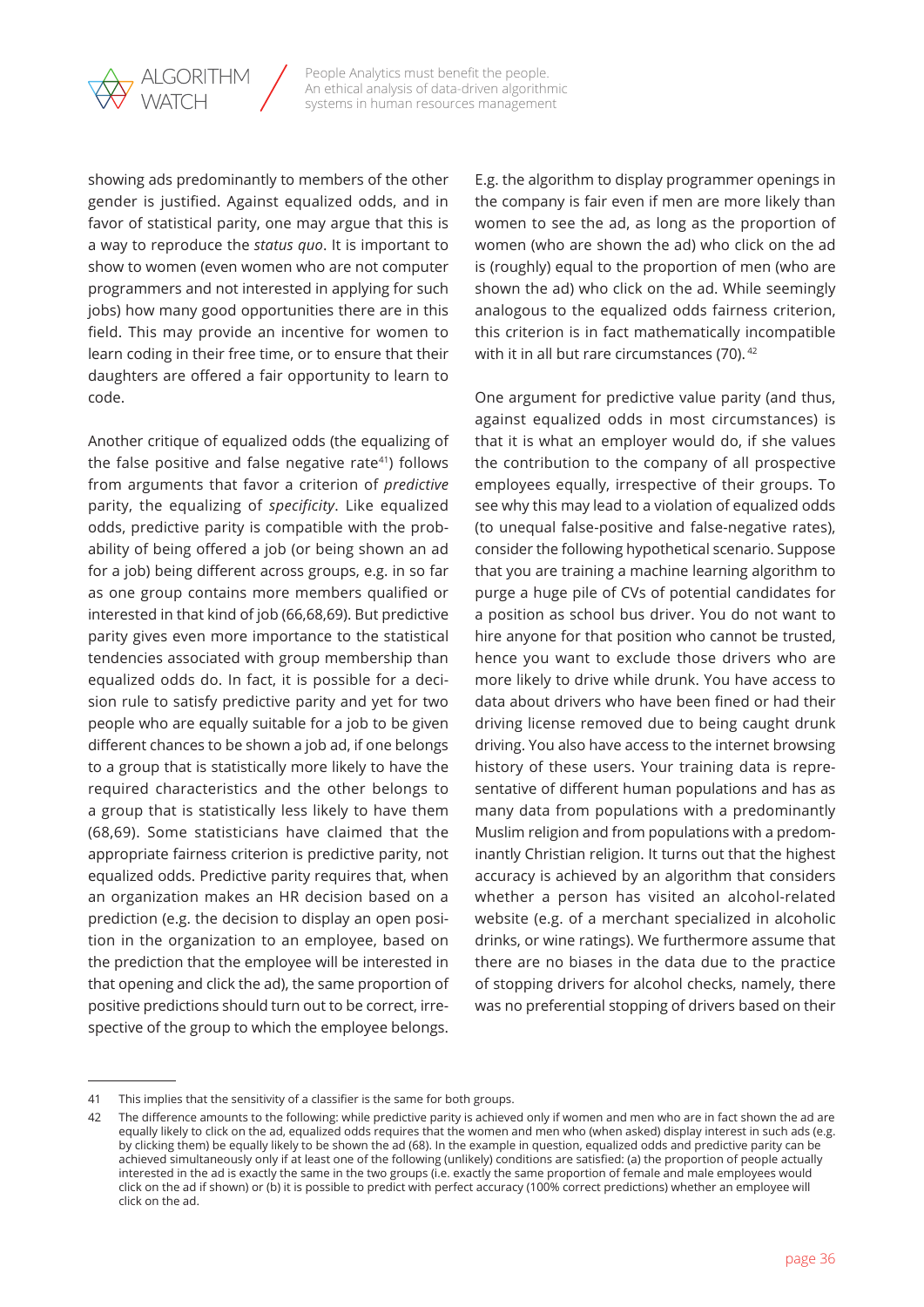

perceived religion or other traits statistically correlated to religion.

We can explain why predictive parity equalizes the prospective gain for the employer independent of group membership, by considering how a rule based on predictions treats individuals whose actual label of driving while drunk is known. Predictive parity between Christian and Muslims is achieved if, by looking at the profiles of those candidates that the *decision rule* has excluded from the job, the proportion of drivers caught drunk is the same for Christian and Muslims, and if by looking at the profiles of those candidates that the *decision rule* has not excluded, the proportion of drivers actually caught driving while drunk is the same for Christians and Muslims. Suppose that Christians and Muslims who visit alcohol-related websites are on average equally likely to end up driving while drunk; and that Christians and Muslims who do not visit alcohol-related websites are on average equally likely to stay sober while driving. The decision rule produces the same benefit for the company (the benefit of selecting a driver who is not unsuitable) irrespective of the religion of the applicant: whether the company hires a Christian or a Muslim, after the recommendation of the tool, the company is equally likely to have hired someone who will drive while drunk, irrespective of the religion to which they belong.

But while this is achieved, *equalized odds* cannot be achieved, that is, there will be unequal false positive and false negative rates for Christians and Muslims if, (as it seems plausible) there are more Christians, compared to Muslims, among visitors to alcohol-related websites. Christians who do not drink and drive are more likely to be excluded than Muslims who do not drink and drive, because they are more likely to have visited alcohol related websites.<sup>43</sup> Thus,

one cannot in situations such as this satisfy both predictive parity and equal odds. The choice between the statistical criteria of predictive value parity and equalized odds is a *moral* not a *technical* one. Since it is a question of *value*, there is no obvious answer to this question from the experts in fairness in machine learning (meaning, based on the authority given by being experts in this field, or statistics). Possibly, there is not a single right choice but different statistical conditions will be appropriate in different scenarios. Philosophers and machine learning theorists are still discussing how to make sense of such choices (72,73). The ultimate ground of the discussion is not merely technical (although the discussion concerns the technical notion of conditional probabilities) but ethical: it concerns the most appropriate interpretation to give to the idea of "treating people equally, if they are equal in the relevant respect" (e.g. should people who achieve the same outcomes be given the same chances, even when the probability that they achieve the relevant outcome differs? Should our decision about individuals depend on the information we are able to collect about them, even when the information in question does not concern them as individuals, but is only informative of their similarity to other people?). This is why, in spite of a somewhat simplistic ultimate declaration that an algorithm has been found to be "discriminatory" by the press, most claims about *bias* and *discrimination* are naturally controversial – they rely on moral assumptions about what is (and what is not) fair in a decision guided by probability, that deserves to be further discussed. The scientific debate on how to reason from the features of a situation (that are morally relevant) to the choice of an appropriate statistical constraint is only just beginning to emerge (72).

<sup>43</sup> This inequality is possible for a rule that is equally accurate when judging Muslims and Christians. E.g. if there are only 3 Muslims who visit such site, and 3'000'000 Christians, a rule with 2/3 accuracy (for the positives) will falsely predict drunk driving for 1 Muslims and 1'000'000 Christians. If there are only 3 Christians who do not visit alcohol related websites, and 3'000'000 Muslims, a rule with 2/3 accuracy (for the negatives) will falsely predict not-drunk-driving for 1'000'000 Muslims and 1 Christian. This rule may be considered biased in favor of Muslims, since it falsely classifies as (for simplicity) "drunk drivers" 1'000'000 Christians and 1 Muslim, while it wrongly classifies as "not drunk drivers" 1'000'000 Muslims and only 1 Christian. These inequalities in the rate of misclassification (for both positives and negatives) may plausibly be considered advantageous for Muslims and against Christians. A conceptually similar case of "unequal mistreatment" (in this case, of White vs. Blacks) was found by ProPublica in relation to the COMPAS recidivism tool (71). The company's defense of the tool was to show that, in spite of the very clear unequal odds for Whites and Blacks, it almost achieved perfect predictive parity (69).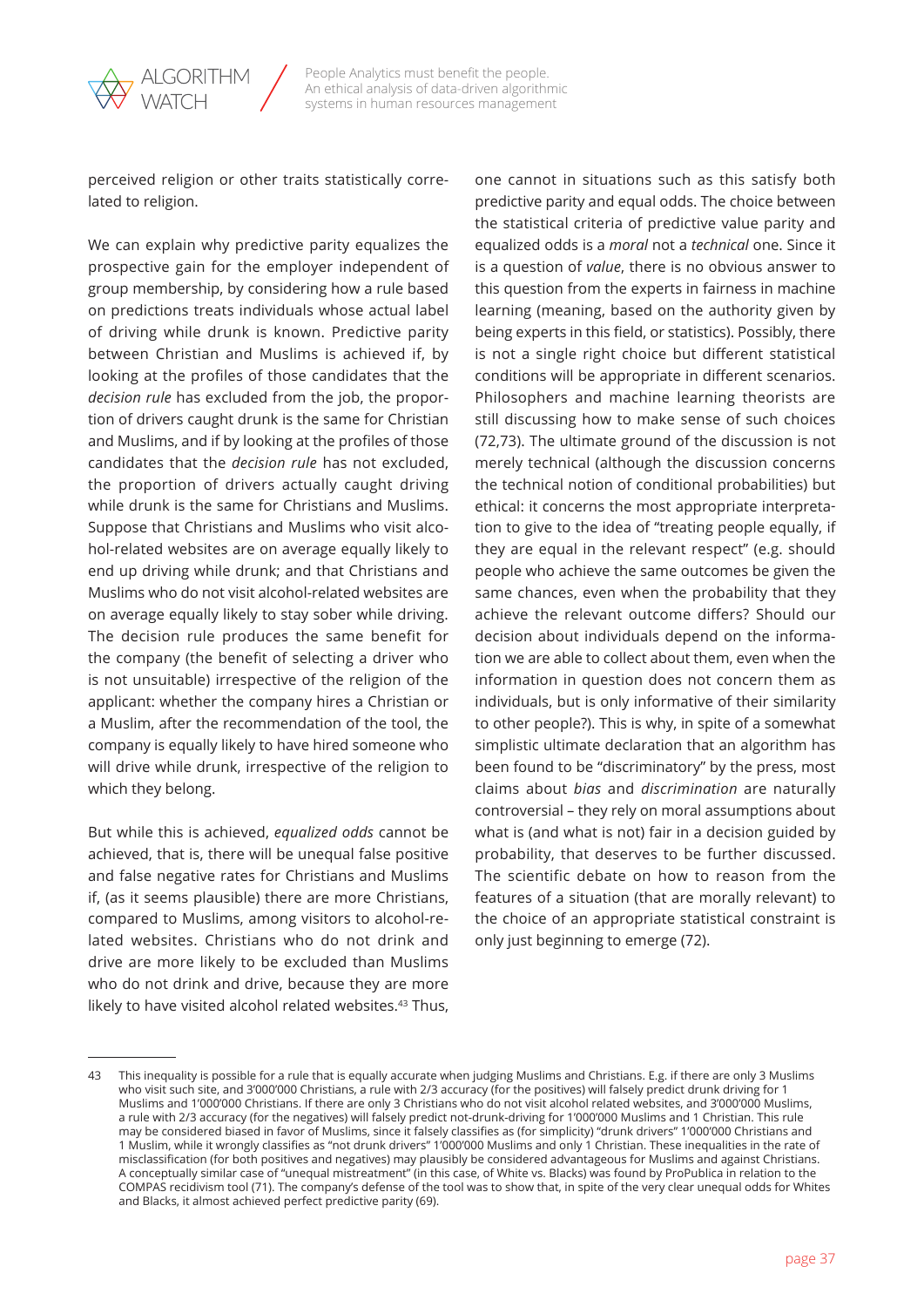<span id="page-37-0"></span>

## **4.3. Kndowing, communicating, owning, and improving the human impact**

### **4.3.1. Goals and ambitions of generating knowledge about the human impact of algorithms**

The above discussion (in 4.2.4) shows that not all the morally relevant features of algorithms (i.e. decision rules) can be established by assessing and testing algorithms in the lab. It may be the case that an algorithm has been trained with valid and unbiased data, equally representative of all human populations; it may be the case that its accuracy has been measured and is entirely satisfactory given the task for which it is used; it may be the case that all the metrics relevant for fairness have been measured and the algorithm has been modified to achieve a distribution of errors between the different populations, that most people would consider fair, for the context in question. And yet, all those assessments and measures are based on data from the past. If the data for training and testing have been chosen appropriately, the future behavior of the decision rule should resemble quite closely the behavior displayed in the lab. But one cannot simply be sure that this will be the case. The assessment based on data from the past may not be sufficient to evaluate the performance of a decision rule (produced by a learning algorithm) when it is applied to the new employees in the real world. This problem is typically indicated by saying that the AI is not *robust* – that it fails to *generalize* appropriately*.*

This uncertainty about the future is not only due to the fact the behavior of "black box" AI, e.g. neural networks, is essentially unknown for all possible inputs. And it is also not limited to those AIs that evolve as they are used, even if these tend to be the least predictable, as they modify their rules based on how reality responds to them. The unpredictability of all AIs derives from a much broader phenomenon, namely its embedding in a human context that is always, because of its very nature, somewhat unpredictable, in ways that are not reflected in the training and test data. This is, of course, not a problem

concerning AIs in particular, but rather a potential problem for all technologies. But in the case of AI, in particular, AI in the workplace, the risks associated with a negative human impact that is not foreseeable in the lab appear particularly serious.

When one considers the impact of AI on society, one can distinguish at least two different levels: the impact on individuals (e.g. how incorrect was the prediction about an individual employee's performance?) and on groups (e.g. is the *decision rule* making it harder for black people to be hired?). Moreover, one can distinguish two kinds of individuals and groups: those involved in contractual and economic relations with the organization deploying the AI in HR (in particular, but not exclusively, job candidates and employees) and everyone else. In this section, we are interested in the outcomes *on individuals who have a contractual and economic relationship with the organization* using AI for HR analytics.

There are several guidelines that recommend generating knowledge about the actual impact of algorithms on humans. The philosophical and legal normative concept used to indicate such guideline is not always the same in all guidelines. For example, some guidelines discuss human impact in relation to *fundamental human rights* (16), others use the concepts of *risk prevention and mitigation* (14), *ethics by design* (16), *public safety obligation*(15), and *responsible deployment* (28). In a sense, this is the least concrete aspect of the guidelines examined so far. Many guidelines stress the importance of monitoring the execution of AIs when they are actually implemented in an organization, yet they offer very few concrete organizational solutions to implement this requirement. Statements of principle without concrete guidance dominate the landscape. Here are some examples:

*We propose that companies work on concrete ways to enhance company governance, establishing or augmenting existing mechanisms and models for ethical compliance."* (21)

*"As part of an overall "ethics by design" approach, artificial intelligence systems should be designed*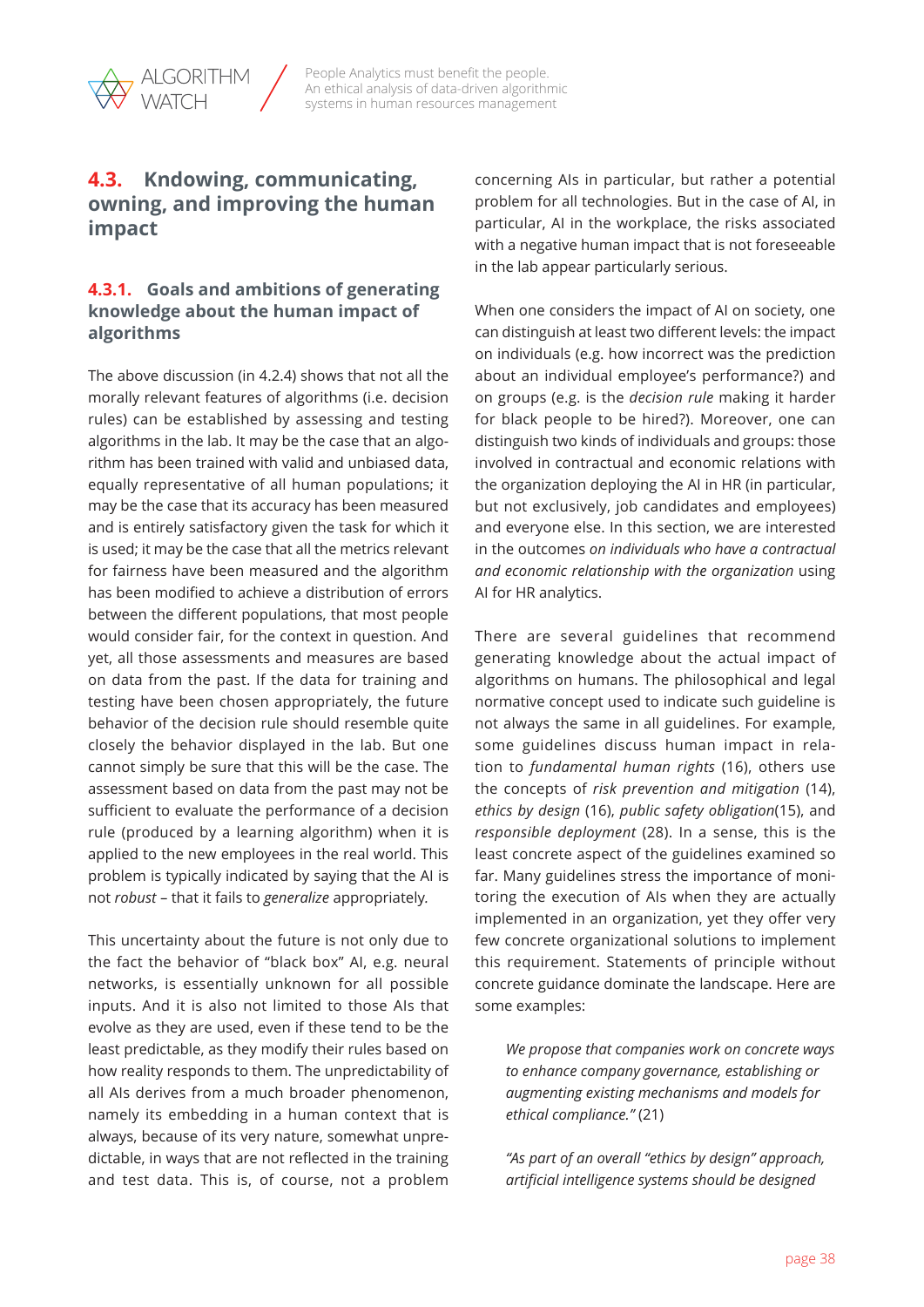<span id="page-38-0"></span>

*and developed responsibly[…] in particular by: [..]b. assessing and documenting the expected impacts on individuals and society […] for relevant developments during its entire life cycle […]"* (16)

*"Institutions must assess the public safety risks that arise from the deployment of AI systems that direct or control physical devices."* (15)

*The capacity of an AI agent to act autonomously, and to adapt its behavior over time without human direction, calls for […] ongoing monitoring.* (28)

*Adopt and maintain policies and procedures reasonably designed to collect information sufficient to conduct assessments that would detect any significant disparate impacts, including, if necessary, collecting sensitive information such as race, gender, ethnicity, and religion or constructing accurate proxies for such sensitive information.*  (26)

*A/IS* [Autonomous/Intelligent Systems] *should prioritize human well-being as an outcome in all system designs, using the best available, and widely accepted, well-being metrics as their reference point.* (14)

## **4.3.2. Recommendations**

Apart from general and vague declarations of principles (and equally general assessment requests associated with the same principles), a few concrete recommendations surfacing through the twenty guidelines here are worth considering:

Firstly, *competence alignment.* There should be skill and competence alignment between those functions in an organization that employ AIs and those that are responsible for designing and testing them. The first edition of the IEEE guidelines on Ethically Aligned Design (74) contained an interesting recommendation for both creators and users of AI products. Namely: creators of AI products must specify the level of background knowledge and skill necessary for AI operators to operate AI products safely; and organizations should ensure that operators have the required skills and competences. In the context of HR analytics, this implies that AI-based tools should only be used by HR professionals with a required level of understanding of the logic of the decision rule and its potential flaws. One could imagine that AI products in HR analytics are always provided with an "ethical instruction manual" that explains the limits of the models, including the circumstances that may lead the model to malfunction, how the decisions of the model should be explained, especially if contested, what has been done to make the model fair, what potential problems should be expected, how to monitor and assess them, what steps must be taken to adapt software to the social circumstances (and avoid unfair bias) and how to communicate the problems. An important aspect of this competence alignment is, as highlighted by the FAT-ML recommendation, that the data-scientists "[d]etermine[s] how to communicate the uncertainty / margin of error for each [AI-driven] decision" (12).

Secondly, a concrete implementation guideline is the procedure of, *providing a feedback mechanism*, often amounting to a right to *challenge or correct algorithmic decisions*, especially those that are entirely automated. This idea is to be found in more than one guideline:

*"5. […] guarantee[…], where applicable, individuals' right not to be subject to a decision based solely on automated processing if it significantly affects them and, where not applicable, guarantee[…] individuals' right to challenge such decision, […]* (16)

*"Develop a process by which people can correct errors in input data, training data, or in output decisions"* (12)44

<sup>44</sup> Similar items appear in the assessment list of Trustworthy AI (29), i.e. "Depending on the use case, did you ensure a mechanism that allows others to flag issues related to bias, discrimination or poor performance of the AI system? Did you establish clear steps and ways of communicating on how and to whom such issues can be raised? Did you consider others, potentially indirectly affected by the AI system, in addition to the (end)-users?"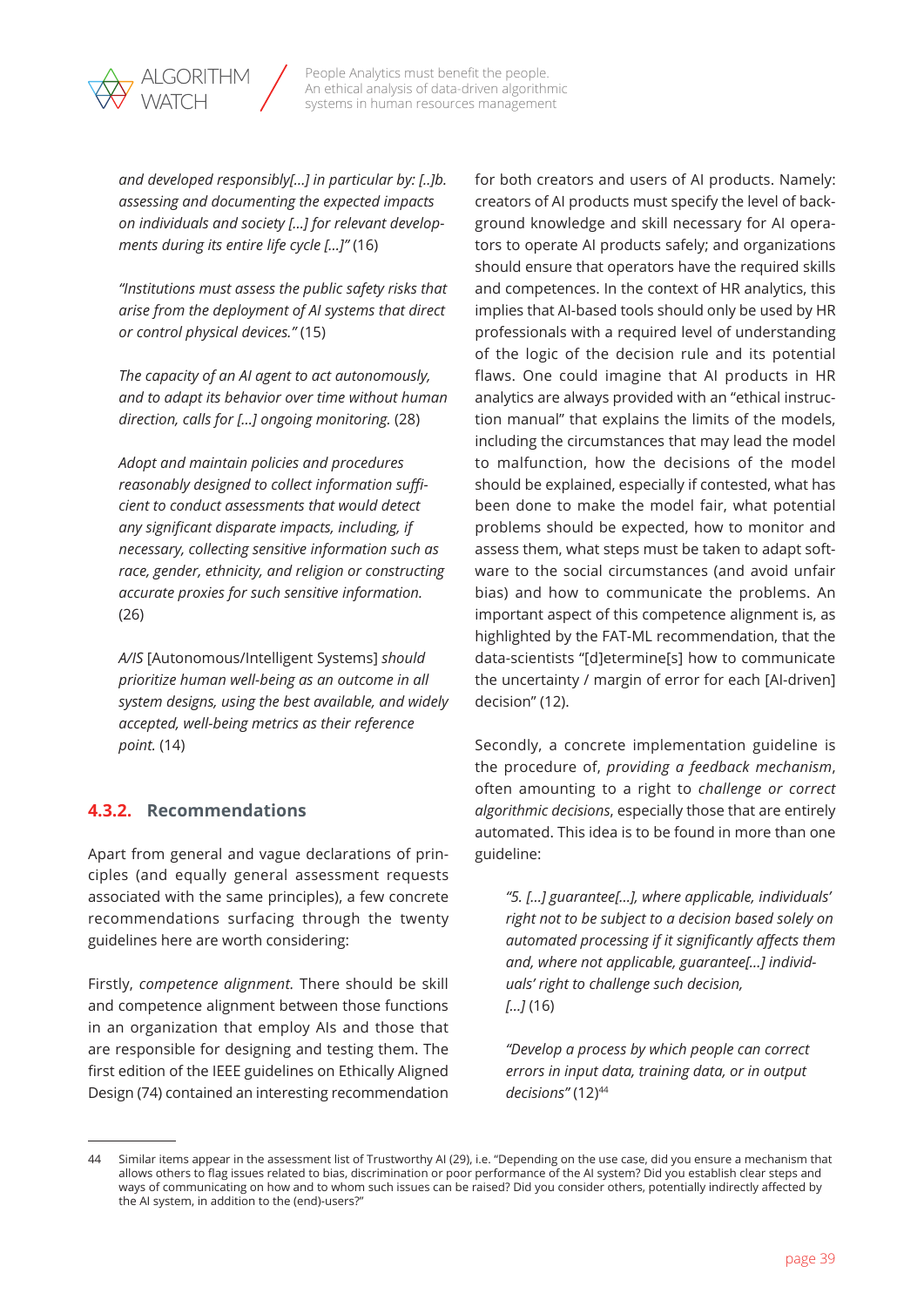

Thirdly, some guidelines recommend that organizations implementing AI driven solution have *redress procedures* in place to deal with cases in which, over time, significant harm or unfairness emerges as a result of the application of the AI:

*Access to Redress: Leaders, designers and developers of ML systems are responsible for identifying the potential negative human rights impacts of their systems. They must make visible avenues for redress for those affected by disparate impacts, and establish processes for the timely redress of any discriminatory outputs."* (21)

Many guidelines also require organizations that are developing AIs or those implementing AI-driven solutions (or those that do both) to be aware of the implications of AI and AI-driven solutions on society as a whole, not only their clients. With respect to such "whole society" questions, concrete guidance seems to be entirely lacking within the documents reviewed here:

*"Make AI Serve People and Planet"* (24)

*"Share the Benefits of AI Systems"* (24)

*"Secure a Just Transition and Ensuring Support for Fundamental Freedoms and Rights"* (24)

*"Ban AI Arms Race"* (24)

*Responsible Design and Deployment: We recognize our responsibility to integrate principles into the design of AI technologies, beyond compliance with existing laws. […] As an industry, it is our responsibility to recognize potentials for use and misuse, the implications of such actions, and the responsibility and opportunity to take steps to avoid the reasonably predictable misuse of this technology by committing to ethics by design.* (25)

*"We will seek to ensure that AI technologies benefit and empower as many people as possible"* (13)

*Societal and Organizational Impact: the AIA needs to highlight the impact on the workforce as well as society / community as a whole. For example, it needs to demonstrate how the system augments human capabilities and how the algorithm does not become policy, thus removing human autonomy in wider decision-making* (11)

Possibly, such recommendations are conceived while having specific use cases of AI in mind, in particular AIs governing the spread of (mis)information and affecting fundamental political rights, in particular, democratic rights. (The ICDPPC explicitly mentions "technologies that influence personal development or opinions" and "respecting related rights including freedom of expression and information" (16). Outside these peculiar domains, the broad societal implications of AIs are either unknown or (given our current prediction capabilities) not foreseeable. Another domain in which broad societal risks have been mapped relates to the use of AI in cybersecurity and autonomous weapons (Future of Humanity Institute et al, UNI). Very little discussion of global risk exists outside this domain (with the exception of the debate about humanity's extinction (or domination) due to malevolent super-intelligence, and the like). This may be due to the fact that applications in other domains have no clear broad societal implications, or that awareness of the risk they pose is not yet mature, except in a few clear cases, such as the spread of fake news and online hate (75).

The guidelines on Trustworthy AI (29), even in the pilot assessment list, do not seem to provide operational questions that help much in terms of concrete guidance. Several claims about the need to assess human impact tell organizations what they *should do*  but say nothing about *how* they should do it: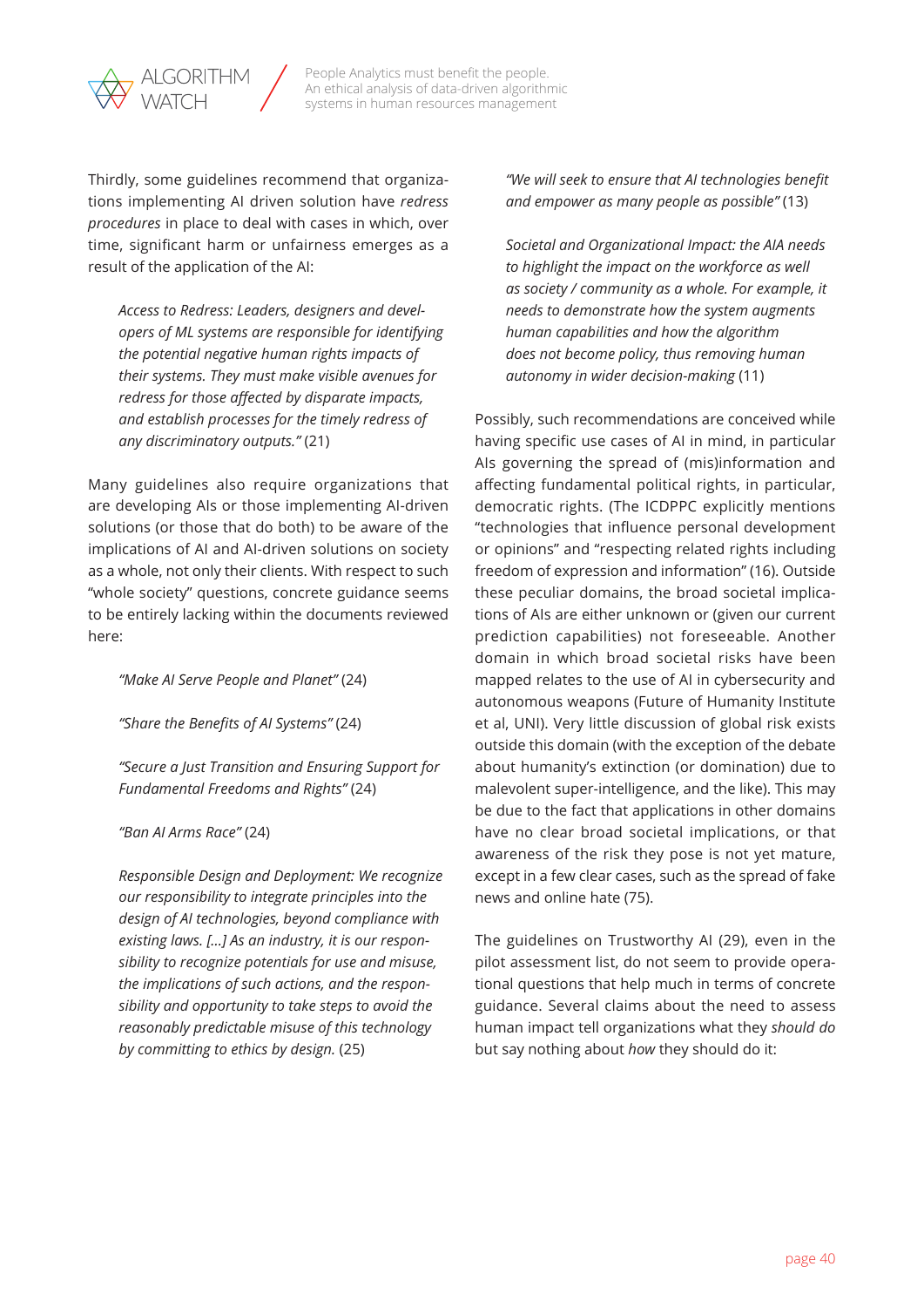<span id="page-40-0"></span>

*Did you carry out a fundamental rights impact assessment where there could be a negative impact on fundamental rights?*<sup>45</sup>

*Could the AI system affect human autonomy by interfering with the (end) user's decision-making process in an unintended way?*<sup>46</sup>

*Does the AI system enhance or augment human capabilities?*

*Which detection and response mechanisms did you establish to assess whether something could go wrong?* 

*Did you verify how your system behaves in unexpected situations and environments?* 

*Did you assess whether there is a probable chance that the AI system may cause damage or harm to users or third parties? Did you assess the likelihood, potential damage, impacted audience and severity?* 

*Did you estimate the likely impact of a failure of your AI system when it provides wrong results, becomes unavailable, or provides societally unacceptable results (for example discrimination)?* 

*Did you ensure that the social impacts of the AI system are well understood? For example, did you assess whether there is a risk of job loss or de-skilling of the workforce? What steps have been taken to counteract such risks?* 

*Did you assess the broader societal impact of the AI system's use beyond the individual (end-)user,* 

*such as potentially indirectly affected stakeholders?*  (29)

## **4.3.3. The importance of stakeholder engagement**

There seems to be widespread awareness of the problem of the lack of expertise for wide-ranging issues connected to AI in general. This applies also to HR applications in particular. As a response to this, most guidelines include appeals to stakeholder engagement as a practical procedure to fill out the knowledge gaps. "Stakeholder participation" appears as one of the requirements of "diversity, non-discrimination, and fairness" in the Trustworthy AI guidelines (29). It is by far the strongest recommendation in the *TENETS* guidelines by Partnership for AI (13), which mentions some form of it in guidelines 2, 3, 4, 5 and 8. The reason for such wide appeal of this notion is that stakeholder engagement is the variable for whatever is needed to fill an ethical, legitimation, or knowledge gap. Stakeholder engagement is expected to play a role in relation to:

- a) Providing feedback on the focus of ethical inquiry, *i.e.* are companies and/or auditors identifying all the relevant risks and vulnerabilities? (10,13)
- b) The need for open, interdisciplinary research (13), in particular to identify and bring together different *skills and competences* (11)
- c) Collecting the interdisciplinary competences required to identify *potential biases and forms of discrimination* (19,20,25). According to some guidelines, the input from the stakeholders

<sup>45</sup> the human rights recognized by the international community are many, as reflected by the several different international covenants, treatises and declarations that many states have signed (76). However, international law includes broader and narrower lists and not all human rights are recognized by all countries. The guidelines provide no guidance on which selected human rights should be considered (if all, the impact assessment may not be feasible for any organization). Nor do they offer any guidance on what practical steps are necessary to assess the impact on human rights on such a list. This is problematic since human rights assessments are not customary activities for most organizations.

Since the concept of human autonomy has many meanings, this appears so vague as to be quite useless in practice. E.g. does targeted advertising affect human autonomy by interfering with the (end) user's decision process (i.e. to vote for a particular candidate) in an unintended way? Arguably not, because the effect of the interference is wholly intended. It is not clear if the fact that the answer to the checklist is "no" makes that type of interference with human autonomy ethically acceptable for trustworthy AI.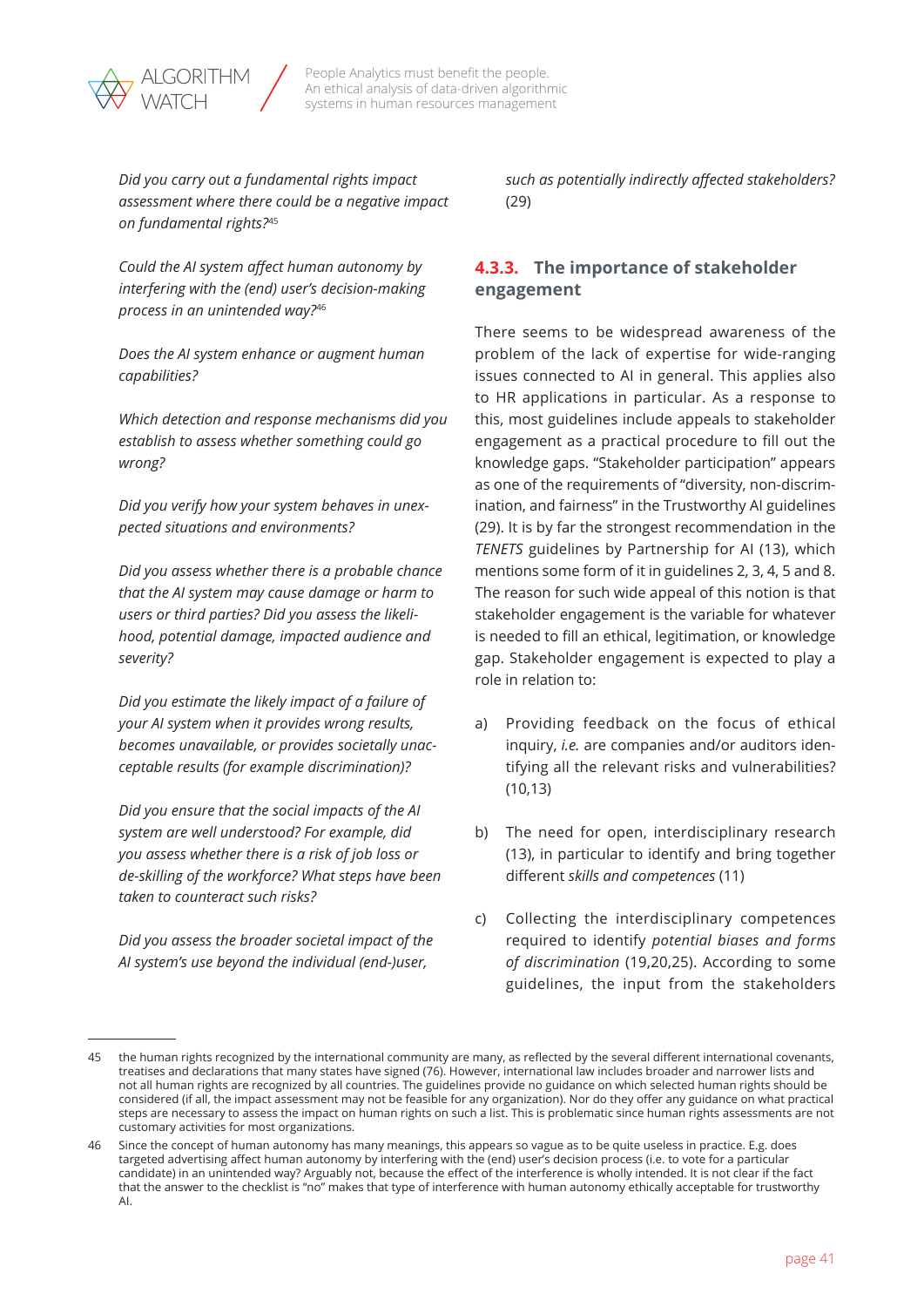

should be sought to "identify the entire range of data types necessary to adequately train an [sic] ML in a given context" and "understand how to appropriately source the data needed" (21)

- d) Knowing the *norms and values* of the data subjects, or populations affected by AI-driven decisions (11,21)
- e) Identifying the different *stakeholders impacted* by AI research (13)
- f) Identifying *domain-specific concerns* (13,21,25)
- g) Avoiding *fears and confusions* regarding AI (14)

h) Promoting new forms of governance that include "various stakeholders" such as "civil society, government, private sector or academia and the technical community" (13,27)

Besides mentioning the different *goals and concerns*  (a-g) that stakeholder engagement is supposed to address, these recommendations also indicate different practical forms it may take. These are summarized in table 4 below.

#### Table 4

| Type of stakeholder                          | Engagement procedure                                                                                                                                                                                                                                                                                                                      | Guideline                        |
|----------------------------------------------|-------------------------------------------------------------------------------------------------------------------------------------------------------------------------------------------------------------------------------------------------------------------------------------------------------------------------------------------|----------------------------------|
| <b>Business community</b>                    | "partnerships with other companies, offer our know-how [] to jointly<br>tackle the challenges ahead"(10)                                                                                                                                                                                                                                  | (10, 13, 25)                     |
| Citizens, broader<br>community               | "citizens/stakeholder panels at all stages of the development process<br>and the inclusion of an ethics policy"(11)                                                                                                                                                                                                                       | (10, 11, 13, 14, 21, 25, 27)     |
|                                              | ""It is recommended that public discussions be organized about the<br>implications of new robotic technologies for the various dimensions of<br>society and everyday life []" (27)                                                                                                                                                        |                                  |
|                                              | "inform them of our work, and address their questions" (13)                                                                                                                                                                                                                                                                               |                                  |
|                                              | "Provide a mechanism for a safe feedback from the audience to which AI<br>is delivered."(21)                                                                                                                                                                                                                                              |                                  |
|                                              | "We will engage in AI and ethics education."(10)                                                                                                                                                                                                                                                                                          |                                  |
| Policy makers, govern-<br>ments, enforcement | "offer our know-how to policy makers and education providers to jointly<br>tackle the challenges ahead"(10)                                                                                                                                                                                                                               | (10, 14, 25)                     |
| agencies                                     | "Educating government, lawmakers, and enforcement agencies<br>surrounding these issues so citizens work collaboratively with them to<br>avoid fear or confusion (e.g., in the same way police officers have given<br>public safety lectures in schools for years; in the near future they could<br>provide workshops on safe A/IS)." (14) |                                  |
| <b>NGOs</b>                                  | "Build civil society coalitions and expertise networks: It is important to<br>emphasise the need to develop knowledge-exchange programs and facil-<br>itate joint-strategy development between civil society organisations." (20)                                                                                                         | (19,20)                          |
| Scientists and<br>engineers, Academia        | No specific mechanism                                                                                                                                                                                                                                                                                                                     | (10, 13, 19)                     |
| Workers, employees                           | "We will engage in AI and ethics education."(10) "4 [] Workers should<br>have the right to access, manage and control the data AI systems<br>generate, given said systems' power to analyse and utilize that data" (24)                                                                                                                   | Deutsche Telekom,<br>UNI (10,24) |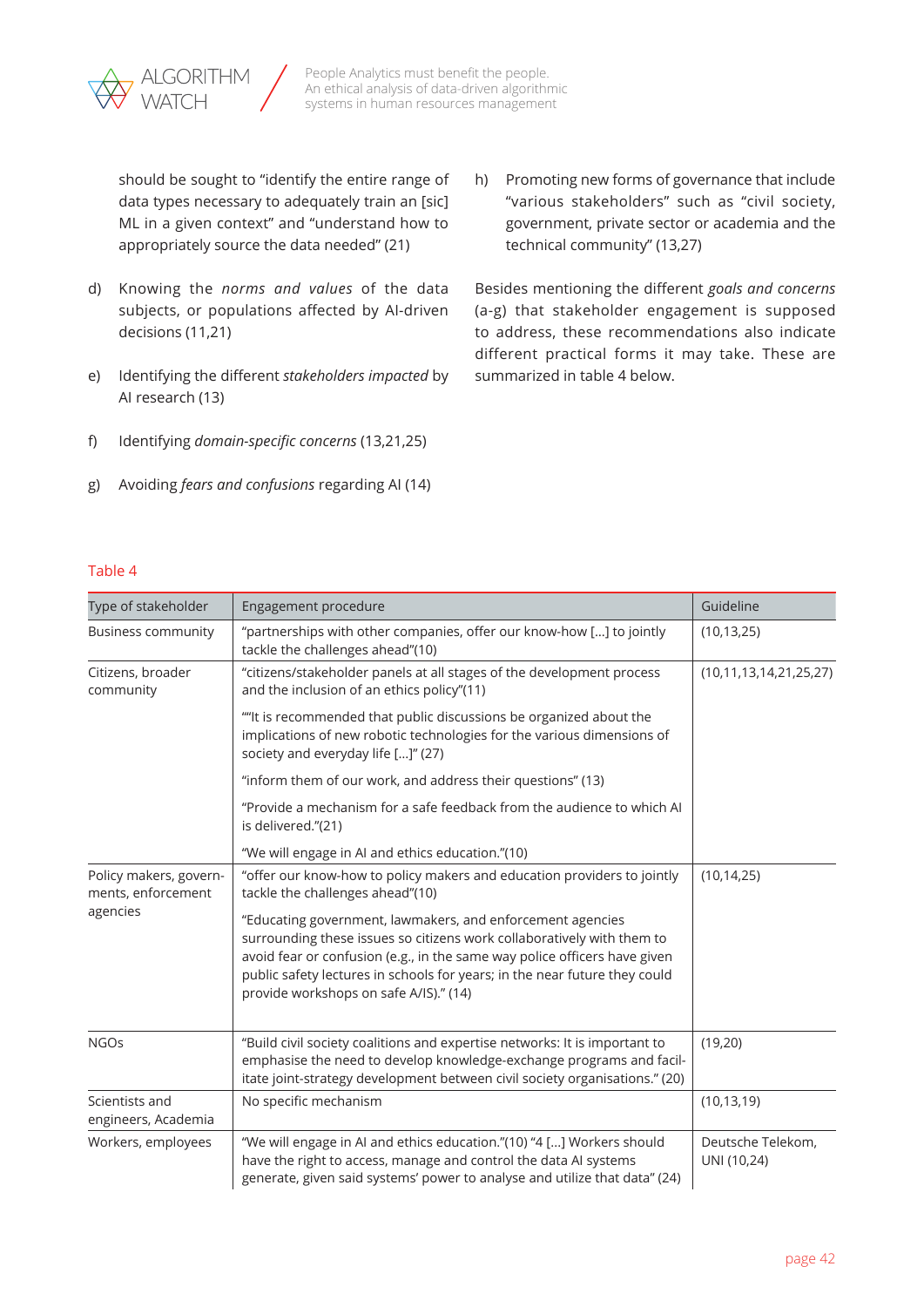## <span id="page-42-0"></span>**4.3.4. Governance structures and accountability**

Many guidelines recommend improving ethical outcomes through enhanced accountability. Unfortunately, most guidelines remain quite generic about the nature of the (new?) governance systems that ought to be put in place for this purpose. For example:

*Systems for registration and record-keeping should be created so that it is always possible to find out who is legally responsible for a particular A/IS.* (14)

*Organizations should publicly describe the model governance programs they have in place to detect and remedy any possible discriminatory effects of the data and models they use, including the standards they use to determine whether and how to modify algorithms to be fairer."* (26)

*If accidents occur, the AI will need to be transparent and accountable to an accident investigator, so the internal process that led to the accident can be understood.* (24)

*"Continued attention and vigilance, as well as accountability, for the potential effects and consequences of, artificial intelligence systems should be ensured, in particular by: […] establishing demonstrable governance processes for all relevant actors […]"* (16)

The few concrete ideas that are mentioned are: to "rely[…] on trusted third parties or the setting up of independent ethics committees"(16) and to "[m]ake available API to query algorithm, allow the research community to perform automated auditing, plan for outside parties" (12) .

One somewhat more specific recommendation about the nature of such responsibility requires that AI is not used as a smokescreen to hide the responsibility of managers responsible for the decisions. That is to say, for accountability, there is always one or more humans behind the AI:

*For the foreseeable future, A/IS should not be granted rights and privileges equal to human rights: A/IS should always be subordinate to human judgment and control.* (14)

*Legal accountability has to be ensured when human agency is replaced by the decisions of AI agents. (28)*

*The true operator of an AI system must be made known to the public.* (15)

## **4.3.5. Relevance to HR analytics**

Many guidelines analyzed here can be interpreted as requiring that organizations, which implement AI technology to assist their HR decisions, should implement a system for monitoring its effects on employees and a purposely designed ethical governance system. One might summarize the more specific recommendations about such monitoring and governance found in the twenty guidelines analyzed here by the following list:

- a) make available an API to allow the research community to query the algorithm used for predictive and prescriptive HR decisions;
- b) set up an independent ethics governance process;
- c) develop a process by which employees can correct errors in input data or in output decisions;
- d) set up a mechanism allowing employees to challenge decisions based solely on automated processing of their information;
- e) make visible avenues for redress for those affected by disparate impact and other discriminatory outputs;
- f) keep records of the role of algorithmic recommendations and predictions in HR decisions.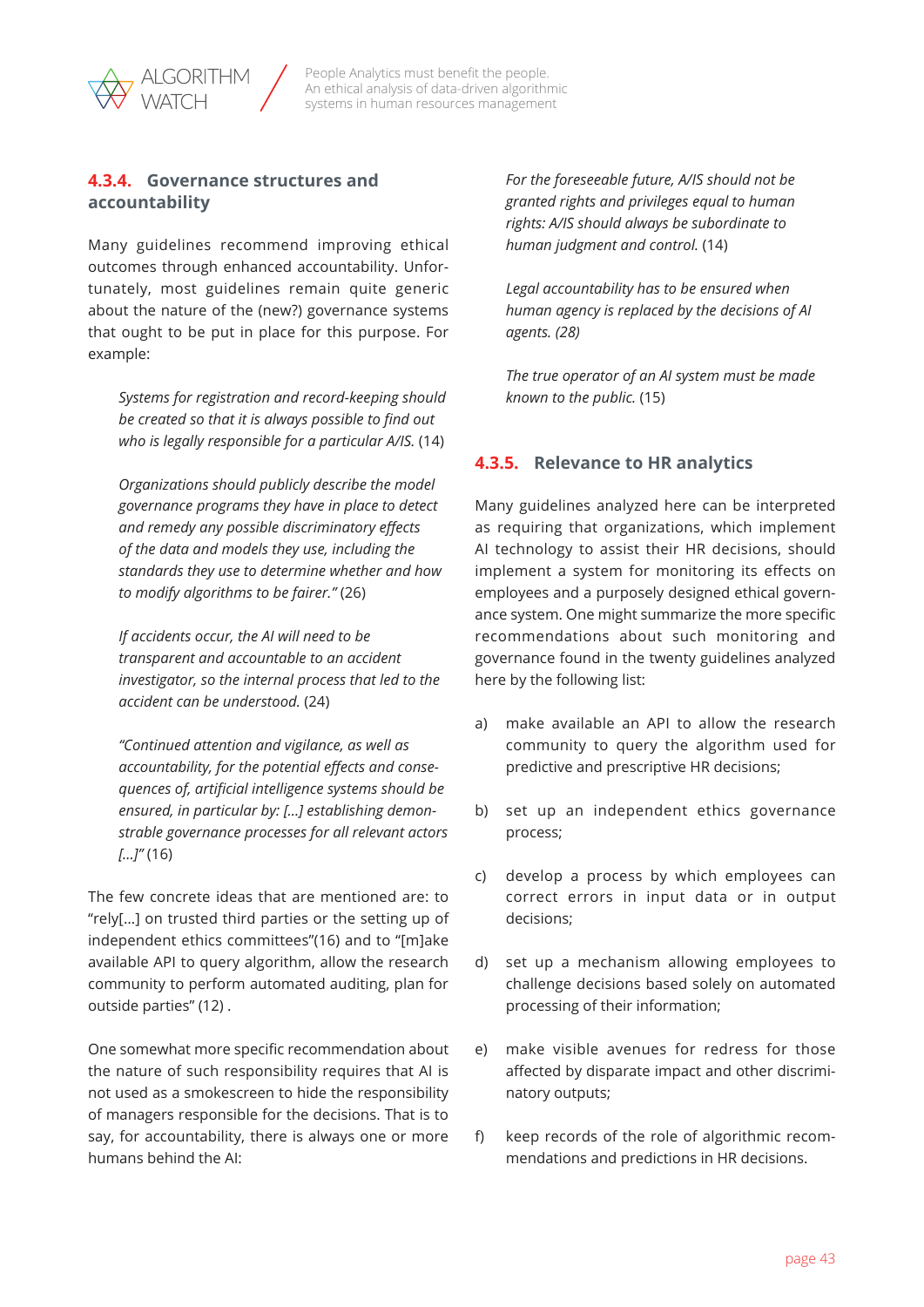

The first recommendation may appear unrealistic. Organizations are unlikely to create automatic means to facilitate the job of researchers who may publicly criticize the algorithms they use as discriminatory, generating a steady risk of reputational losses. The second recommendation could be acceptable in some contexts in which AI is used (e.g. medicine) but is quite radical in the context of HR. Most likely it would make AI in HR too expensive and hence not worth the investment. More plausibly, large companies are well advised to build an *internal* ethics committee to review the introduction of AI in industry processes with significant impact on their employees. Of course, the feasibility of such ideas even for a large company depends on how such ethics committees are expected to operate. Should the ethics committee review all the HR decisions taken with the help of AI? And if so, how would such a review differ from the ordinary work of HR experts within the company? Rather, the idea of an ethics board is more plausible if it is conceived as a board that meets in order to plan the introduction of AI in HR, in particular what needs to be done to make it fair and intelligible. The ethics board should also clearly specify what steps are to be taken in order to monitor the behavior of the AI in operation.

Following most recommendations examined here, such a board should be transdisciplinary and include representatives of different departments, e.g. management, data science, and all the various functions directly or indirectly affected by the innovation. Ideally it may also involve an external expert of AI ethics. The idea of a process allowing workers to correct errors in data (the data which are used to make HR predictions and decisions about them) is implied by data protection law. The idea that employees should be able to challenge AI decisions may be understood as the idea that *operators of AI*  in HR should be able to challenge AI prescriptions. This is not only plausible but most likely part of the way in which AI in HR analytics will be implemented everywhere. It is difficult to conceive of a concrete use of AI in HR analytics, in particular for prescriptive analytics, that would lead to the full automation of HR decisions. The idea that workers subjected to AI decisions should be able to challenge HR decisions

made about them is not only meaningful, but basically presupposed by labor law, at least in most EU countries.

Theoretically, a redress mechanism for the mistreatment of employees due to the use of AI in HR analytics is implied by labor law protections (of, at least, formal employees), in most EU countries. But it may not be easy for employees to *obtain* redress when they deserve it. E.g. workers should have the legal right to challenge and overturn an unfair decision, irrespective of the role played by AI in the underlying motivation. This may be followed by some form of compensation for the worker. It is unclear, however, how effectively people affected by algorithmic decisions will be able to obtain redress as, for example, algorithmic discrimination may be hard to demonstrate.

Finally, the recommendation to keep records of algorithmic recommendations, including the employee data and software leading to them seems a realistic one for enhancing the accountability of the individuals behind the AI. Such records may enable a proper evaluation of individual unfair decisions, and also of the general flaws in the underlying software.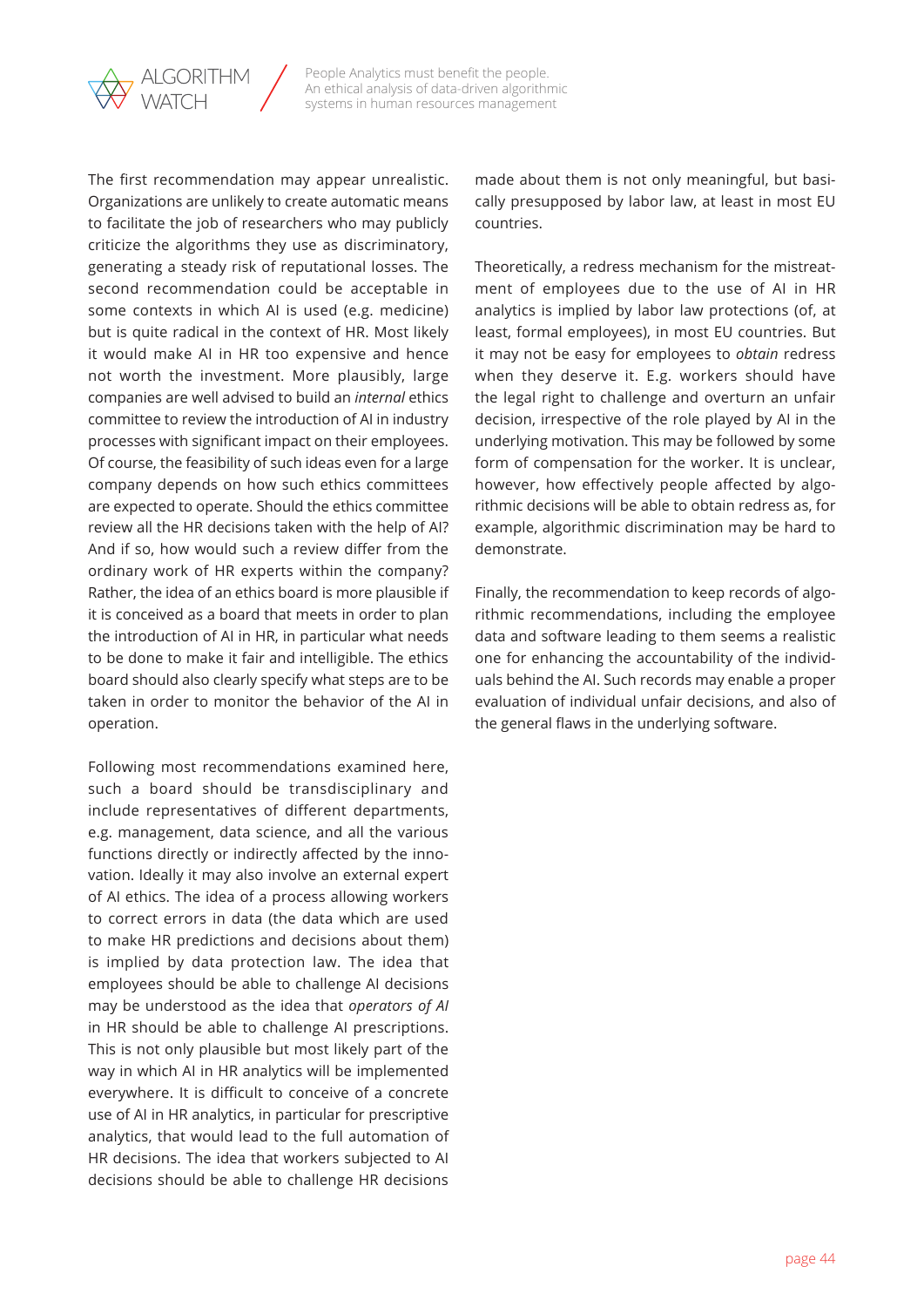<span id="page-44-0"></span>

# 5. Conclusion

This conclusion is based on key ideas found in guidelines, expressed in a general form in the preceding chapters. We apply the recommendations of the twenty guidelines on AI and algorithms considered here to the domain of HR analytics, coming up with three different general recommendations:

- 1. GDPR+: Rules for data collection for HR analytics should go beyond GDPR
- 2. The development of data-driven (AI) HR tools needs adequate technical competence to generate knowledge about the algorithm
- 3. The impact of using the tool on employees should be carefully monitored
- 4. Adequate transparency about algorithmic decisions shall be identified and implemented.

I explicate each of these recommendations in three steps:

- 1. By extracting key implementation questions,
- 2. by developing practical recommendations that, when followed, would make the use of AI in HR more ethical,
- 3. by mapping how these recommendations relate to the key (substantive) ethical values of beneficence, non-maleficence, justice and fairness, and autonomy.

The summary follows the three-part division of topics, into data collection/storage/access, the development of algorithmic tools and the assessment of their impact.

## **5.1. GDPR+: Rules for data collection for HR analytics should go beyond GDPR**

The first requirement of ethical AI is to achieve the highest level of data protection. This concerns the employee data used to train AIs and the individual employee data on the basis of which the AI makes a recommendation concerning her in particular. There is a clear overlap between AI guidelines concerning data collection and the legal principles of data protection. The GDPR legislation by the EU, being a recent and comprehensive one, could provide an adequate legal standard for many organizations to follow, which also takes into consideration the tradeoffs between different values and goals pursued by organizations. But the GDPR is not sufficient. A GDPR+ approach could be considered as an ethical approach that complements respect for data protection with the principles of stakeholder engagement (4.3.3) and governance structures to promote accountability (4.3.4 and 4.3.5).

#### **Key implementation questions**

The key ethical questions to be answered before implementing data collection are:

- *Are we guaranteeing the strictest level of privacy protection for the employees compatible with the goals of such analytics?*
- *Is the purpose for which we ask for employee data one that we can justify and coherent with our mission as an organization?*
- *Is it possible to engage employees as actors of data-driven algorithmic governance, not as passive recipients of algorithmic decisions?*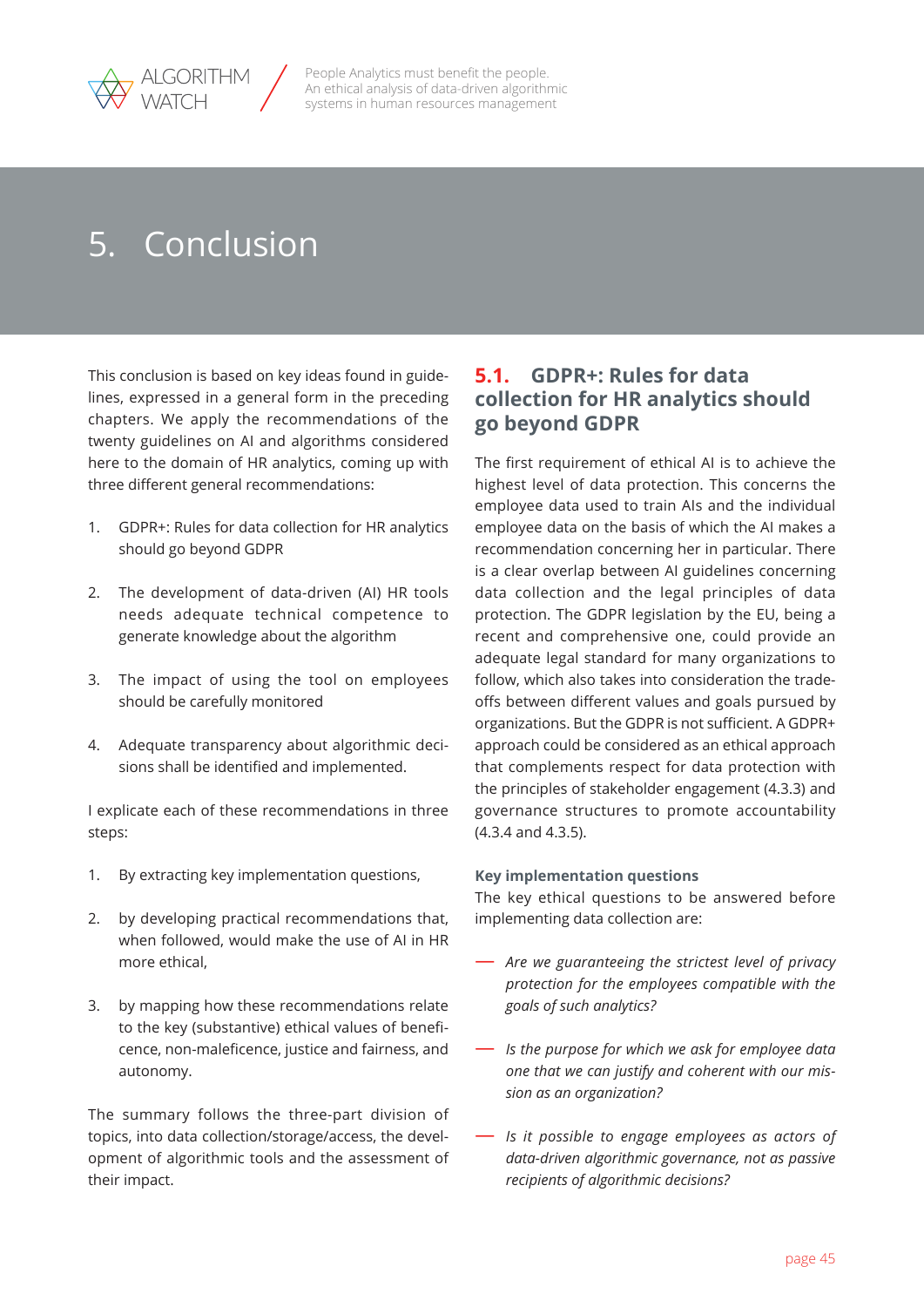<span id="page-45-0"></span>

#### **Key implementation steps**

Practical recommendations to implement ethical process improvements are:

- 1. *Build an internal or independent ethics board* to carefully assess the *purposes* of data collection from an ethical point of view. An internal ethics board should include all the key competences in the organization (e.g. including, but not limited to, HR, data protection, and compliance). An independent ethics board should include stakeholders able to provide different perspectives.
- 2. *Engage employees to provide their opinion.* The voice of employees considering the purposes for which their data are analyzed should not be ignored. An employee discussion panel, which can also involve trade-union representatives as facilitators, can help identify ways of using data in HR that are regarded as more problematic and those that are regarded as more desirable.

#### **Key ethical values**

From the point of view of the substantive values considered here (3.1.5), the substantive ethical goals and constraints of this stage of implementation of AI are the following:

*Beneficence:* Ideally, AI in HR analytics should benefit all employees, not only their employers. The best way to collect data for AI is to show employees ways in which AI can make their workplace better *for them.*  HR analytics should be based on data that employees provide because they are engaged to do so and committed to the goals for which AI is introduced. In order to engage employees, the goals of the HR analytics should be transparent and its benefits for employees should be clearly outlined. A mechanism should be in place to collect not only employee data, but also the employee's opinion about legitimate and illegitimate ways of using them in HR.

*Non maleficence*: HR analytics should not be used to harm employees. Strong privacy and cyber-security protection ought to be in place to provide a strong assurance that 1) the data will only be used for the purposes that have been declared; 2) misuses of the data and data breaches can be avoided. HR analytics should not be used to impose serious punishment and penalties (e.g. dismissals, salary reductions) on the basis of automated decisions or decisions where the human input is merely "formal", i.e. limited to acknowledging the recommendation of the software.

*Justice and Fairness:* Employees who are not willing to be engaged as data subjects for HR analytics should be treated fairly. While they may be excluded from some advantages intrinsically related to the willingness to provide data for analytics (e.g. receiving data-driven personalized feedback and predictions) any further (i.e. avoidable) disadvantage for people who are less comfortable sharing their data must be avoided.

*Autonomy*: Steps must be taken to share data-driven insights and predictions with employees. Employees should always be put in a position in which they a) can learn something useful for themselves from datadriven insights and predictions, b) can respond to a data-driven prediction or assessment by positively changing their behavior. The overall ethical goal, related to autonomy, is to ensure that employees do not become *passive* subjects of algorithmic governance, but can actively contribute to enhancing the organization's performance by taking advantage of data-driven insights that AI in HR may produce.

## **5.2. The development of datadriven (AI) HR tools needs adequate technical competence to generate knowledge about the algorithm**

Generating adequate models learned from data *ethically* most fundamentally implies dealing with the challenge of explainability and fairness of the algorithms. To a significant extent, the intelligibility and fairness of a model can be understood, known, documented, and improved through technical methods. The required technical expertise should be complemented with less formalized insights, e.g. about what is morally adequate *in the context,* derived from stakeholders, that may need to be engaged for this purpose.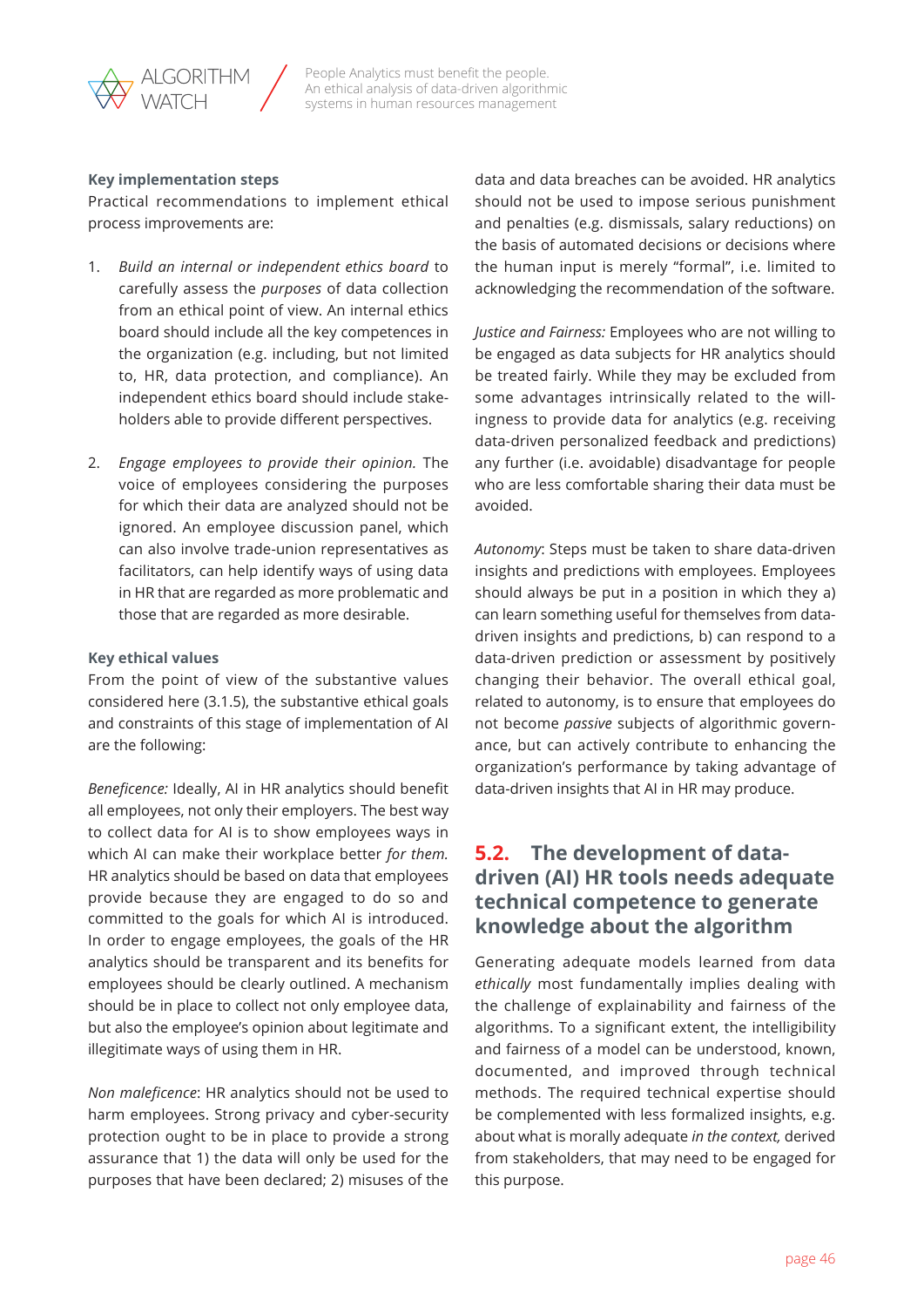

One challenge for companies is to improve their ability to understand the impact of AI decisions on specific groups, or the data that may be indirectly discriminatory. It is possible that more ethnically diverse and gender balanced research teams have a higher sensitivity to these issues. Even more crucially, there ought to be cognitive diversity, in particular there should be a need for experts to "think different(ly)" compared to most computer scientists (which includes computer scientists who have acquired competences in ethics). Research will hopefully produce insights on the effectiveness of specific hiring and diversity strategies for AI.

#### **Key implementation questions**

The key ethical questions that should be answered before this stage of data processing are:

- *Do the human resources managers in the organization possess the technical skills required to adequately assess the explainability and fairness of AI tools?*
- *Do data scientists collect sufficient information about the training of AIs to be able to trouble-shoot them if they do not work appropriately? Are the potential flaws and limits of the training data sets adequately understood? Are the technical steps for assessing and documenting fairness and intelligibility already in place?*
- *Is there sufficient cognitive and moral/political diversity among the evaluators of AI to assess fairness and transparency issues in a critical way?*
- *Is the organization equipped to collect inputs and feedback from experts outside the organization, that are relevant to assess the fairness and intelligibility of AI tools?*

#### **Key implementation steps**

Practical recommendations to implement ethical improvements are:

- 1. *Ensure you have adequate competences to build and implement AI ethically.* Organizations that aim to produce and implement AI tools in HR must recruit experts with the range of skills (and informal knowledge, and cognitive styles) required to evaluate an algorithm's intelligibility and fairness.
- 2. *Involve civil society organizations and expertise from academia.* Seek external validation that the technical methods you employ to train your models are scientifically sound and ethically defensible. Develop awareness of possible ethical criticism by collecting and attracting feedback from outside the organization. If possible, make available (anonymized) datasets and your algorithms for researchers to independently audit your tool.
- 3. *Engage in AI and ethics education.*
- a. Educate potential end-users (e.g. HR professionals) to ensure that they have the know-how and skills necessary to operate AIs in HR correctly. End-users should not have blind faith in AI tools, but the adequate level of trust combined with critical attitudes. Engage intended users of your tool to ensure that they know enough about the tool, its limits, and its proper domain of application. Promote educational resources that help the personnel in HR departments to avoid misconceptions about AI in HR.47
- b. Educate employees potentially affected by AI or their representatives (e.g. labor councils) to ensure that they have the know-how and skills necessary to correctly understand how AI is used in HR. They should not have blind faith in AI tools, but the adequate level of trust combined with critical attitudes. Engage intended affected individuals or their representatives of your tool to ensure that they know enough about the tool, its limits, and its proper domain of application. Promote educational resources that help them avoid misconceptions about AI in HR.

<sup>47</sup> For example, data scientists may provide analyses and examples of situations in which the tool is misused.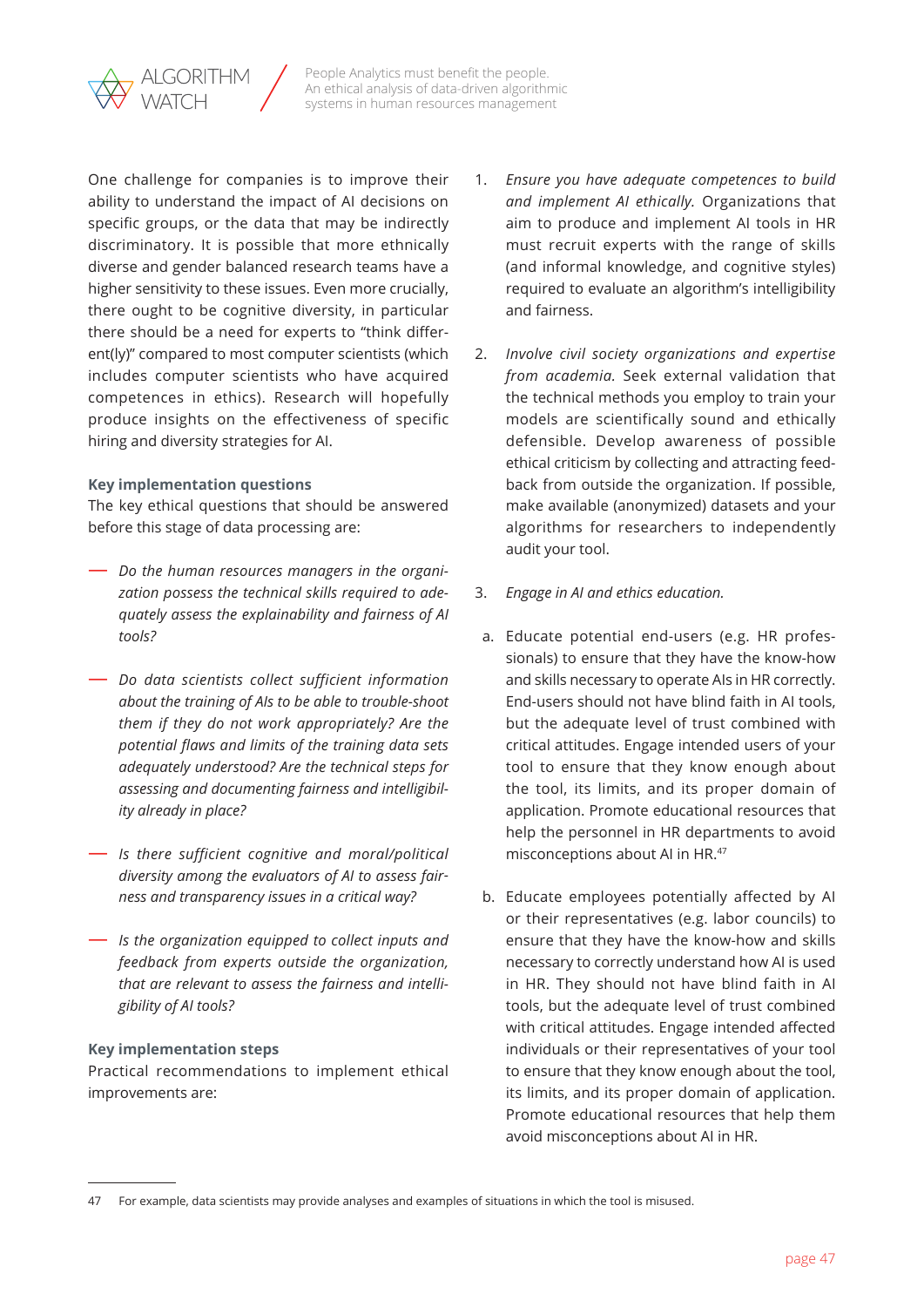#### <span id="page-47-0"></span>**Key (substantive) ethical values**

From the point of view of the values considered here (3.1.5), the substantive ethical goals and constraints of this stage of implementation of AI are the following:

*Beneficence:* The tools produced should provide value to the organization and to its employees who are willing to be assessed based on their personal data.

*Non-maleficence*: The risks deriving from model inaccuracies (e.g. decisions based on wrong predictions) should be carefully evaluated. Once the risks are carefully understood, they should be weighted with the potential benefits. In particular, one should also weigh the benefits from deploying a mechanism, which may perform better (both with respect to fairness and with respect to efficiency) than the procedure already in place. Employees should be engaged to better understand their views about the risks and benefits of such tools.

*Justice and fairness:* The fairness of the tool should be assessed by using state of art methodologies and an adequate mix of technical (statistics based) and non-technical (psychological or philosophical) approaches.

*Autonomy*: In order to contribute to human autonomy, the logic behind the tool used for HR assessments and recommendations must be understood. This is a mix of proper scientific procedures that allow one to reconstruct how the tool learned to make recommendations the way it does. For example, in the case of statistical learning, the data, training method, and specification of the utility/loss function of the algorithm should be noted down. Moreover, it should be possible to provide explanations that allow a meaningful and constructive debate between data scientists and HR experts with different forms of domain knowledge. For example, it may be useful to have a way to explain individual recommendations which have been made by an AI. Such explanations may be less precise than those used by data scientists, but they play an important role nonetheless.

## **5.3. The impact of using the tool on employees should be carefully monitored**

It should be possible to monitor and document the actual effect of using AI to assist HR decisions. This can be achieved by implementing technical procedures (e.g. automatically collecting data about decisions taken with the inputs from AIs) and by implementing social processes, e.g. the possibility for HR employees to provide feedback and discuss the AI's outputs, also with its creators.

#### **Key implementation questions**

The key ethical questions that should be answered before this stage of data processing are:

- *Do we have mechanisms in place to ensure that the decisions taken algorithmically can be assessed and corrected if anything goes wrong?*
- *Are our procedures to document the decisions taken by algorithms adequate? Can we make them so without compromising the privacy of our employees?*
- *How can we establish a mechanism for safe feedback, which does not hinder the functioning of the HR tool, but allows the data scientists to improve it step-by-step?*
- *Is there a mechanism for compensating individuals who are treated unjustly due to an inaccurate algorithmic assessment or prediction?*

#### **Key ethics implementation steps**

The key organizational steps that should be in place to implement the guidelines at this stage of data processing, according to the twenty guidelines analyzed here, are the following:

1*. Develop an (adequately privacy protected) mechanism to record high-stake decisions about employees that are made with the help of algorithmic recommendations or predictions.*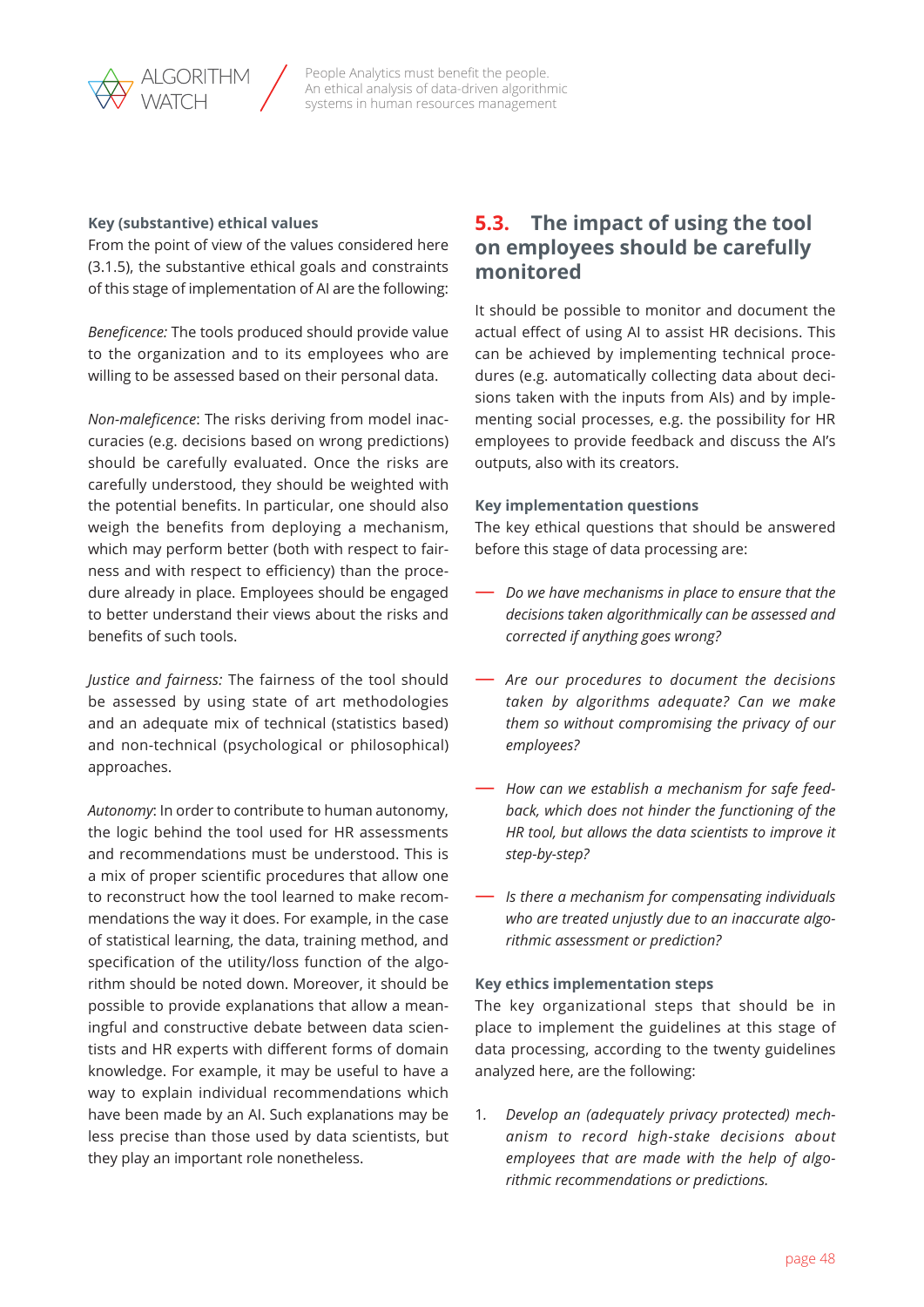<span id="page-48-0"></span>

- 2*. Develop an (adequately privacy protected) mechanism to determine if particular populations (e.g. non-native speakers, pregnant women, minority members, etc.) are negatively or positively affected by algorithmic decisions.*
- 3*. Develop a process by which employees can correct errors in input data or outputs.*
- 4. *Develop a process by which employees can challenge decisions that are fully automated (if any).*
- 5. *If a subgroup of your employees (e.g. non-native speakers, parents with kids, members of religious groups, etc.) appears to be systematically disadvantaged by the introduction of algorithmic decisions, set up a procedure of redress, or even better, improve the outcome for them in the long term.*

#### **Key (substantive) ethical values**

From the point of view of the substantive values considered here (3.1.5), the ethical purposes of this stage can be characterized as follows:

*Beneficence:* It should be possible to support any claim about the positive impact of AI in HR analytics in the workplace with data. When the data do not reveal any benefit from the use of such tool, the use of the tool should be reconsidered. When the data necessary to make such an assessment do not exist, they should be produced.

*Non-maleficence*: There must be procedures in place to detect problems caused by algorithmic decisions, which can be based on inaccurate decisions, or, on fear and rejection of such tools (that may also be irrational). One way to achieve this is to have a procedure to enable employees to contest and criticize HR decisions taken with the aid of algorithms, and receive explanations about them.

*Justice and fairness:* Besides technical evaluations routinely made when training a tool, the fairness of AI must be assessed *in relation to real-world outcomes.* For this purpose, it is important to identify those groups of employees which may be adversely affected by such a tool. The impact on employees of different groups should be measured and assessed. Groups that are suffering from disadvantages, or are not benefiting from the introduction of such tools, as other groups, should be given ways to improve their situation.

*Autonomy*: Fully automated decisions in the field of HR should be avoided as a rule. If they exist, a procedure for contestation of such decisions has to be in place.

## **5.4. HR and management should guarantee adequate transparency about the data-driven tools used in HR**

The value of transparency, as the preceding analysis shows, is considered by all the guidelines examined here about AI. However, transparency will only be beneficial if it is designed in the right way, otherwise it will backfire. It will be beneficial when a better understanding of the logic of the algorithm provides workers with incentives to work better. This result may be possible, but it is not guaranteed to be obtained simply because the HR algorithm is based on statistically accurate statistical models. Ill-designed transparency can backfire in two ways: firstly, employees may exploit transparency to game the metrics that are used to make decisions about them, in order to gain personal advantage and in ways that are not good for the company; and secondly, there is risk of a perversion of the goals pursued by employees, if employees maximize their scores based on proxies of performance and excellence, instead of aiming for authentic improvement which produces good scores as side-effects.48 More generally, if AI derives from machine learning models which are blind to strategic consideration, its predictive power may be undermined, as knowledge of the algorithm affects workers' incentives and thus leads to new

<sup>48</sup> As discussed in the section "Open challenges for algorithmic transparency and accountability", above.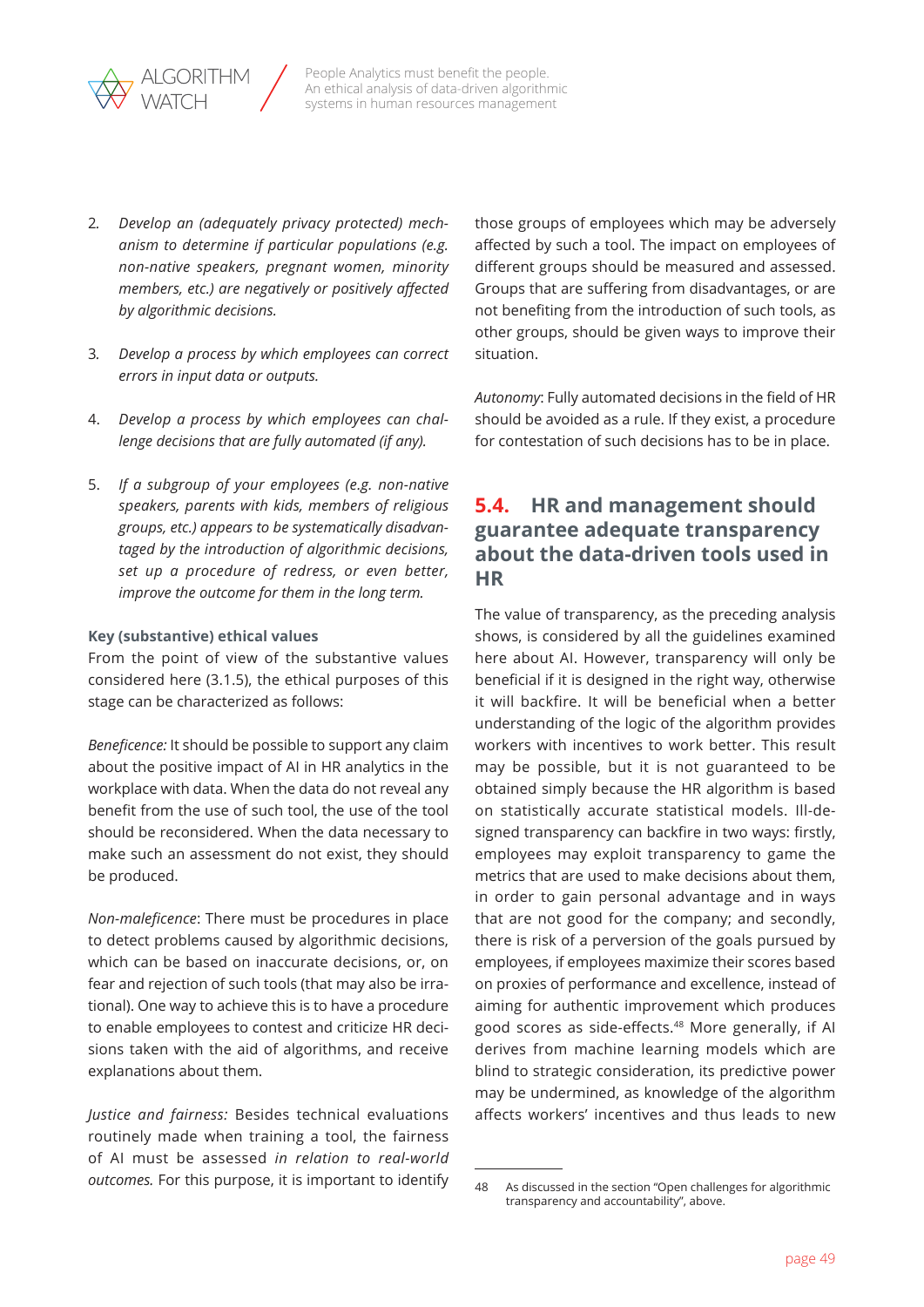

patterns of behaviors (different from those producing the data used in training the AI). It should be emphasized, however, that employees and managers may attempt to game even non-transparent AI, based on guesswork or "company myths" about the way the inscrutable AI works. Hence, non-transparent AI may also generate distortive effects, undermining predictions, and it is unclear that more transparent AI will always lead to worse attempts to game the system. One scientific way to avoid such distortions is to design *strategy-proof* AI (i.e. decision rules that are dominant-strategy-incentive-compatible in the game-theoretic sense). When subjected to a strategy-proof known decision rule, then, by definition, every worker's selfish best interest is best served by reporting truthfully the information concerning him or her. This may require more advanced machine learning models which are based not only based on the principles of statistics, but also on principles of economics, in particular game theory (77).

Indeed, because of its complexity, an adequate transparency strategy needs to be planned, designed, and achieved with different solutions tailored for different contexts. Different kinds of transparency should be addressed to the right kind of stakeholders (e.g. workers' representatives and HR managers in the case of HR), by engaging management in designing a transparency strategy side-by-side with the introduction of AIs. It is also possible that different forms of transparency should be used simultaneously. For example, the documentation of the machine learning process may be sufficient for some purposes and some stakeholders, but useless for others; detailed knowledge of the features and how they affect the outcome may be fair, useful and possible in some contexts (e.g. where the algorithms are not "black boxes" and knowledge of them does not deliver perverse objectives), but a higher-level explanation of the logic of the decisions involved, and full knowledge about the features, may be more appropriate in other cases (e.g. where detailed knowledge would be used to game the system).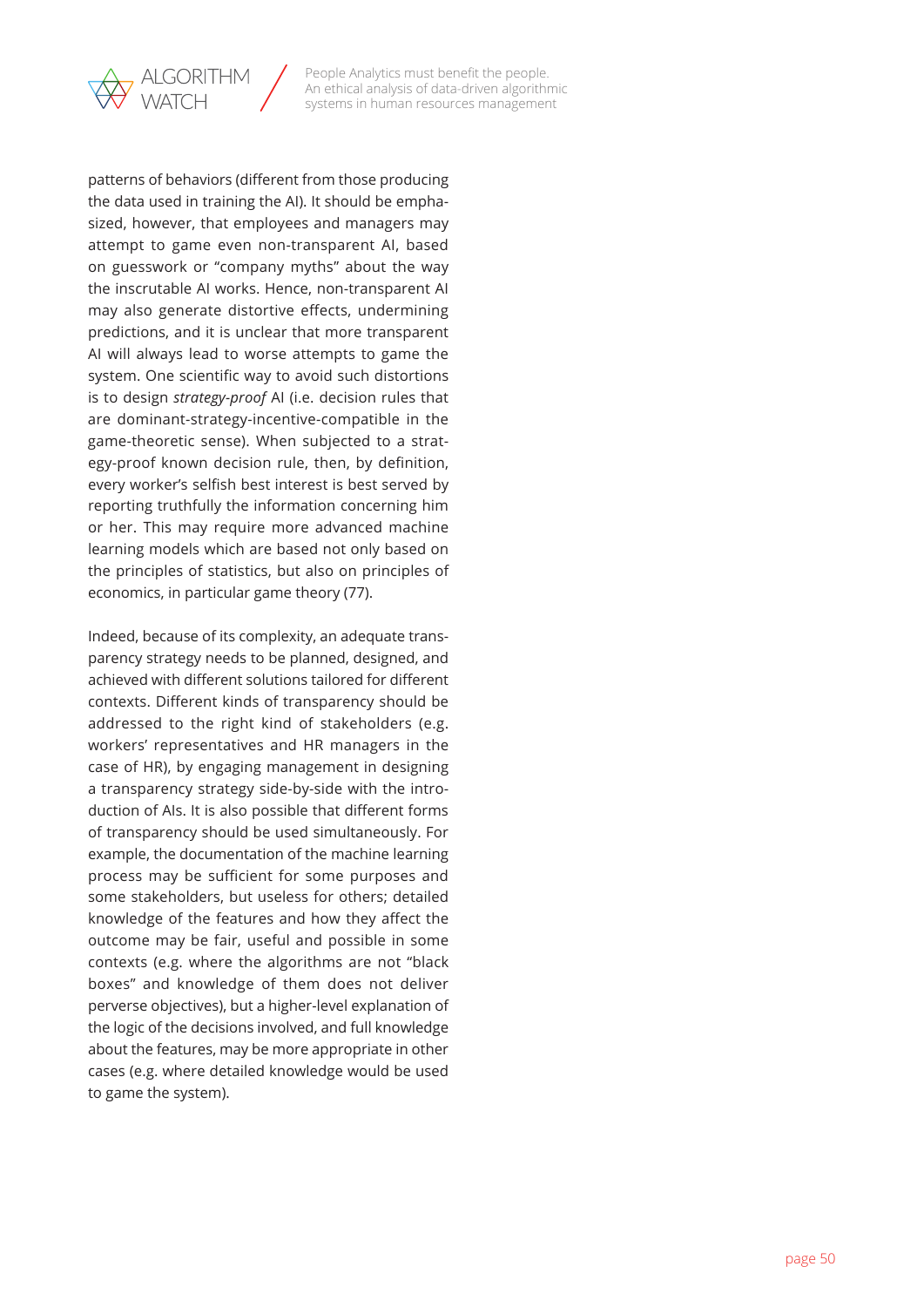<span id="page-50-0"></span>

# 6. References

- 1. Peck D. They're Watching You at Work. The Atlantic. 2013 Nov 20 [accessed 2019 Feb 20]; Available from: [https://www.](https://www.theatlantic.com/magazine/archive/2013/12/theyre-watching-you-at-work/354681/) [theatlantic.com/magazine/archive/2013/12/](https://www.theatlantic.com/magazine/archive/2013/12/theyre-watching-you-at-work/354681/) [theyre-watching-you-at-work/354681/](https://www.theatlantic.com/magazine/archive/2013/12/theyre-watching-you-at-work/354681/)
- 2. Walker J. Meet the New Boss: Big Data. Wall Street Journal. 2012 Sep 20 [accessed 2019 Sep 4]; Available from: [https://www.wsj.com/articles/](https://www.wsj.com/articles/SB10000872396390443890304578006252019616768) [SB1000087239639044389030457800625201961](https://www.wsj.com/articles/SB10000872396390443890304578006252019616768) [6768](https://www.wsj.com/articles/SB10000872396390443890304578006252019616768)
- 3. Sharp R. Virtual career assistants can solve coaching challenges. Hrmagazine. [accessed 2019 Sep 4]. Available from: [http://www.](http://www.hrmagazine.co.uk/article-details/virtual-career-assistants-can-solve-coaching-challenges) [hrmagazine.co.uk/article-details/virtual-career](http://www.hrmagazine.co.uk/article-details/virtual-career-assistants-can-solve-coaching-challenges)[assistants-can-solve-coaching-challenges](http://www.hrmagazine.co.uk/article-details/virtual-career-assistants-can-solve-coaching-challenges)
- 4. Pape T. Prioritising data items for business analytics: Framework and application to human resources. European Journal of Operational Research. 2016 Jul 16;252(2):687–98.
- 5. Moore P, Robinson A. The quantified self: What counts in the neoliberal workplace. New Media & Society. 2016 Dec 1;18(11):2774–92.
- 6. Davenport TH, Harris J, Shapiro J. Competing on talent analytics. Harvard business review. 2010;88(10):52–58.
- 7. Mittelstadt B, Allo P, Taddeo M, Wachter S, Floridi L. The Ethics of Algorithms: Mapping the Debate. Big Data & Society. 2016 Nov 1;3(2):2053951716679679.
- 8. Jobin A, Ienca M, Vayena E. Artificial Intelligence: the global landscape of ethics guidelines. Nat Mach Intell. 2019 Sep;1(9):389–99.
- 9. Loi M, Heitz C, Ferrario A, Schmid A, Christen M. Towards an Ethical Code for Data-Based Business. In: 2019 6th Swiss Conference on Data Science (SDS). Bern, Switzerland: IEEE; 2019 [accessed 2019 Sep 2]. p. 6–12. Available from: <https://ieeexplore.ieee.org/document/8789855/>
- 10. Deutsche Telekom. AI Guidelines. 2018. Available from: [https://www.](https://www.telekom.com/resource/blob/532446/f32ea4f5726ff3ed3902e97dd945fa14/dl-180710-ki-leitlinien-en-data.pdf) [telekom.com/resource/blob/532446/](https://www.telekom.com/resource/blob/532446/f32ea4f5726ff3ed3902e97dd945fa14/dl-180710-ki-leitlinien-en-data.pdf) [f32ea4f5726ff3ed3902e97dd945fa14/dl-180710](https://www.telekom.com/resource/blob/532446/f32ea4f5726ff3ed3902e97dd945fa14/dl-180710-ki-leitlinien-en-data.pdf) [ki-leitlinien-en-data.pdf](https://www.telekom.com/resource/blob/532446/f32ea4f5726ff3ed3902e97dd945fa14/dl-180710-ki-leitlinien-en-data.pdf)
- 11. Women leading in AI. 10 Principles of responsible AI. [accessed 2019 Dec 10]. Available from: [http://womenleadinginai.org/wp-content/](http://womenleadinginai.org/wp-content/uploads/2019/02/WLiAI-Report-2019.pdf) [uploads/2019/02/WLiAI-Report-2019.pdf](http://womenleadinginai.org/wp-content/uploads/2019/02/WLiAI-Report-2019.pdf)
- 12. Fairness, Accountability, and Transparency in Machine Learning (FATML). Principles for Accountable Algorithms and a Social Impact Statement for Algorithms. 2016. Available from: [https://www.fatml.org/resources/](https://www.fatml.org/resources/principles-for-accountable-algorithms) [principles-for-accountable-algorithms](https://www.fatml.org/resources/principles-for-accountable-algorithms)
- 13. Partnership on AI. Tenets. 2016. Available from: <https://www.partnershiponai.org/tenets/>
- 14. Institute of Electrical and Electronics Engineers (IEEE), The IEEE Global Initiative on Ethics of Autonomous and Intelligent Systems. Ethically Aligned Design. A Vision for Prioritizing Human Wellbeing with Autonomous and Intelligent Systems, version 2. 2017. Available from: [https://standards.ieee.org/content/dam/ieee](https://standards.ieee.org/content/dam/ieee-standards/standards/web/documents/other/ead_v2.pdf)[standards/standards/web/documents/other/](https://standards.ieee.org/content/dam/ieee-standards/standards/web/documents/other/ead_v2.pdf) [ead\\_v2.pdf](https://standards.ieee.org/content/dam/ieee-standards/standards/web/documents/other/ead_v2.pdf)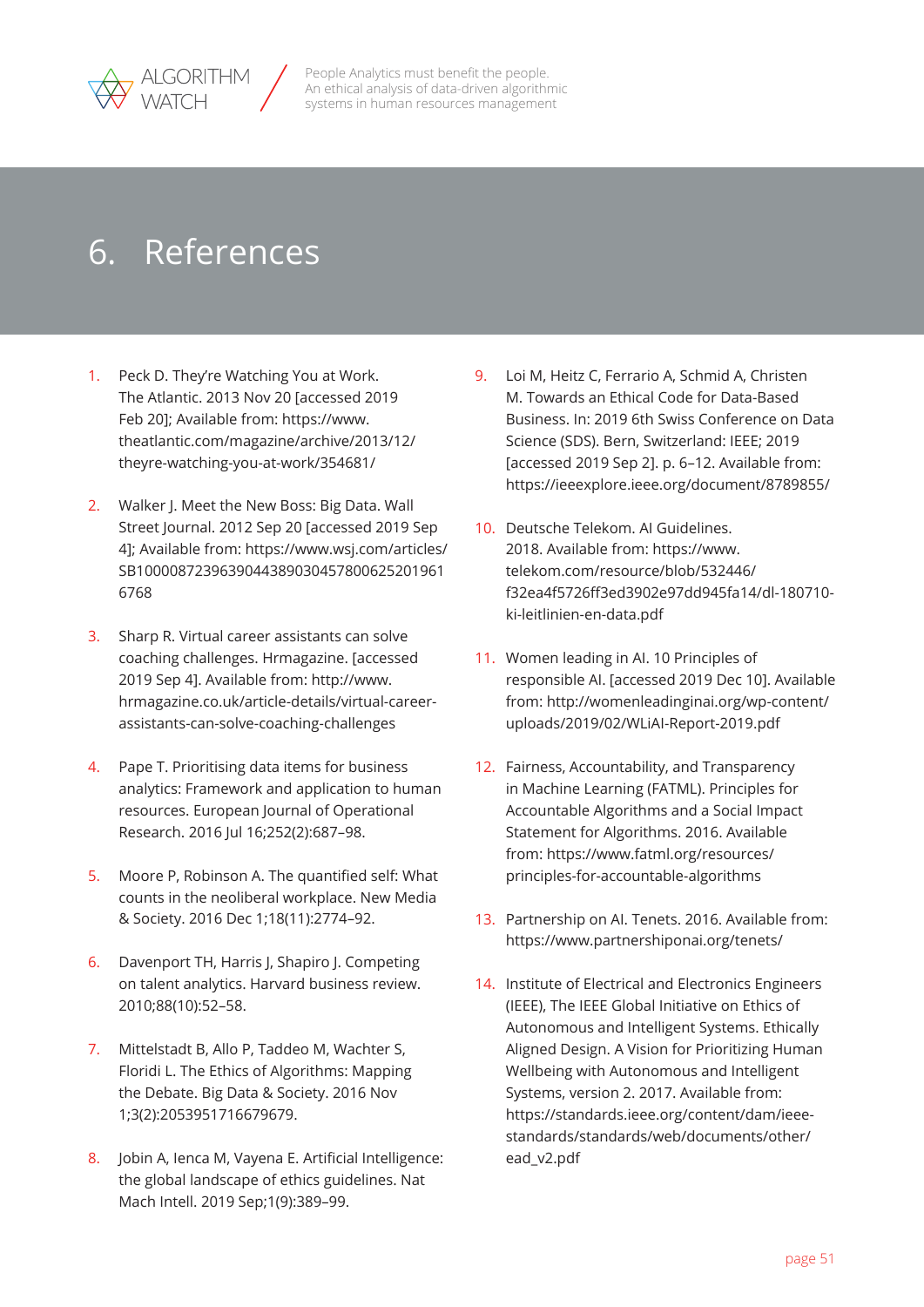

- 15. The Public Voice. Universal Guidelines for Artificial Intelligence. 2018. Available from: [https://epic.org/international/](https://epic.org/international/AIGuidleinesDRAFT20180910.pdf) [AIGuidleinesDRAFT20180910.pdf](https://epic.org/international/AIGuidleinesDRAFT20180910.pdf)
- 16. ICDPPC. Declaration on ethics and data protection in Artificial Intelligence. 2018. Available from: [https://icdppc.org/wp-content/](https://icdppc.org/wp-content/uploads/2018/10/20180922_ICDPPC-40th_AI-Declaration_ADOPTED.pdf) [uploads/2018/10/20180922\\_ICDPPC-40th\\_](https://icdppc.org/wp-content/uploads/2018/10/20180922_ICDPPC-40th_AI-Declaration_ADOPTED.pdf) [AI-Declaration\\_ADOPTED.pdf](https://icdppc.org/wp-content/uploads/2018/10/20180922_ICDPPC-40th_AI-Declaration_ADOPTED.pdf)
- 17. W20. Artificial Intelligence: open questions about gender inclusion. 2018. Available from: [http://webfoundation.org/docs/2018/06/](http://webfoundation.org/docs/2018/06/AI-Gender.pdf) [AI-Gender.pdf](http://webfoundation.org/docs/2018/06/AI-Gender.pdf)
- 18. Leaders of the G7. Charlevoix Common Vision for the Future of Artificial Intelligence. 2018. Available from: [https://www.mofa.go.jp/](https://www.mofa.go.jp/files/000373837.pdf) [files/000373837.pdf](https://www.mofa.go.jp/files/000373837.pdf)
- 19. Access Now ; Amnesty International. The Toronto Declaration: Protecting the right to equality and nondiscrimination in machine learning systems. 2018. Available from: [https://www.accessnow.org/cms/assets/](https://www.accessnow.org/cms/assets/uploads/2018/08/The-Toronto-Declaration_ENG_08-2018.pdf) [uploads/2018/08/The-Toronto-Declaration\\_](https://www.accessnow.org/cms/assets/uploads/2018/08/The-Toronto-Declaration_ENG_08-2018.pdf) [ENG\\_08-2018.pdf](https://www.accessnow.org/cms/assets/uploads/2018/08/The-Toronto-Declaration_ENG_08-2018.pdf)
- 20. Privacy International & Article 19. Privacy and Freedom of Expression In the Age of Artificial Intelligence. 2018. Available from: [https://www.](https://www.article19.org/wp-content/uploads/2018/04/Privacy-and-Freedom-of-Expression-In-the-Age-of-Artificial-Intelligence-1.pdf) [article19.org/wp-content/uploads/2018/04/](https://www.article19.org/wp-content/uploads/2018/04/Privacy-and-Freedom-of-Expression-In-the-Age-of-Artificial-Intelligence-1.pdf) [Privacy-and-Freedom-of-Expression-In-the-Age](https://www.article19.org/wp-content/uploads/2018/04/Privacy-and-Freedom-of-Expression-In-the-Age-of-Artificial-Intelligence-1.pdf)[of-Artificial-Intelligence-1.pdf](https://www.article19.org/wp-content/uploads/2018/04/Privacy-and-Freedom-of-Expression-In-the-Age-of-Artificial-Intelligence-1.pdf)
- 21. WEF, Global Future Council on Human Rights 2016-2018. White Paper: How to Prevent Discriminatory Outcomes in Machine Learning. 2018. Available from: [http://www3.weforum.org/](http://www3.weforum.org/docs/WEF_40065_White_Paper_How_to_Prevent_Discriminatory_Outcomes_in_Machine_Learning.pdf) docs/WEF 40065 White Paper How to Prevent [Discriminatory\\_Outcomes\\_in\\_Machine\\_Learning.](http://www3.weforum.org/docs/WEF_40065_White_Paper_How_to_Prevent_Discriminatory_Outcomes_in_Machine_Learning.pdf) [pdf](http://www3.weforum.org/docs/WEF_40065_White_Paper_How_to_Prevent_Discriminatory_Outcomes_in_Machine_Learning.pdf)
- 22. Brundage M, Avin S, Clark J, Toner H, Eckersley P, Garfinkel B, et al. The Malicious Use of Artificial Intelligence: Forecasting, Prevention, and Mitigation. arXiv:180207228 [cs]. 2018 Feb 20 [accessed 2019 Jun 17]; Available from: [http://](http://arxiv.org/abs/1802.07228) [arxiv.org/abs/1802.07228](http://arxiv.org/abs/1802.07228)
- 23. Villani C. For A Meaningful Artificial Intelligence: Towards A French And European Strategy. 2018 Mar. Available from: [https://www.aiforhumanity.](https://www.aiforhumanity.fr/pdfs/MissionVillani_Report_ENG-VF.pdf) [fr/pdfs/MissionVillani\\_Report\\_ENG-VF.pdf](https://www.aiforhumanity.fr/pdfs/MissionVillani_Report_ENG-VF.pdf)
- 24. UNI Global Union. Top 10 Principles for Ethical Artificial Intelligence. 2017. Available from: [http://www.thefutureworldofwork.org/](http://www.thefutureworldofwork.org/media/35420/uni_ethical_ai.pdf) [media/35420/uni\\_ethical\\_ai.pdf](http://www.thefutureworldofwork.org/media/35420/uni_ethical_ai.pdf)
- 25. Information Technology Industry Council (ITI). ITI AI Policy Principles. 2017. Available from: [https://](https://www.itic.org/resources/AI-Policy-Principles-FullReport2.pdf) [www.itic.org/resources/AI-Policy-Principles-](https://www.itic.org/resources/AI-Policy-Principles-FullReport2.pdf)[FullReport2.pdf](https://www.itic.org/resources/AI-Policy-Principles-FullReport2.pdf)
- 26. Software & Information Industry Association (SIIA), Public Policy Division. Ethical Principles for Artificial Intelligence and Data Analytics. 2017. Available from: [http://www.siia.net/](http://www.siia.net/Portals/0/pdf/Policy/Ethical%20Principles%20for%20Artificial%20Intelligence%20and%20Data%20Analytics%20SIIA%20Issue%20Brief.pdf?ver=2017-11-06-160346-990) [Portals/0/pdf/Policy/Ethical%20Principles%20](http://www.siia.net/Portals/0/pdf/Policy/Ethical%20Principles%20for%20Artificial%20Intelligence%20and%20Data%20Analytics%20SIIA%20Issue%20Brief.pdf?ver=2017-11-06-160346-990) [for%20Artificial%20Intelligence%20and%20](http://www.siia.net/Portals/0/pdf/Policy/Ethical%20Principles%20for%20Artificial%20Intelligence%20and%20Data%20Analytics%20SIIA%20Issue%20Brief.pdf?ver=2017-11-06-160346-990) [Data%20Analytics%20SIIA%20Issue%20Brief.](http://www.siia.net/Portals/0/pdf/Policy/Ethical%20Principles%20for%20Artificial%20Intelligence%20and%20Data%20Analytics%20SIIA%20Issue%20Brief.pdf?ver=2017-11-06-160346-990) [pdf?ver=2017-11-06-160346-990](http://www.siia.net/Portals/0/pdf/Policy/Ethical%20Principles%20for%20Artificial%20Intelligence%20and%20Data%20Analytics%20SIIA%20Issue%20Brief.pdf?ver=2017-11-06-160346-990)
- 27. COMEST/UNESCO. Report of COMEST on Robotics Ethics. 2017. Available from: [https://](https://unesdoc.unesco.org/ark:/48223/pf0000253952) [unesdoc.unesco.org/ark:/48223/pf0000253952](https://unesdoc.unesco.org/ark:/48223/pf0000253952)
- 28. Internet Society. Artificial Intelligence and Machine Learning: Policy Paper. 2017. Available from: [https://www.internetsociety.org/](https://www.internetsociety.org/wp-content/uploads/2017/08/ISOC-AI-Policy-Paper_2017-04-27_0.pdf) [wp-content/uploads/2017/08/ISOC-AI-Policy-](https://www.internetsociety.org/wp-content/uploads/2017/08/ISOC-AI-Policy-Paper_2017-04-27_0.pdf)[Paper\\_2017-04-27\\_0.pdf](https://www.internetsociety.org/wp-content/uploads/2017/08/ISOC-AI-Policy-Paper_2017-04-27_0.pdf)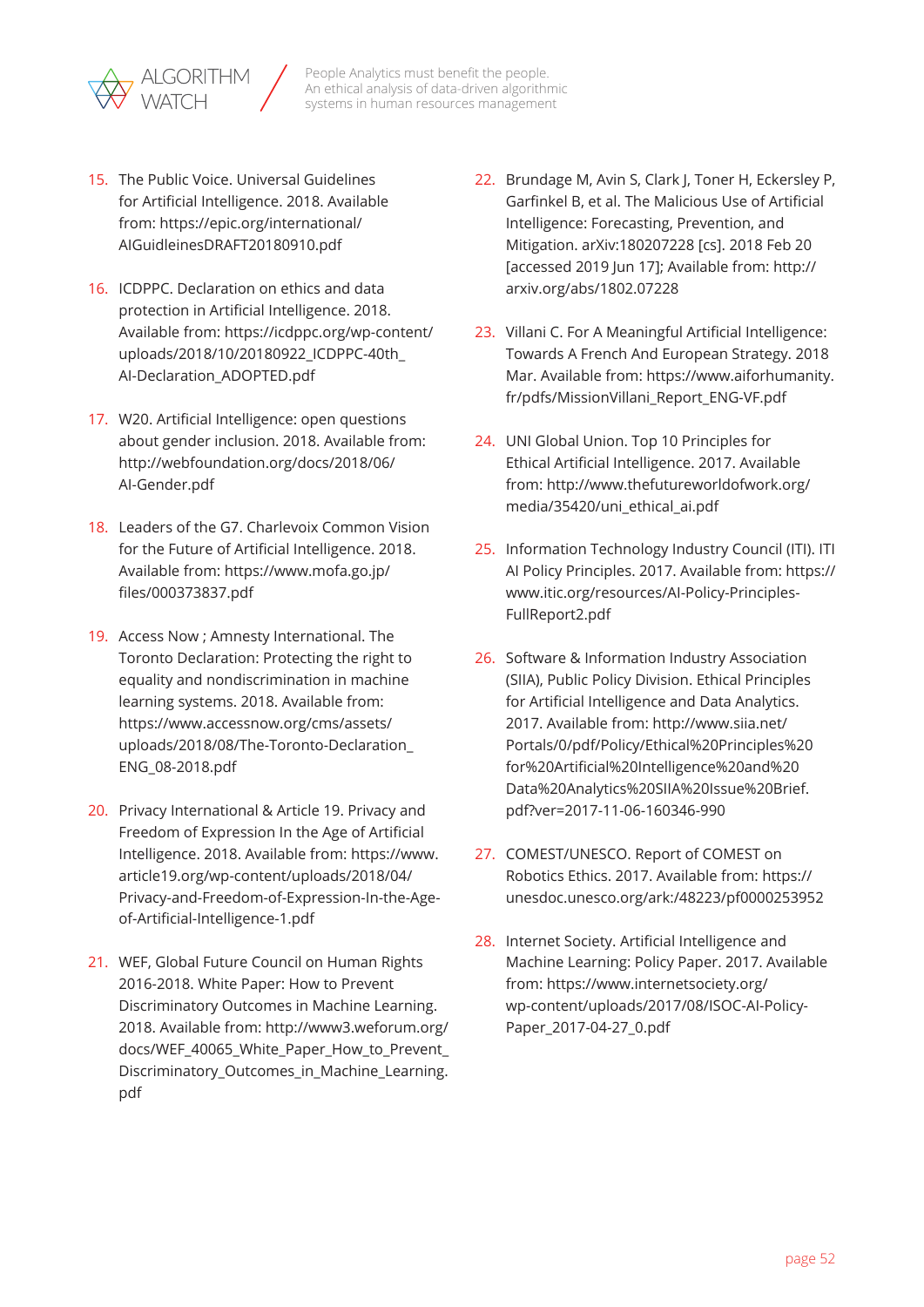

- 29. Independent High-Level Expert Group On Artificial Intelligence Set Up By The European Commission. Ethics guidelines for trustworthy AI. European Commission - Digital Single Market; 2019 [accessed 2019 Apr 9]. Available from: [https://ec.europa.eu/digital-single-market/](https://ec.europa.eu/digital-single-market/en/news/ethics-guidelines-trustworthy-ai) [en/news/ethics-guidelines-trustworthy-ai](https://ec.europa.eu/digital-single-market/en/news/ethics-guidelines-trustworthy-ai)
- 30. Jobin A, Ienca M, Vayena E. The global landscape of AI ethics guidelines. Nat Mach Intell. 2019 Sep;1(9):389–99.
- 31. Schroeder M. Value Theory. In: Zalta EN, editor. The Stanford Encyclopedia of Philosophy. Fall 2016. Metaphysics Research Lab, Stanford University; 2016 [accessed 2019 Oct 11]. Available from: [https://plato.stanford.edu/](https://plato.stanford.edu/archives/fall2016/entries/value-theory/) [archives/fall2016/entries/value-theory/](https://plato.stanford.edu/archives/fall2016/entries/value-theory/)
- 32. Santoni de Sio F, Van den Hoven J. Meaningful Human Control over Autonomous Systems: A Philosophical Account. Front Robot AI. 2018 [accessed 2019 May 27];5. Available from: [https://www.frontiersin.org/articles/10.3389/](https://www.frontiersin.org/articles/10.3389/frobt.2018.00015/full) [frobt.2018.00015/full](https://www.frontiersin.org/articles/10.3389/frobt.2018.00015/full)
- 33. Beauchamp TL, Childress JF. Principles of Biomedical Ethics. 6. ed. New York: Oxford University Press; 2008.
- 34. Wachter S, Mittelstadt BD. A right to reasonable inferences: re-thinking data protection law in the age of Big Data and AI. Columbia Business Law Review. 2018.
- 35. FAT ML. Principles for Accountable Algorithms and a Social Impact Statement for Algorithms. no date [accessed 2019 Jan 29]. Available from: [http://www.fatml.org/resources/](http://www.fatml.org/resources/principles-for-accountable-algorithms) [principles-for-accountable-algorithms](http://www.fatml.org/resources/principles-for-accountable-algorithms)
- 36. Lippert-Rasmussen K. Nothing Personal: On Statistical Discrimination\*. Journal of Political Philosophy. 2007 Dec 1;15(4):385–403.
- 37. Custers B, Calders T, Schermer B, Zarsky T, editors. Discrimination and Privacy in the Information Society: Data Mining and Profiling in Large Databases. 2013 edition. New York: Springer; 2012.
- 38. Barocas S, Selbst AD. Big data's disparate impact. California Law Review. 2016;104(671):671–732.
- 39. Zafar MB, Valera I, Rodriguez MG, Gummadi KP. Fairness Beyond Disparate Treatment & Disparate Impact: Learning Classification without Disparate Mistreatment. arXiv:161008452 [cs, stat]. 2017;1171–80.
- 40. Lipton ZC. The Mythos of Model Interpretability. arXiv:160603490 [cs, stat]. 2016 Jun 10 [accessed 2018 Sep 18]; Available from: [http://arxiv.org/](http://arxiv.org/abs/1606.03490) [abs/1606.03490](http://arxiv.org/abs/1606.03490)
- 41. Kroll JA. The fallacy of inscrutability. Phil Trans R Soc A. 2018 Nov 28;376(2133):20180084.
- 42. Kroll JA, Barocas S, Felten EW, Reidenberg JR, Robinson DG, Yu H. Accountable Algorithms. U Pa L Rev. 2016 2017;165:633.
- 43. Selbst AD, Barocas S. The intuitive appeal of explainable machines. Fordham L Rev. 2018;87:1085.
- 44. Loi M, Ferrario A, Viganò E. Transparency As Design Publicity: Explaining and Justifying Inscrutable Algorithms. Rochester, NY: Social Science Research Network; 2019 Jun [accessed 2019 Jul 5]. Report No.: ID 3404040. Available from: [https://papers.ssrn.com/](https://papers.ssrn.com/abstract=3404040) [abstract=3404040](https://papers.ssrn.com/abstract=3404040)
- 45. Ribeiro MT, Singh S, Guestrin C. "Why Should I Trust You?": Explaining the Predictions of Any Classifier. arXiv:160204938 [cs, stat]. 2016 Feb 16 [accessed 2018 Sep 18]; Available from: <http://arxiv.org/abs/1602.04938>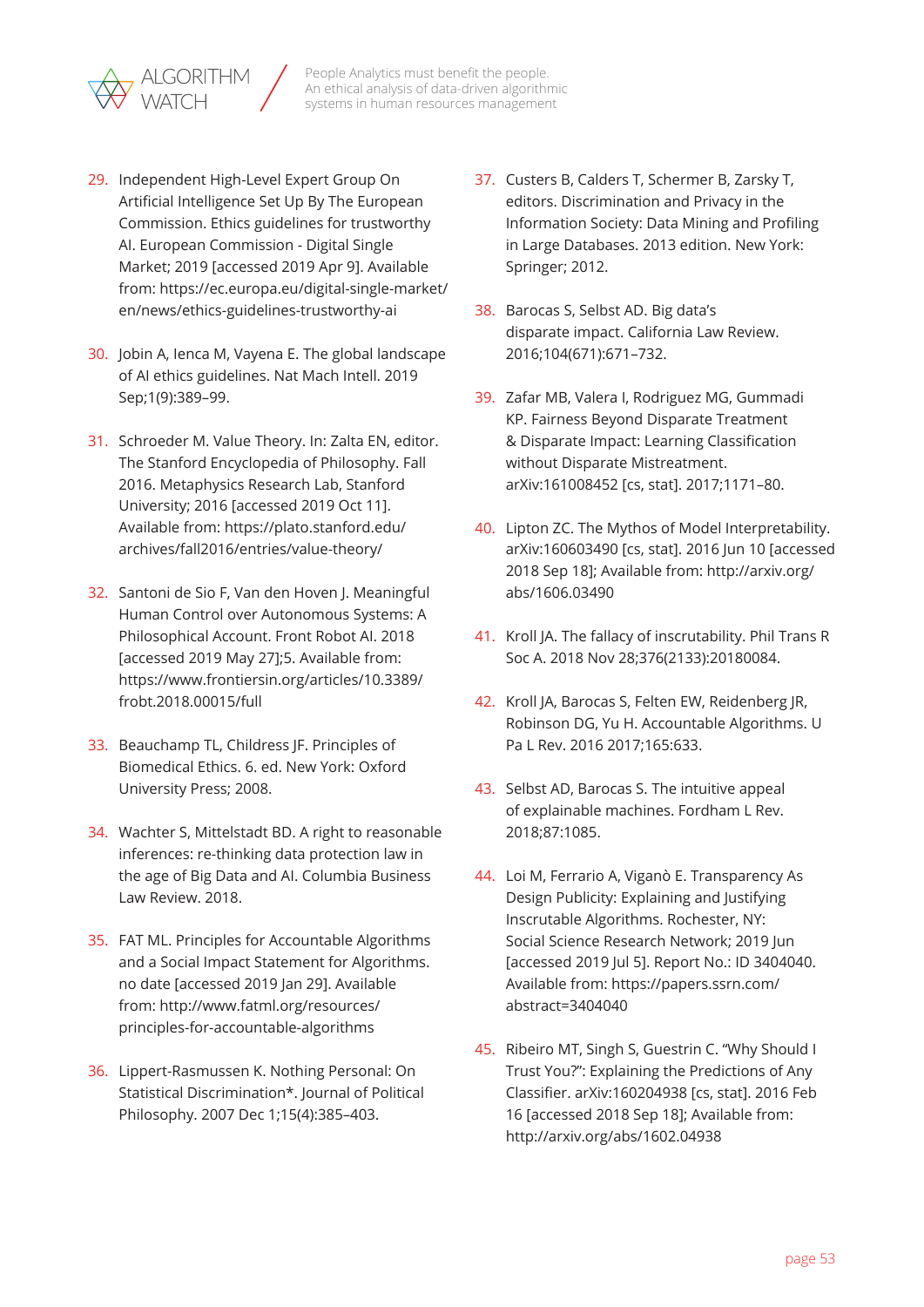

- 46. Wachter S, Mittelstadt B, Russell C. Counterfactual explanations without opening the black box: Automated decisions and the GDPR.(2017). Harvard Journal of Law & Technology. 2017;31:841.
- 47. Pasquale F. The Black Box Society: The Secret Algorithms That Control Money and Information. Harvard University Press; 2015.
- 48. Lipton ZC, Chouldechova A, McAuley J. Does mitigating ML's impact disparity require treatment disparity? arXiv:171107076 [cs, stat]. 2017 Nov 19 [accessed 2018 Dec 14]; Available from: <http://arxiv.org/abs/1711.07076>
- 49. Ferrario A, Loi M, Viganò E. In AI We Trust Incrementally: a Multi-layer Model of Trust to Analyze Human-Artificial Intelligence Interactions. Philos Technol. 2019 Oct 23 [accessed 2019 Oct 28]; Available from: [https://](https://doi.org/10.1007/s13347-019-00378-3) [doi.org/10.1007/s13347-019-00378-3](https://doi.org/10.1007/s13347-019-00378-3)
- 50. Ferrario A, Loi M, Viganò E. In AI we trust incrementally. A multi-layer model of trust to analyze human-artificial intelligence interactions. Philosophy and Technology. accepted;
- 51. Colquitt JA, Zipay KP. Justice, Fairness, and Employee Reactions. Annu Rev Organ Psychol Organ Behav. 2015 Apr 10;2(1):75–99.
- 52. Colquitt JA, Wesson MJ, Porter COLH, Conlon DE, Ng KY. Justice at the millennium: A meta-analytic review of 25 years of organizational justice research. Journal of Applied Psychology. 2001 01;86(3):425–45.
- 53. Colquitt JA, Scott BA, Rodell JB, Long DM, Zapata CP, Conlon DE, et al. Justice at the millennium, a decade later: A meta-analytic test of social exchange and affect-based perspectives. Journal of Applied Psychology. 2013;98(2):199–236.
- 54. Thibaut JW, Walker L. Procedural Justice: A Psychological Analysis. L. Erlbaum Associates; 1975. 150 p.
- 55. Binns R, Kleek MV, Veale M, Lyngs U, Zhao J, Shadbolt N. "It's Reducing a Human Being to a Percentage"; Perceptions of Justice in Algorithmic Decisions. SocArXiv. 2018 Jan 31 [accessed 2018 Mar 29]; Available from: [https://](https://osf.io/preprints/socarxiv/9wqxr/) [osf.io/preprints/socarxiv/9wqxr/](https://osf.io/preprints/socarxiv/9wqxr/)
- 56. Hammarfelt B, de Rijcke S. Accountability in context: effects of research evaluation systems on publication practices, disciplinary norms, and individual working routines in the faculty of Arts at Uppsala University. Res Eval. 2015 Jan 1;24(1):63–77.
- 57. Sousa SB, Brennan JL. The UK Research Excellence Framework and the Transformation of Research Production. In: Musselin C, Teixeira PN, editors. Reforming Higher Education: Public Policy Design and Implementation. Dordrecht: Springer Netherlands; 2014 [accessed 2019 Oct 27]. p. 65–80. (Higher Education Dynamics). Available from: [https://](https://doi.org/10.1007/978-94-007-7028-7_4) [doi.org/10.1007/978-94-007-7028-7\\_4](https://doi.org/10.1007/978-94-007-7028-7_4)
- 58. Müller R, de Rijcke S. Thinking with indicators. Exploring the epistemic impacts of academic performance indicators in the life sciences. Res Eval. 2017 Jul 1;26(3):157–68.
- 59. Dalen HP van, Henkens K. Intended and unintended consequences of a publish-or-perish culture: A worldwide survey. Journal of the American Society for Information Science and Technology. 2012;63(7):1282–93.
- 60. Baccini A, Nicolao GD, Petrovich E. Citation gaming induced by bibliometric evaluation: A country-level comparative analysis. PLOS ONE. 2019 Sep 11;14(9):e0221212.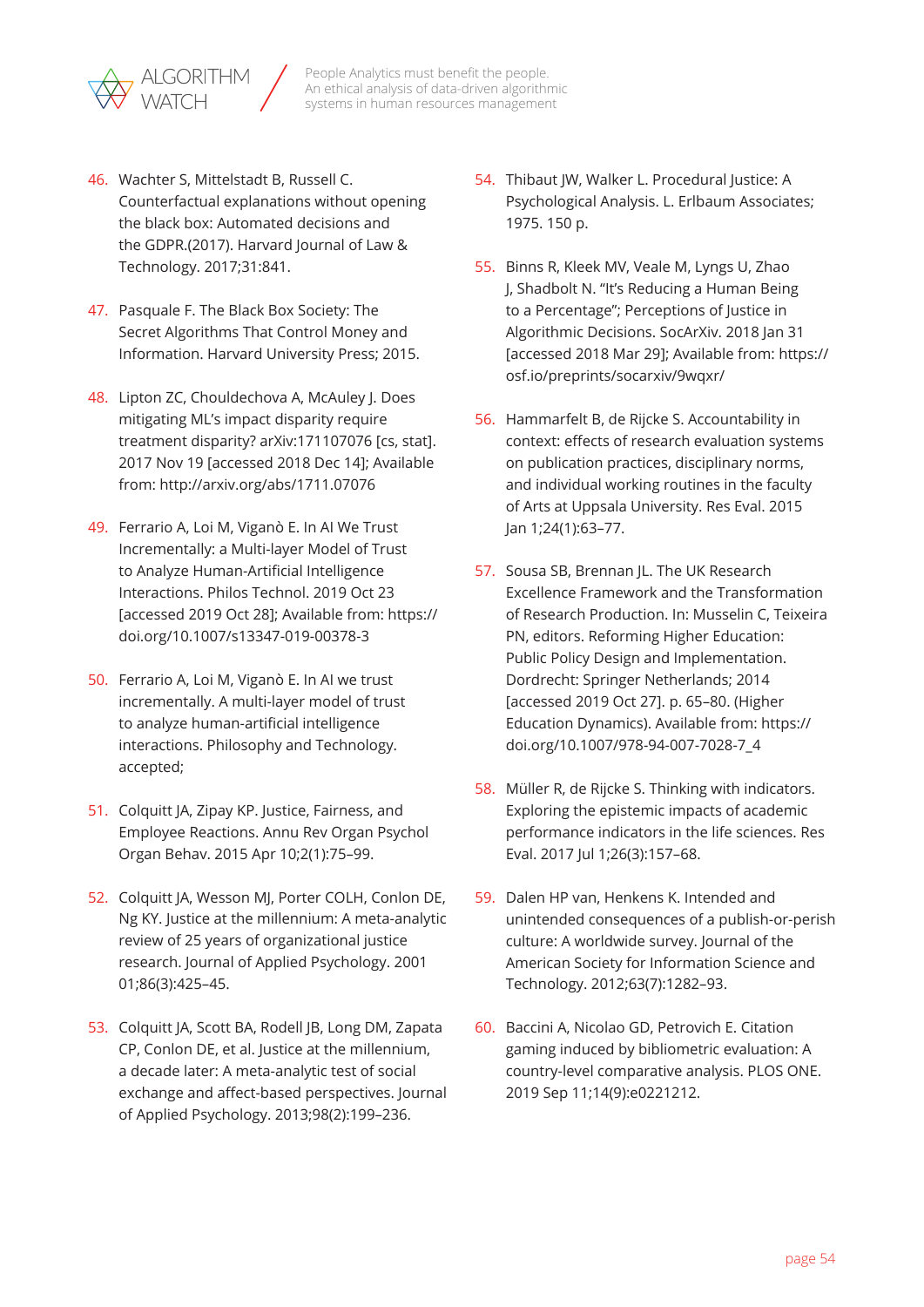

- 61. Azevedo AIRL, Santos MF. KDD, SEMMA and CRISP-DM: a parallel overview. In: Weghorn H, Abraham AP, editors. IADIS Proceedings of Informatics 2008 and Data Mining 2008. Amsterdam: IADIS; 2008. p. 182–5.
- 62. Bogen M. All the Ways Hiring Algorithms Can Introduce Bias. – Google Search. Harvard Business Review Digital Articles. :2–4.
- 63. Bogen M, Rieke A. Help wanted an exploration of hiring algorithms, equity, and bias. Upturn; 2018.
- 64. Loukina A, Madnani N, Zechner K. The many dimensions of algorithmic fairness in educational applications. In: Proceedings of the Fourteenth Workshop on Innovative Use of NLP for Building Educational Applications. Florence, Italy: Association for Computational Linguistics; 2019 [accessed 2019 Aug 21]. p. 1–10. Available from: [https://www.aclweb.org/anthology/](https://www.aclweb.org/anthology/W19-4401) [W19-4401](https://www.aclweb.org/anthology/W19-4401)
- 65. Gilbert DE. Luck, Bayesian Tensor Completion, and Fairness [A Dissertation in Partial Fulfillment of the Requirements for the Degree of Doctor of Philosophy]. [Ithaca, NY 14850, United States]: Faculty of the Graduate School of Cornell University; 2019.
- 66. Berk R, Heidari H, Jabbari S, Kearns M, Roth A. Fairness in Criminal Justice Risk Assessments: The State of the Art. Sociological Methods & Research. 2018 Jul 2;0049124118782533.
- 67. Hardt M, Price E, Srebro N. Equality of Opportunity in Supervised Learning. arXiv:161002413 [cs]. 2016 Oct 7 [accessed 2017 Nov 13]; Available from: [http://arxiv.org/](http://arxiv.org/abs/1610.02413) [abs/1610.02413](http://arxiv.org/abs/1610.02413)
- 68. Chouldechova A. Fair prediction with disparate impact: A study of bias in recidivism prediction instruments. arXiv:161007524 [cs, stat]. 2016 Oct 24 [accessed 2018 Jan 17]; Available from: <http://arxiv.org/abs/1610.07524>
- 69. Brennan T, Dieterich W, Ehret B. Evaluating the predictive validity of the COMPAS risk and needs assessment system. Criminal Justice and Behavior. 2009;36(1):21–40.
- 70. Kleinberg J, Mullainathan S, Raghavan M. Inherent Trade-Offs in the Fair Determination of Risk Scores. arXiv:160905807 [cs, stat]. 2016 Sep 19 [accessed 2017 Nov 13]; Available from: <http://arxiv.org/abs/1609.05807>
- 71. Angwin J, Larson J. Machine Bias. ProPublica. 2016 [accessed 2018 Mar 14]. Available from: [https://www.propublica.org/article/machine](https://www.propublica.org/article/machine-bias-risk-assessments-in-criminal-sentencing)[bias-risk-assessments-in-criminal-sentencing](https://www.propublica.org/article/machine-bias-risk-assessments-in-criminal-sentencing)
- 72. Heidari H, Loi M, Gummadi KP, Krause A. A Moral Framework for Understanding Fair ML Through Economic Models of Equality of Opportunity. In: Proceedings of the Conference on Fairness, Accountability, and Transparency. New York, NY, USA: ACM; 2019 [accessed 2019 Feb 22]. p. 181–190. (FAT\* '19). Available from: <http://doi.acm.org/10.1145/3287560.3287584>
- 73. Binns R. On the Apparent Conflict Between Individual and Group Fairness. arXiv:191206883 [cs, stat]. 2019 Dec 14 [accessed 2020 Jan 17]; Available from:<http://arxiv.org/abs/1912.06883>
- 74. Institute of Electrical and Electronics Engineers (IEEE), The IEEE Global Initiative on Ethics of Autonomous and Intelligent Systems. Ethically Aligned Design. A Vision for Prioritizing Human Wellbeing with Autonomous and Intelligent Systems, version 1. 2019. Available from: [https://standards.ieee.org/content/dam/](https://standards.ieee.org/content/dam/ieee-standards/standards/web/documents) [ieee-standards/standards/web/documents](https://standards.ieee.org/content/dam/ieee-standards/standards/web/documents)
- 75. Jamieson KH. Cyberwar: how Russian hackers and trolls helped elect a president what we don't, can't, and do know. New York, NY: Oxford University Press; 2018.
- 76. Beitz CR. The Idea of Human Rights. Oxford; New York: Oxford University Press; 2009.